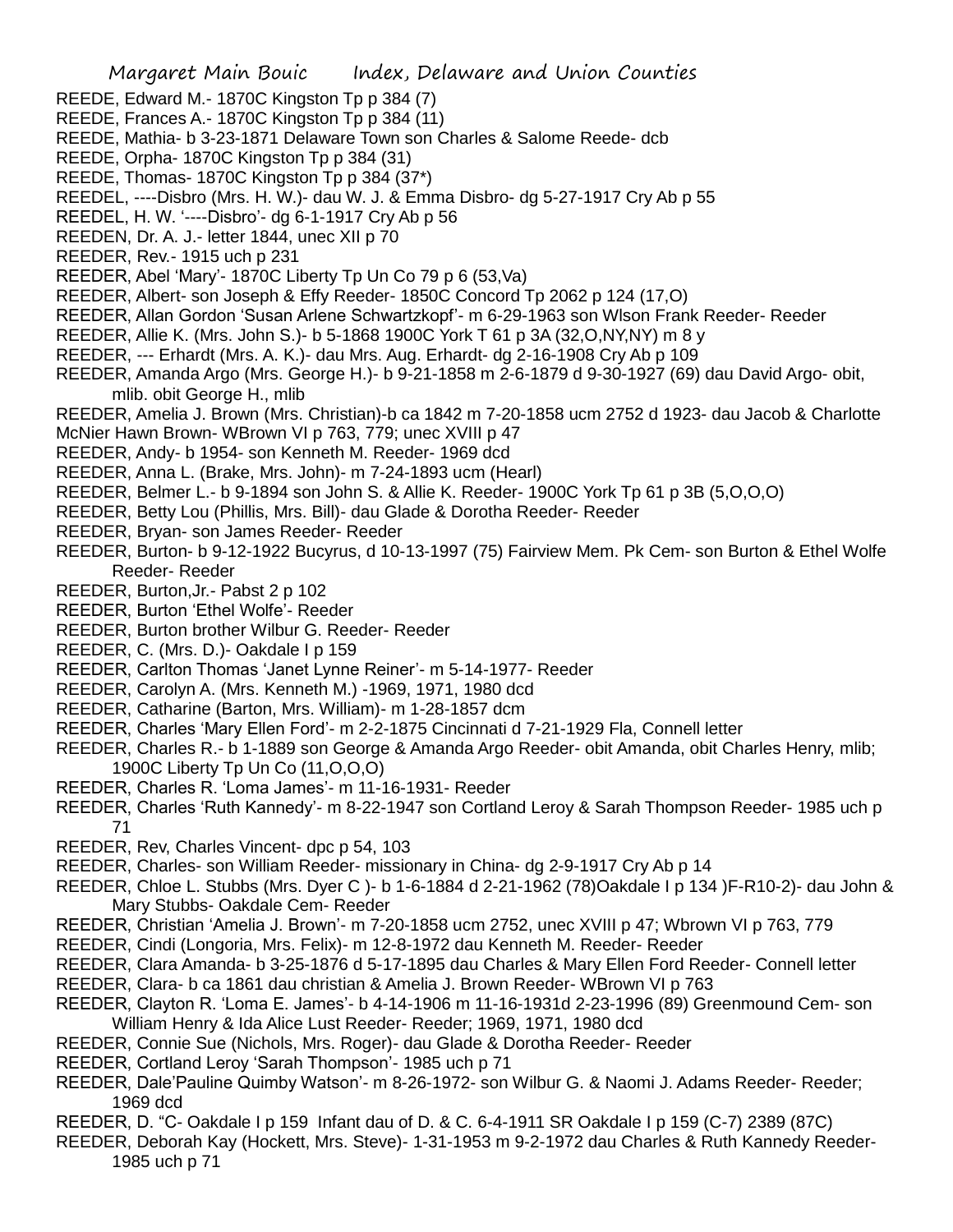- REEDER, Delmar Ray- d 1943 son Clayton R. & Loma James Reeder- Reeder
- REEDER, Dorothea E. (Mrs. Glade)- b 1910 Oakdale II p 160 (M-R26-1)
- REEDER, Dyer C. 'Chloe L. Stubbs ''Leeta"- b 10-1885 d 12–8-1959 (74)- son George & Amanda Argo
- Reeder- Reeder; obit, mlib, oibt George Henry, mlib; 1900C Liberty Tp Un Co 90-91 p 4B (14,O,O,O)
- REEDER, Effy (Mrs. Joseph )- 1850C Concord Tp 2062 p 124 (49,O)
- REEDER, Eli- son Joseph & Effy Reeder- 1850C Concord Tp 2062 p 124 (16,O)
- REEDER, Elias- d (80) dg 6-14-1912 Cry Ab p 135
- REEDER, —(Garns, Mrs. Pearl)- dau Elias Reeder- dg 6-14-1912 Cry Ab p 135
- REEDER, —(Sutley, Mrs. Joseph)- dau Elias Reeder- dg 6-14-1912 Cry Ab p 135
- REEDER, Elizabeth (Mrs. )(Smith, Mrs. David)- m 3-10-1878 ucm 6231
- REEDER, Elizabeth Spencer Gotwald (Mr. Wilbur F.)- b 3-27-1868 dau Rev. Thomas & Mary Jane Shulze Gotwald- Weiser p 181
- REEDER, Ellen- dau Daniel Ernest & Pauline Reeder- Connell letter
- REEDER, Ellen- dau R. B. & Sarah Reeder- Pabst 5 p 5, 17
- REEDER, Enos 'Martha'- unec XII p 8
- REEDER, Emma (Dixon, Mrs. )- dau Mrs. Reeder- dg 6-14-1901 Cry Ab p 85
- REEDER, Daniel Ernest 'Pauline'- b 9-20-1885 d 5-4-1946 son Charles & Mary Ellen Ford Reeder- Connell letter
- REEDER, Ernest- son Daniel Ernest & Pauline Reeder- Connell letter
- REEDER, Ethel Wolfe (Mrs. Burt)- Reeder
- REEDER, Eva Pearson (Mrs. J. D.)- b 12-23-1878 d 1-18-1968 Raymond Cem, lptw p 30- dau T. C. & Ruana Coder Pearson- obit J. D., mlib; 1949 ucd
- REEDER, Florence- dpc p 101
- REEDER, Florence (Burns, Mrs. R. C.)- Reeder
- REEDER, Florence (Girtanner, Mrs. Alexander John)- b 11-10-1887 d 1957 dau Charles & Mary Ellen Ford Reeder- Connell letter
- REEDER, Florence- dau William Reeder- dg 2-9-1917 Cry Ab p 14
- REEDER, Frank- brother William Henry Reeder- Reeder
- REEDER, Gale L.'Goldie'- b 1908 Oakdale II p 160 (M-R26-1) son Dyer C. & Chloe L. Stubbs Reeder- obit Dyer C., mlib
- REEDER, Gary- son William W. & Helen Poole Reeder- Reeder
- REEDER, George C.- b 7-23-1903 d 1964 bur Raymond Cem. lptw p 34- son J. D. & Eva Pearson Reeder-Reeder; 1962 ucd
- REEDER, George Henry 'Sarah Amanda Argo'-b 1-18-1856 m 2-6-1879 ucm 6426 d 1-15-1941 Raymond, O. lptw p 30 son John & Mary Ann Henry Reeder-obit , obit J. C., obit Amanda, mlib 1883 uch V p 402; 1870C Liberty Tp 82 p 10 (15,O); 1880C Liberty Tp Un Co 241-251 p 25 (23,O,Va,O); 1900C Lib Tp 90-91 p 4B (44,O,Va,O) m 21y
- REEDER, George 'Lillian Ruth McIntire'- McIntire (173(11)1)
- REEDER, Glade 'Dorotha'- b 9-6-1912 d 5-6-1999 (86) Oakdale II p 160 (M-R26-1)- son Dyer C. & Chloe L. Stubbs Reeder- Reeder; obit Dyer C., mlib
- REEDER, Glenn H.- son Dyer C. & Chloe L. Stubbs Reeder- Reeder; obit Dyer C., mlib
- REEDER, Goldie (Mrs. Gale L.)- b 1905 d 1975 Oakdale II p 160 (M-R26-1)
- REEDER, Hannah (Dungan, Mrs. Jesse)- m 6-22-1837 Madison C, unec IX p 5
- REEDER, Hannah- dau Samuel & Leannah W. Reeder- 1860C Washington Tp 1453-11463 p 197 (3,O)
- REEDER, Helen B. (Hornbeck, Mrs. Zacharias )- b 12-1890 dau George Henry & Amanda Argo Reeder-
- Reeder; obit Amanda, obit George Henry, mlib; 1900C Liberty Tp Un Co 90-91 p 4B (9,O,O,O)
- REEDER, Helen M. Poole (Mrs. William W.)- d 5-21-1987 (66) cremated, Reeder; sister Kermit Poole; 1969, 1971, 1980 dcd
- REEDER, Herbert J.- son William Henry & Ida Alice Lust Reeder- Reeder
- REEDER, Ida Alice Lust (Mrs. William Henry)- m 1-23-1902- Reeder
- REEDER, Jacob- naturalization 1855, Germany, delge X p 13
- REEDER, James ' ''Ruth M. '- Reeder
- REEDER, James L.- son Samuel & Leannah W. Reeder- 1860C Washington Tp 1453-1463 p 197 (6,O)
- REEDER, James 'Sherlottie'- 1870C Liberty Tp 149 p 18 (63,O)
- REEDER, Janet Lynne Reiner (Mrs. Carlton Thomas)- m 5-14-1977 dau Dr. Charles B. Reiner- Reeder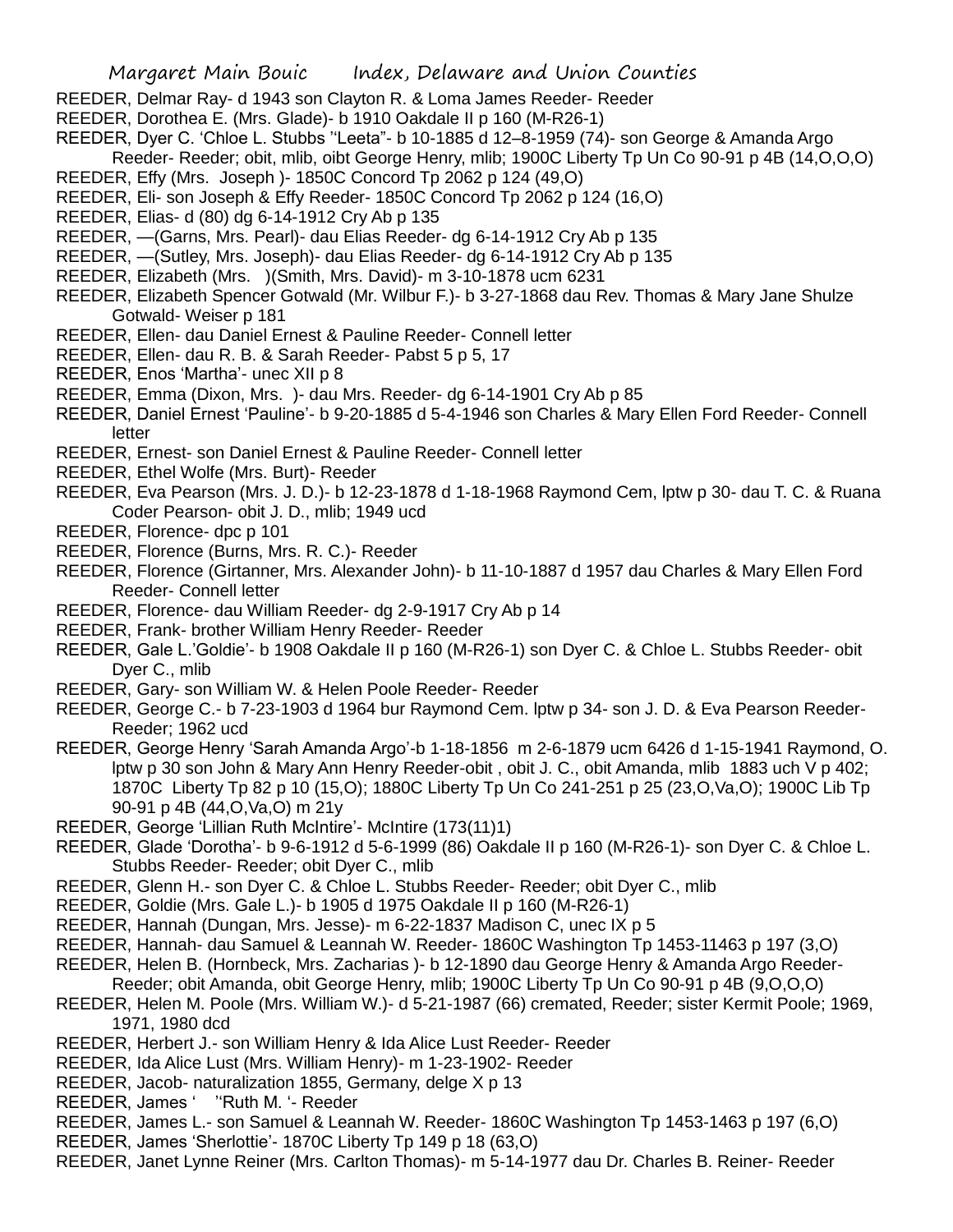- REEDER, J. D.'Eva M. Pearson'- b 9-23-1881/2 d 1952 Raymond Cem. lptw p 30- son George Henry & Sarah Amanda Argo Reeder- Reeder; obit, mlib; obit Amanda, obit George Henry, mlib; 1900C Liberty Tp Un Co 90-91 p 4B (18,O,O,O)
- REEDER, John- delge XII p 32, Delaware Tp 1890
- REEDER, John B. 'Mary A.'- 1883 uch IV p 477; 1870C Liberty Tp 82 p 10 (54,Va)
- REEDER, John- son Elias Reeder- dg 6-14-1912 Cry Ab p 135
- REEDER, Rev. John L.- 1908 dch p 256
- REEDER, J. J.- 1908 dch p 121
- REEDER, John S. 'Allie K.'- b 2-1870 1900C York Tp 61 p 2B ( 30,O,unk,unk) m 8y
- REEDER, John, Mr and Mrs.- parents of Sarah Dresler- dg 2-22-1889 Cry Ab p 219;
- REEDER, John V. 'Mary A.'- b 2-6-1814 d 10-28-1887 New Millcreek Cem, lptw p 21; 1880C Liberty Tp Un Co 240-250 p 25 (66,Va,Va,Va); uca p 83
- REEDER, John Wallace- son Wilbur F. & Elizabeth Spencer Gotwold Reeder- Weiser p 181
- REEDER, Rev. John- brother Williams Reeder- Reeder
- REEDER, Joseph 'Effy'- 1850C Concord Tp 2062 p 124 (50,Va)
- REEDER, Joseph- son Elias Reeder- dg 6-14-1912 Cry Ab p 135
- REEDER, Joseph Henry- b 5-14-1883 d 1964 son Charles & Mary Ellen Ford Reeder- Connell letter
- REEDER, J. W. 'Eva'- 1949 ucd
- REEDER, Kenneth M. 'Carolyn A.'- 1969, 1971 dcd
- REEDER, Kenneth 'Teresa'- son Milton & Ruth Vail Reeder- Reeder
- REEDER, Laura Ann- b ca 1860 dau Christian & Amelia J. Brown Reeder- WBrown VI p 763
- REEDER, Leannah W. (Mrs. Samuel)- 1860C Washington Tp 1453-1463 p 197 (23,O)
- REEDER, Leeta (Mrs. Dyer C.)- obit Dyer C.
- REEDER, Lesley- son James & Sherlottic Reeder- 1870C Liberty Tp Un Co 149 p 18 (4,O)
- REEDER, Lillian Ruth McIntire (Mrs. George)- dau Norman Richard & Ruth Mussard McIntire- McIntire 173(11)1
- REEDER, Lois Ann (Smith, Mrs. Jim)- dau Glade & Dorotha Reeder- Reeder
- REEDER, Loma E.James (Mrs. Clayton R.'- m 11–16-1931- Reeder; 1969, 1971, 1980 dcd
- REEDER, Lori (Mrs. Wilbur G.)- Reeder
- REEDER, Lydia- dau Abel & Mary Reeder- 1870C Liberty Tp Un Co 79 p 10 (15,O); also 133 (15,O)
- REEDER, Maria- d Friday- dau Enos & Martha Reeder- Madison Co. Democrat 7-2-1879 unec XII p 8
- REEDER, Marjorie- b 1962 dau Robert D. & Sharon Reeder- 1973, 1975, 1977, 1979, 1981, 1983 ucd
- REEDER, Martha (Mrs. Enos)- unec XII p 8
- REEDER, Martha J. (Dresback, Mrs. Thomas W.)- b 10-1892 m 4-22-1919 d 9-6-1967- dau George & Amanda Argo Reeder- Reeder; obit Amanda, obit Dyer C., mlib.; 1900C Liberty Tp Un Co 90-91 p 4B (7,O,O,O) REEDER, Martha V.- dau Joseph & Effy Reeder- 1850C Concord Tp 2062 p 124 (9,O)
- REEDER, Mary (Mrs. Abel)- 1870C Liberty Tp Un Co 79 p 10 (48,O)
- REEDER, Mary A. (Johnson, Mrs. Almond)- m 12-31-1868 ucm 4490
- REEDER, Mary Alice (West, Mrs. David )-b 1-26-1924 m 7-23-1950 d 4-9-1991 dau Dyer C. & Chloe l. Stubbs Reeder- Reeder; obit Dyer C., mlib
- REEDER, Mary Ann (Mrs. John V.)- b 1-18-1822 d 11-11-1903 New Millcreek Cem, lptw p 21; 1870C Liberty Tp Un Co 82 p 10 (49,O); 1880C Lib Tp 240-250 p 25 (59,O,Va,NJ); 1900C Li Btp 90-91 p 4B (78,O,O,O) 1 ch
- REEDER, Mary Axline (Connell, Mrs. Harry Elmer)- b 9-6-1878 Cincinnati m 11-29-1900 d 10-9-1961 dau Charles & Mary Ellen Ford Reeder- Connell letter
- REEDER, Mary E.- R. B. Reeder apptd her guardian- Reed p 139 Olen Gaz 3-31-1834
- REEDER, Mary Ellen Ford (Mrs. Charles)- b 6-11-1856 d 1-7-1928 dau Thomas Stacy & Mary Ford- Connell letter
- REEDER, Mary E.- dau Samuel & Leannah W. Reeder- 1860C Washington Tp 1453-1463 p 197 (8,O)
- REEDER, Mary Jane (Alspaugh, Mrs. John)- m 3-15-1849 dcm; Wight p 41
- REEDER, Mary- dau Joseph & Effy Reeder- 1850C Concord Tp 2062 p 124 (13,O)
- REEDER, Mary L. (Boardman, Mrs. Rev. B. N.)- m 6-28-1851 dg 1-1-1904 Cry Ab p 216
- REEDER, Mary S.- dau Abel & Mary Reeder- 1870C Liberty Tp Un Co 79 p 10 (17,O)
- REEDER, Mary E. (Thompson, Mrs. Robert)- b 5-1887 dau George Henry & Amanda Argo Reeder- Reeder; obit George Henry, mlib; obit Dyer C., mlib; 1900C Liberty Tp Un Co 90-91 p 4B (13,O,O,O)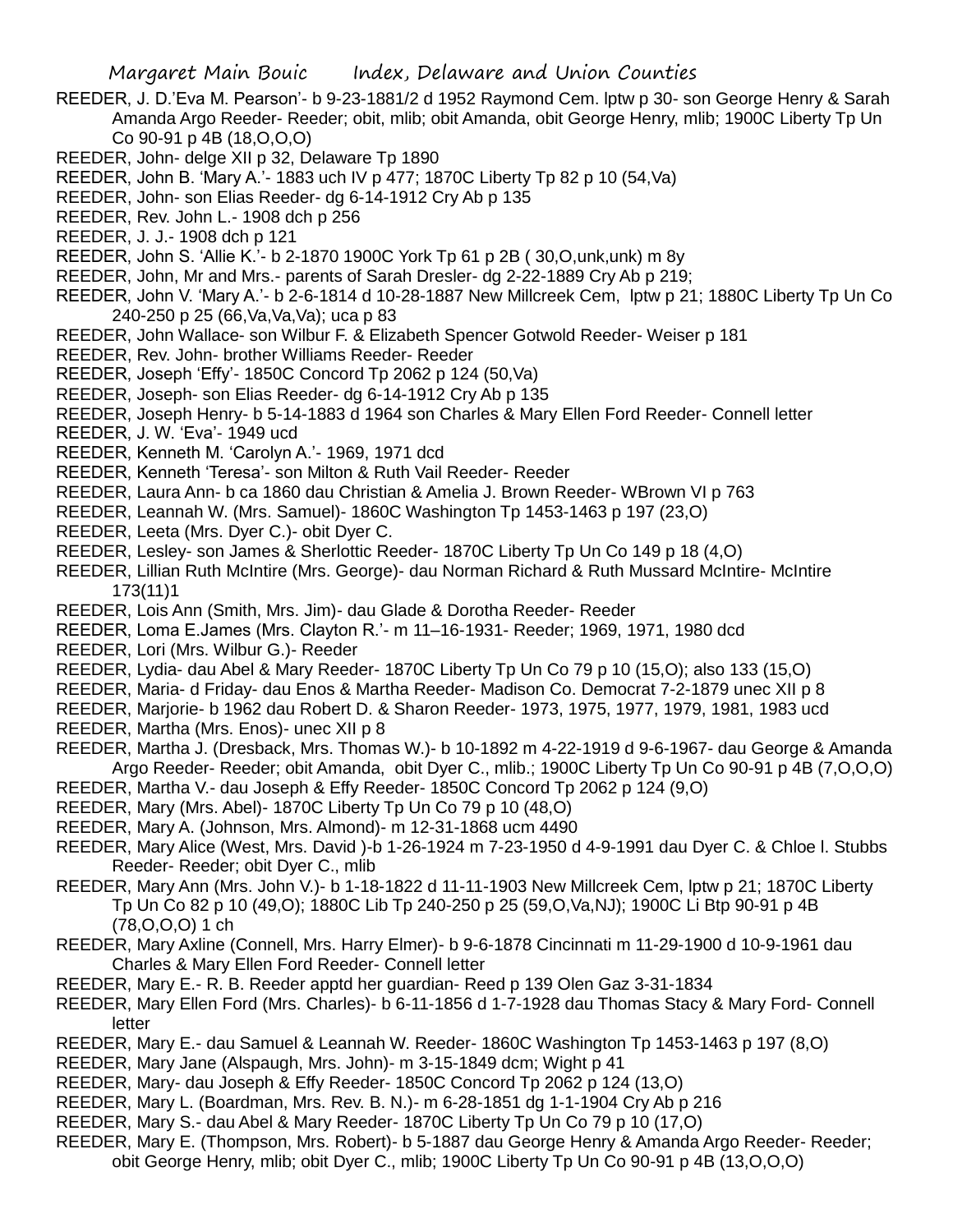- REEDER, Michael- b 1972 son Robert D. & Sharon Reeder- 1973, 1975, 1977, 1979, 1981, 1983 ucd
- REEDER, Michelle- b 1965 dau Robert D. & Sharon Reeder- 1973, 1975, 1977, 1979, 1981, 1983 ucd
- REEDER, Mildred (James, Mrs. Perle )- dau William Henry & Ida Alice Lust Reeder- Reeder
- REEDER, Naomi J. Adams (Mrs. Wilbur G.)- d 9-17-1977 (48) Fairview Mem Pk- dau Clarence Adams-Reeder; 1969, 1971 dcd
- REEDER, Patricia Jean (Schreiner, Mrs. Carl)- dau Glade & Dorotha Reeder- Reeder
- REEDER, Patsy (Lett, Mrs. Jack)- d 1983 dau Clayton R. & Loma James Reeder- Reeder
- REEDER, Pauline (Mrs. Daniel Ernest)- Connell letter
- REEDER, Pauline Quimby Watson (Mrs. Dale)- m 8-26-1972 dau Edward T. Watson- gr-gr-granddau Edward Thomson- Reeder
- REEDER, Phebe A.- dau Abel & Mary Reeder- 1870C Liberty Tp Un Co 79 p 10 (9,O)
- REEDER, Phinna- son Elias Reeder- dg 6-14-1912 Cry Ab p 135
- REEDER, Ralph E.- 1940 draft, delge XI p 82
- REEDER, -----(Mrs. Ray)- sister Ray Lowery- dg 10-22-1918 Cry Ab p 83
- REEDER, Raymond- pallbearer for George Foor- dg 9-24-1915 Cry Ab p 78
- REEDER, R. B. 'Sarah'- Pabst 5 p 6
- REEDER, Rebecca Jane McCrary (Mrs. William )- m 3-20-1845 ucm 1034; unec VI p 31
- REEDER, Rebecca J. dau Joseph & Effy Reeder- 1850C Concord Tp 2062 p 124 (2,O)
- REEDER, Richard- son William W. & Helen M. Poole Reeder- Reeder
- REEDER, Robert D. 'Sharon D.'- 1971, 1973, 1975, 1977, 1979, 1981, 1983 ucd
- REEDER, Robert- heir of Robert Lewis- Pabst 5 p 17; dcw Bk 2 p 153
- REEDER, Ronald R.- b 1952; 1969, 1971 dcd
- REEDER, Ruby Jane (Woolridge, Mrs. Hugh Mulholland)- m 1-27-1921 d 1933- Weiser p 109
- REEDER, Ruth E. Myers (Mrs. )- b 11-3-1908 d 3-18-1993 (86) Oakdale dau Lue & Birdie DeWitt Myers-Reeder
- REEDER, Ruth Kannedy (Mrs. Charles)- dau Ralph & Gertrude Anna Grisso Kannedy- 1985 uch p 71
- REEDER, Ruth M. (Cosgray, Mrs. )(Mrs. James)- b 3-31-1928 d 12-6-1990 (52) Sunset Cem, Col. dau Hazel Sutton-- Reeder
- REEDER, Ruth Vail (Mrs. Milton)- d 11-11-1969 (72) bur Mt. Vernon- Reeder
- REEDER, Samuel 'Leanna W.'- 1860C Washington Tp 1453-1463 p 197 (32,O)
- REEDER, Sarah Amanda Argo (Mrs. George Henry)- b 9-1858 m 2-6-1879 ucm 6426d 1927 Raymond Cem, lptw p 30; 1880C Liberty Tp Un Co 241-251 p 25 (21,O,Pa,O):; 1900C Lib Tp 90-91 p 4B (41,O,O,O) m 21y, 6 ch
- REEDER, Sarah Drisler, Mrs. John) d Wednesday, dg 2-22-1889 Cry Ab p 219
- REEDER, Sarah J. (Argo, Mrs. Ira H.)- m 2-5/6-1879 ucm 6425 dau John V. & Mary A. Reeder- 1870C Liberty Tp Un Co 82 p 10 (11,O)
- REEDER, Sarah (Mrs. R. B.)- heir of Robert Lewis- Pabst 5 p 6, 17; dcw Bk 2 p 153
- REEDER, Sarah Thompson (Mrs. Cortland)- 1985 uch p 71
- REEDER, Sharon (Mrs. Robert D.)- 1971, 1973, 1975, 1977, 1979, 1981, 1983 ucd
- REEDER, Sherlottic (Mrs. James)- 1870C Liberty Tp 149 p 18 (40,O)
- REEDER, Susan Arlene Schwartzkopf (Mrs. Allan Gordon)- m 6-29-1963 dau Carl Edward Schwartzkopf-Reeder
- REEDER, Teresa (Mrs. Kenneth)- Reeder
- REEDER, Tom- son Kenneth Reeder- 1969 dcd
- REEDER, Vincent- son Daniel Ernest & Pauline Reeder- Connell letter
- REEDER, Viola L. (Kessler, Mrs. Harold)- d 9-4-1997 (81) Walnut Hill Cem, Cols.- dau Dyer C. & Chloe L. Stubbs Reeder- Reeder; obit Dyer C., mlib
- REEDER, Warren- son Elias Reeder- dg 6-14-1912 Cry Ab p 135
- REEDER, Wayne- b 1954 son Wilbur G.& Naomi j. Adams Reeder- Reeder; 1969, 1971 dcd
- REEDER, Wesley- 1880C Paris Tp 26 p 3 (14,O,O,O) servant
- REEDER, Wilbur F. 'Elizabeth Spencer Gotwold'- Weiser p 181
- REEDER, Wilbur G. 'Lori'- d 4-3-1982 (52) Fairview Mem. Pk-
- REEDER, Wilbur G. 'Naomi J. Adams'- 1969, 1971, 1980 dcd
- REEDER, William- d Tuesday, dg 2-9-1917 Cry Ab p 14
- REEDER, William- surveyor 1887, unec IV p 6, Madison Co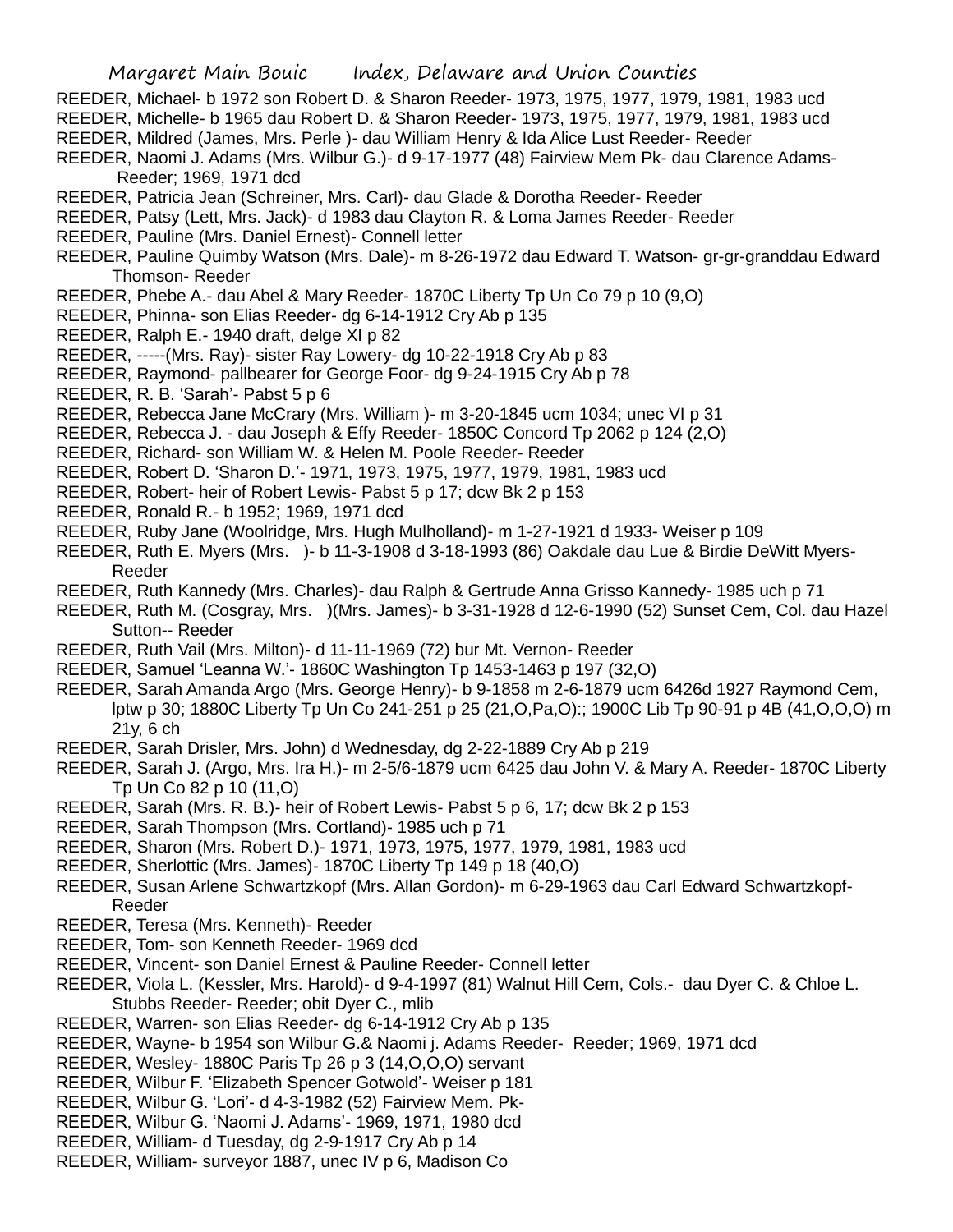- REEDER, ------(Mrs. William)- delge XIV p 4
- REEDER, ------(Mrs. William) cousin Mrs. J. C. Barney dg 1-22-1915 Cry Ab p 9, aunt of Willard Miller dg 4-13- 1915 Cry Ab p 39
- REEDER, William G.- 1969, 1971 dcd
- REEDER, William 'Helen M. Poole'- d 12-1985- Reeder
- REEDER, William Henry 'Ida Alice Lust'- m 1-23-1902 d 3-12-1966 (90) Cheshire Cem- Reeder
- REEDER, William- pallbearer for Mrs. G. K. Zimmerman- dg 10-4-1918 Cry Ab p 69
- REEDER, William 'Rebecca Jane McCrary'- m 3-20-1845 ucm 1034; unec VI p 31- unec VI p 31
- REEDER, William- son Samuel & Leannah W. Reeder- 1860C Washington Tp 1453-1463 p 197 (5,O)
- REEDER, William W. 'Helen M.'- son William Henry & Ida Alice Lust Reeder- Reeder; 1969, 1971, 1980 dcd
- REEDER, Zachary Ryan- b 2-22-1982 son Richard Reeder- Reeder
- REEDLOVE, Marie Winchester (Mrs. )- dau Gen. James Winchester- uccp p 46 record Bk 2 p 14, 15
- REEDS, Delos Cletus- b 1948 son Roy Redelphi & May Grace Vivian Hamilton Reeds- ped #148, 1; unec V p 25, VI p 14, IX p 19, X p 14, 51 (Fisher, Hamilton)
- REEDS, George, unec X p 51
- REEDS, Margaret Ann Foster (Mrs. Ralph Redelphus)- ped Delos Cletus Reeds 9, unec IX p 19
- REEDS, Mary Graves (Mrs. Thomas)- b 1808 d 1893 ped Delos Cletus Reeds #148 17; unec IV p 19
- REEDS, May Grace Vivian Hamilton (Mrs. Roy Redelphi)- b 1912 d 1974 dau Charles Alexander & Hannah Eliza Wager Hamilton- ped Delos Cletus Reeds #148 3; unec IX p 19
- REEDS, Minnie Wolf (Mrs. Thomas John)- b 1886 d 1963 dau William & Ann Elizabeth Woodard Wolf- ped Delos Cletus Reeds #148 5; unec IX p 19
- REEDS. Ralph Redelphus 'Margaret Ann Foster'- b 1836 d 1907 son Thomas & Mary Graves Deeds- ped Delos Cletus Reeds #148 8. Unec IX p 19
- REEDS, Roy Redelphi 'May Grace Vivian Hamilton'- b 1904 d 1971 son Thomas John & Mininie Wolf Reedsped Delos Cletus Reeds #148 2; unec IX p 19
- REEDS, Thomas John 'Minnie Wolf'- b 1867 d 1933 son Ralph Redelphus & Margaret Ann Foster Reeds- ped Delos Cletus Reeds #148 4; unec IX p 19
- REEDS, Thomas 'Mary Graves'- b 1808 d 1889 ped Delos Cletus Reeds #148 16. unec IX p 19
- REEDY, ----Mrs.- uninf p 31 (1953)
- REEDY, Anita M. (Johnson, Mrs. )- b 1965 dau Lawrence J.,Sr. & Margaret E. Layne Reedy- Reedy; 1980 dcd REEDY, Betty (Mrs. Bret L.)- Reedy
- REEDY, Bret L.'Betty'- ordained ministry or American Lutheran Church- Reedy
- REEDY, Deborah D. (Mayle, Mrs. )- dau Lawrence J.,Sr. & Margaret E. Layne Reedy- Reedy
- REEDY, Donald E. b 1963 son Lawrence J.,Sr. & Margaret E. Layne Reedy- Reedy; 1980 dcd
- REEDY, Elizabeth (Jackson, Mrs. James)- unec I p 19
- REEDY, Emma (Haggerty, Mrs. George)- m 7-11-1874 ucm 5515
- REEDY, Honora (Mrs. )- d yesterday (85) at home of her dau Mrs. James C. Cleary- dg 4-19-1892 Cry Ab p 92
- REEDY, Kenneth Ray- son Lawrence J.,Sr. & Margaret E. Layne Reedy- Reedy
- REEDY, Lawrence J.,Sr.'Margaret E.'- 1980 dcd
- REEDY, Lawrence, Jr. son Lawrence J.,Sr. & Margaret E. Layne Reedy- Reedy
- REEDY, Margaret E. Layne (Mrs. Lawrence J.,Sr.)- b 8-8-1926 Ky d 8-19-1989 (63) bur Centerville, Reedy; 1980 dcd
- REEDY, Mart Agnes (Rabold, Mrs. Wellington Peter)- b 12-6-1859 m 2-3-1876 d 3-12-1933- Weiser p 716
- REEDY, Mary (Bumgardner, Mrs. Foster)- 1985 uch p 22
- REEDY, Roy Edward- son Lawrence J.,Sr. & Margaret E. Layne Reedy- Reedy
- REEDY, Tammy K. (Smithson, Mrs. )- dau Lawrence J.,Sr. & Margaret E. Layne Reedy- Reedy
- REEDY, Theresa L. (Muschott, Mrs. )- dau Lawrence J.,Sr. & Margaret E. Layne Reedy- Reedy
- REEDY, Travis Buel- son Lawrence J.,Sr. & Margaret E. Layne Reedy- Reedy
- REEF, Allen- 1880C Darby Tp 146 (15, O, Irel, Irel)
- REEF, Anna Barbara (Mrs. John U.)-m 1832, dcc Mary Smeck Eagon 13
- REEF, Erma E. (Smeck, Mrs. Owen O.)- b 9-6-1885 m 11-10-1904 d 2-13-1983 dau John U,.Jr. & Mary A. Wagner Reef- dcc Mary Smeck Eagon 3
- REEF, John U. 'Anna Barbara'- b 9-9-1804 m 1832 d 8-27-1885 dcc Mary Smeck Eagon 12
- REEF, John U.Jr 'Mary A. Wagner'- b 6-3-1833 m 8-14-1856 d 10-6-1904, dcc Marty Smeck Eagon 6
- REEF, Mary A. Wagner (Mrs. John U.)- b 4-30-1838 m 8-14-1856 d 9-18-1910 dau Jacob & Mary Aneshensle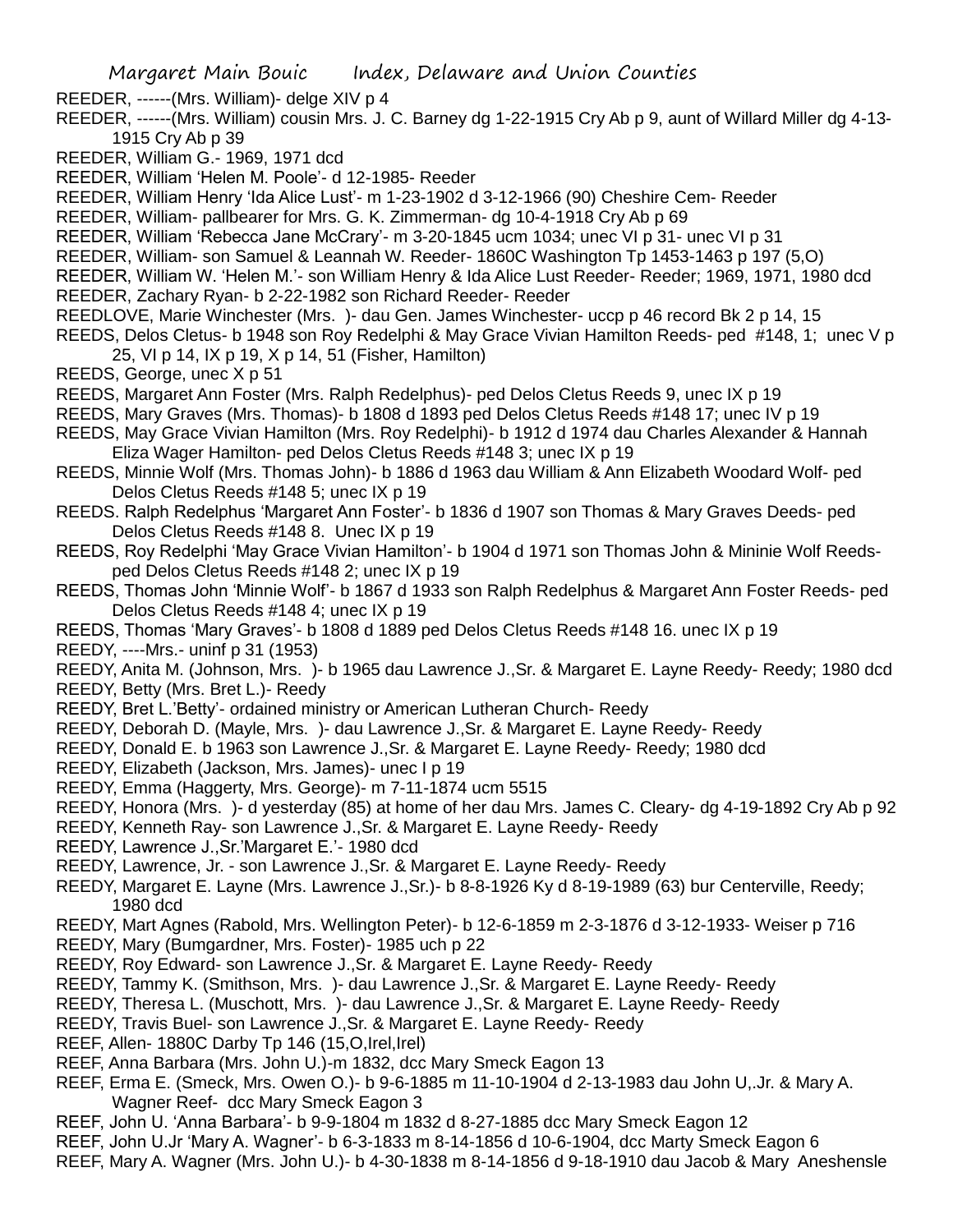Wagner- dcc Mary Smeck Eagon 7

- REEGEL, Catherine (Grebner, Mrs. Lorenz)- m 5-9-1852 dcm
- REE(C)HTIN, Mrs. H.- 1915 uch p 239
- REEL, Amanda- b 1959 dau Robert M. & Barbara A. Reel- 1969 dcd
- REEL, Barbara A. McKenzie (Mrs. Robert M.)- Reel; 1969 dcd
- REEL, David- b 1955 son Robert M. & Barbara A. McKenzie Reel- Reel; 1969 dcd
- REEL, Ellenor Dooly (Mrs. Jacob)- m 1-14-1830 Madison Co, unec V p 40
- REEL, Geneva P. (Wood, Mrs. )- b 3-16-1911 m 9-30-1930 d 3-7-1986 Claibourne Cem p 48
- REEL, Jacob 'Ellenor Dooly'- m 1-14-1830 Madison Co, unec V p 40
- REEL, Jeffery- b 1957 son Robert M. & Barbara A. McKenzie Reel- Reel; 1969 dcd
- REEL, Judson- b 1961 son Robert M. & Barbara A. McKenzie Reel- Reel; 1969 dcd
- REEL, Lila (Shettel, Mrs. Lloyd)- Weiser p 458
- REEL, Maudi- dau Robert M. & Barbara A. McKenzie Reel- Reel
- REEL, Maxine E. (Allgower, Mrs. Rolland G.)- b 5-2-1921 m 3-25-1942 Claibourne Cem p 105
- REEL, Robert M. 'Barbara A. McKenzie'- Reel; 1969 dcd
- REEL, Thomas- b 1954 son Robert M. & Barbara A. McKenzie Reel- Reel; 1969 dcd
- REELER, Amanda (Schofield, Mrs. )(Mrs. William)- m(2) 10-31-1880 ucm 6826
- REELEY, Anna Coffey/Coffee (Mrs. Jacob)- Reeley; 1949 ucd
- REELEY, Benjamin F.'Edith Osburn'- m 5-15-1919- Reeley; 1949 ucd; 1910C Jackson Tp 120 p 5B (33,O,O,O)
- REELEY, Clara A. McDowell (Mrs. J. Fred)- b 9-20-1889 m 1917 d 9-18-1979 djlm p 58- dau Leander & Ora Reed McDowell-Reeley; 1949, 1962, 1967, 1971, 1973, 1975, 1977, 1979 ucd
- REELEY, Edison- son Jacob & Anna Coffey Reeley- Reeley
- REELEY, Edith Osburn (Mrs. Benjamin F.)- b 4-19-1883 m 5-15-1919 d 7-14-1965 bur Marion- dau Fonrose & Sarah Cyster Osburn- Reeley; 1949, 1962 ucd
- REELEY, Esther V. Parish (Mrs. Ray D.)- b 2-28-1902 m 11-1-1921 d 7-6-1989 (87) Price Cem- dau Charles W. & Eva Davis Parish- 1985 uch p 96; 1949, 1962, 1967, 1971, 1973, 1975, 1977, 1979, 1981 ucd
- REELEY, J. Fred 'Clara A. McDowell'- b 9-26-1890 m 1917 d 5-29-1972 Price Cem, djlm p 53; son Jacob & Anna Coffee Reeley; Reeley; 1949, 1962, 1967, 1971 ucd
- 
- REELEY, Jacob 'Anna Coffey/Coffee'- Reeley
- REELEY, Lena (Dysert, Mrs. Ralph)- b 11-27-1904 m 10-27-1927 d 12-25-1985 (81) Price Cem- dau Jacob & Anna Coffee Reeley- Reeley
- REELEY, Lucy (Porter, Mrs. )- dau Jacob & Anna Coffee Reeley- Reeley
- REELEY, Paula (Avenius, Mrs. David)- dau J. Fred & Clara A. McDowell Reeley- Reeley
- REELEY, Rachel (Monson, Mrs. Jared )- dau Ray D. & Esther V. Parish Reeley- Reeley
- REELEY, Marcella (Matlack, Mrs. Everett,Jr.)- m 1953 dau Ray D. & Esther V. Parish Reeley- 1985 uch p 96; Reeley; 1949 ucd
- REELEY, Ray D. 'Esther V. Parish'- b 2-11-1900 m 11-1-1921 d 5-28-1924 (84) Price Cem- son Jacob & Anna Coffey Reeley- 1985 uch p 96; Reeley; 1949, 1962, 1967, 1971, 1973, 1977, 1979, 1981, 1983 ucd
- REELEY, Shirley(Williams, Mrs. Marvin )- dau Ray D. & Esther V. Parish Reeley- Reeley
- REELIG, Jacob 'Sarah A.'- b 4-1864 1900C Jackson Tp 122-124 p 6A (36,O,O,O) m 10y
- REELIG, John F.- b 9-1890 son Jacob & Sarah A. Reelig- 1900C Jackson Tp 122-124 p 6A (9,O,O,O)
- REELIG, Ray D.- b 2-1900 son Jacob & Sarah A. Reelig- 1900C Jackson Tp 122-124 p 6A (3/12,O,O,O)
- REELIG, Sarah A. (Mrs. Jacob)- b 2-1870 1900C Jackson Tp 122-124 p 6A (30,O,Ireo,Irel) m 10y, 6 ch, 3 living
- REELIG, William E.- b 11-1897 son Jacob & Sarah A. Reelig- 1900C Jackson Tp 122-124 p 6A (2,O,O,O)
- REELY, Betty Mills (Mrs. John)- m 9-3-1960 dau Mrs. Charles Lamb- Reely
- REELY, Cassie- b 1971 ch Edward A. & Shirley J. Reely- 1980 dcd
- REELY, Catherine E.- dau Edward Allen & Shirley Kaye Rouse Reely- Ferguson 1(11)83121, Wilson 1183121
- REELY, Edward A. 'Shirley K.Rouse'- m 1-5-1964 son Ralph John & Inez Eilene Rollins Reely- Reely; 1971, 1980 dcd
- REELY, Edward R. b 1977 son Edward Allen & Shirley Kaye Rouse. Reely- 1980 dcd; Reely, Ferguson 1(11)83123; Wilson 1183123 engaged to Jeni Lynn Horn
- REELY, Hannah Knappenberger (Mrs. John W.)- d 5-12-1968 (85) bur Waldo- Reely
- REELY, Inez Eilene Rollins (Mrs. Ralph John)- b 5-1-1917 d 1-4-1997 (79) Ashley Union Cem- dau Earl & Evah Roosevelt Rollins- Reely; 1969, 1971, 1980 dcd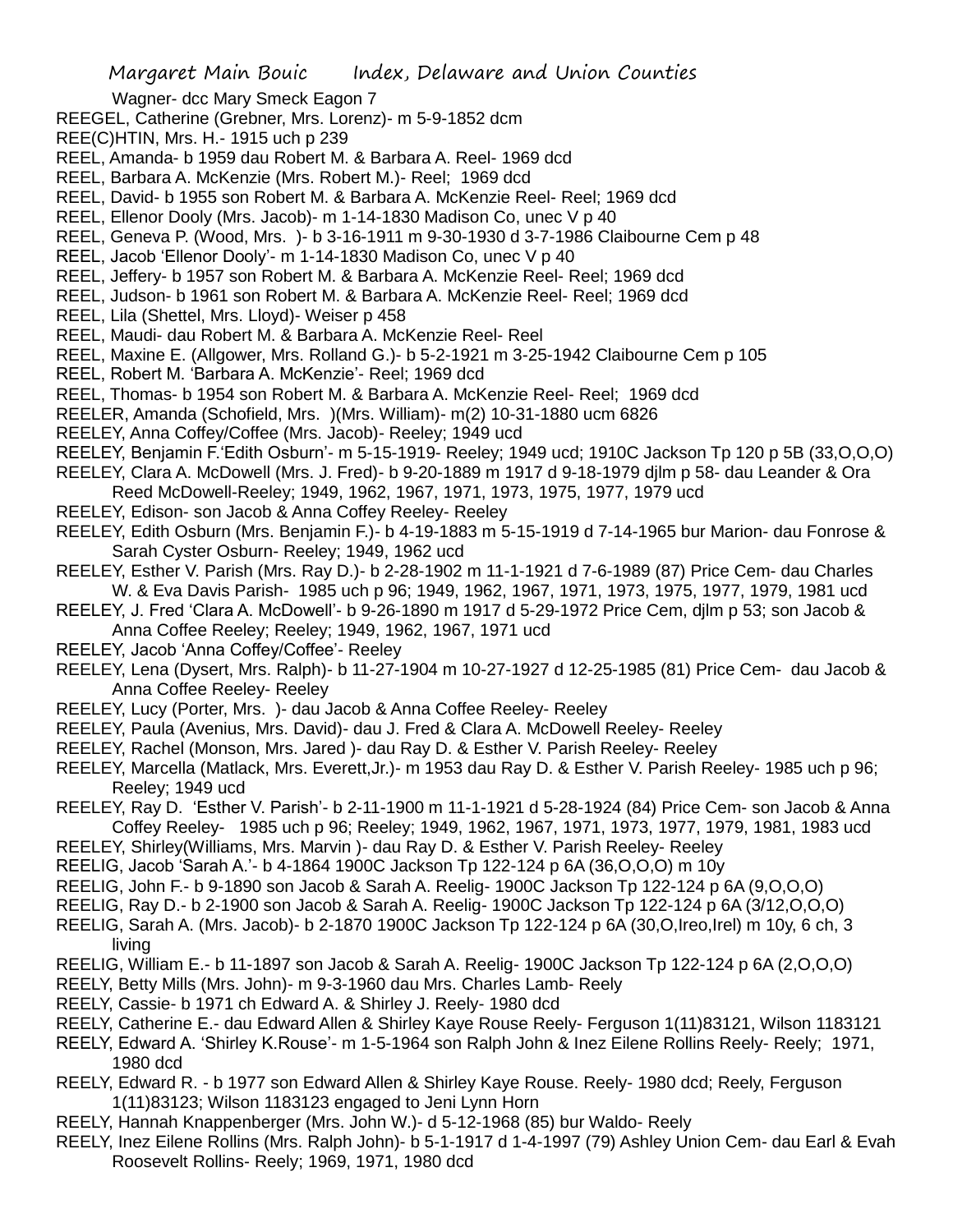- REELY, Joan L. (Patterson, Mrs. Ronald George)- dau Ralph John & Inez Eilene Rollins Reely- Reely; 1969 dcd
- REELY. John E. 'Betty Mills'- son Ralph John & Inez Eilene Rollins Reely- Reely; 1969 dcd
- REELY, John W. 'Hannah Knappenberger'- d 1933- Reely
- REELY, ----(Baldwin, Mrs. John)- dau John W. & Hannah Knappenberger Reely- Reely
- REELY, Lisa Kay- b 1974 dau Edward A.llen & Shirley Kaye Rouse Reely- Ferguson 1(11)83122; Wilson 1183122; 1980 dcd
- REELY, Ralph John 'Inez Eilene Rollins'- d 11-14-1971 (56) Ashley Union Cem- son John W. \* Hannah Knappenberger Reely- Reely; 1969, 1980 dcd
- REELY, Shirley K. Rouse(Mrs. Edward A.)- m 1-5-1964 dau Donald & Kathryn Potter Rouse- Ferguson 1(11)8312;Wilson 118312; 1971, 1980 dcd
- REEM, Julia (Shaffer, Mrs. Isaac)- 1908 dch p 584
- REEMS, E. O.- uca p 83, Liberty tp
- REEMS, Frank- d 8-9-1885 (7y) Oakdale Cem 219
- REEMS, Jacob 'Melinda McLung'- m 9-7-1845 ucm 1069; unec VI p 32
- REEMS, John- 1850C Allen Tp 1464-1483 p 218 (19,O)
- REEMS, Jordan C. 'Margaret McColter'- m 6-23-1851 ucm 1682; unec XIV p 52
- REEMS, Margaret- 1860C Allen Tp 777-784 p 107 (14,O)
- REEMS, Margaret McColter (Mrs. Jordan)- m 6-23-1851 ucm 1682; unec XIV p 52
- REEMS, Melinda McLung (Mrs. Jacob)- m, 9-7-1845 ucm 1069; unec VI p 32
- REEMS, Leah (Hamilton, Mrs. Carroll)- Hamilton (15513); Graham (145513)
- REEMSNYDER, Edith (Kinkade, Mrs. John H.)- 1915 uch p 563
- REENER, Christian F.- naturalization 1854, German- delge X p 13
- REENKLE, Mrs. R. E.- d 6–17-1887 mother of Mrs. J. D. Van Deman, dg 6-17-1887, delge III p 43
- REEP, E. 'Florence Kahle'- Weiser p 701
- REEP, Florence Kahle (Mrs. E.)- dau Franklin Edgar & Elizabeth Stover Kahle- Weiser p 701
- REES, Rev.- dg 2-27-1884 Cry Ab p 92
- REES, Ada- b 7-18-1891 Delaware Tp dau William & Mattie Frees Rees- dcb; Addie I.- d 7-23-1891 (5d) dau W. Albert & Mary Jane Rees- Oller Cem p 9, Powell p 82; dcdeaths
- REES, Alice (Spain, Mrs. Garrel )- m 5-13-1950 dau Clarence J.,Sr. & Georgia L. Gansheimer Rees- Rees; 1985 uch p 115
- REES, M. Amelia Davis (Mrs. David William)- b 3-23-1850 m 3-3-1886 d 6-4-1914 dau William & Mary Jane Davis- ped Edna M. Rees Retter- delge IV p 13
- REES, Amy Lynn- b 8-3-1986, Vicenza, Italy- dau Mark Alan & Wolford Rees- Rees
- REES, Andrew 'Pauline Gabriel'- b 3-26-1886 m 11-11-1911 d 12-14-1953 son David & Anna Margaret Hubman Rees- Rees; obit, mlib; obit Vern Dale, obit Anna Margaret, obit David, mlib; 1985 uch p 40. 115
- REES, Ann (Mrs. William)- d 2-17-1884 (69) Olsd Welsh Courtyard, Radnor Tp Powell 209
- REES, Anna- rtc p 9
- REES, Anna Margaret Hubman (Mrs. David)- b 5-17-1865 d 3-4-1932 (66) Milford Cem Un Al p 45; obit, mlib; Rees; 1985 uch p 115
- REES, Anna (Speakman, Mrs. William)- dau Clarence J., Sr. & Georgia L. Gansheimer Rees- Rees; 1985 uch p 115
- REES, Armada (Sperry, Mrs. J. V.)- dau Theophilus Rees- 1880 dch p 695
- REES, Arthur E. 'Marian Knight'- d 1972- Rees
- REES, Audrey Marie Williams (Mrs. Ralph M.)- m 8-11-1937- Rees; 1949, 1962, 1967, 1971, 1973, 1975, 1977, 1979, 1981, 1983 ucd
- REES, Barbara A. (Mrs. Wayne Douglas)- 1973, 1977, 1981, 1983 ucd
- REES, Belva d 9-12-1888 (1day) dau William Albert & Mary Jane. Rees- Oller Cem p 9, Powell p 82
- REES, Betty (Miller, Mrs. )- dau Charles T. & Hazil Rees- Rees
- REES, Brian Keith 'Tonya Marie Selby'- b 7-2-1962 m 9-7-1991, St. Paul p 137
- REES, B. S. 'S.'- Oller Cem p 9
- REES, Camma Leigh- dau Thomas Arthur II & Pamela Janelle Smith Rees- 1985 uch p 100
- REES, Catherine (Rogers, Mrs. George)- dau Hugh Rees- dumch p 2248; Pabst Pion II p 219
- REES, Charles T. 'Hazil'- Rees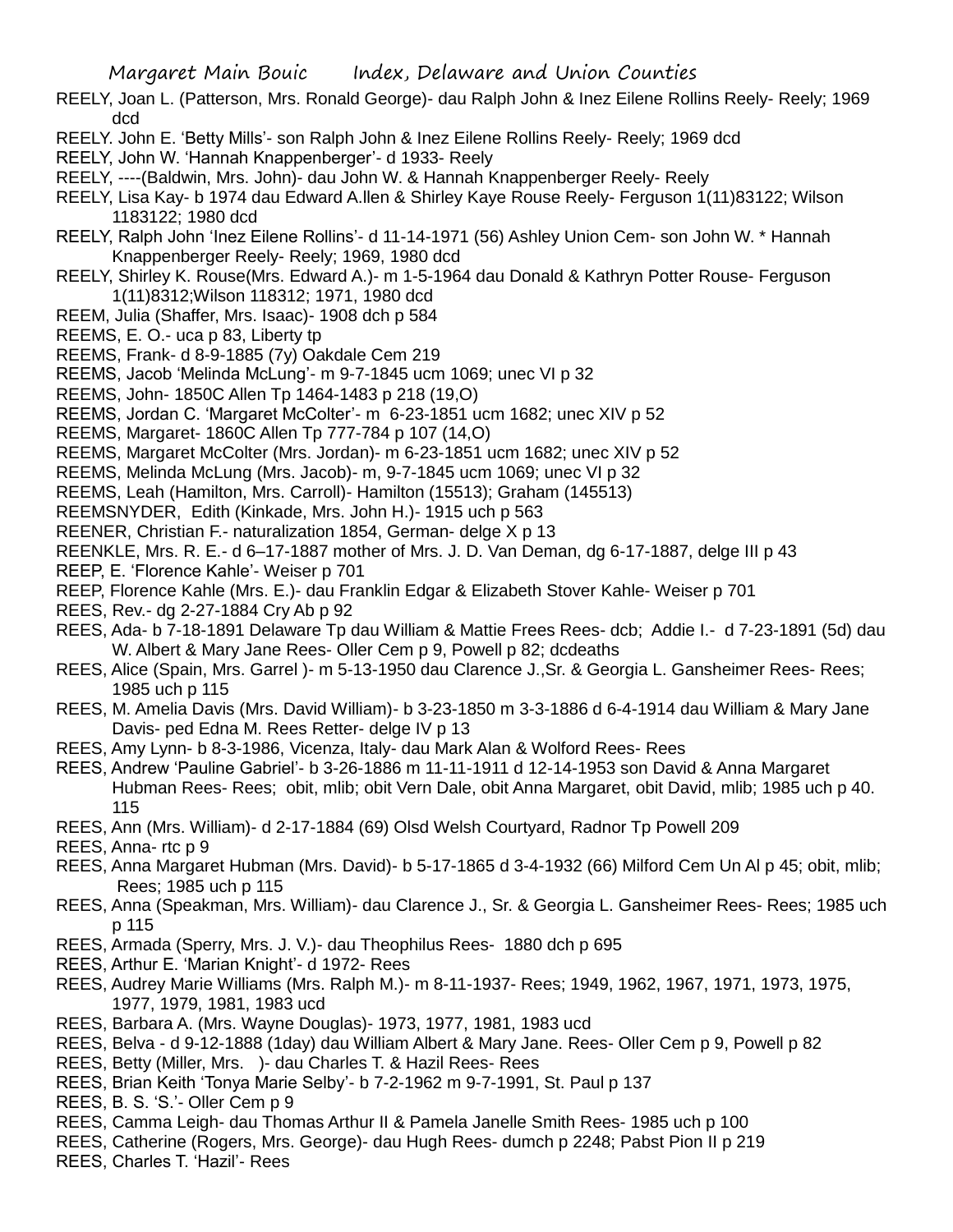- REES, —(Slater.Mrs Tjp,s\_- dau David & Mary Cooperider Rees- obit David, mlib
- REES, Christine (Bugg, Mrs. Phillip)(Bruce, Mrs. Fred)- b 7-30-1896 m 6-25-1915 (2) 3-14-1933 dau David & Anna Hubman Rees- Rees; 1985 uch p 40, 115; obit Andrew, obit Dana, Anna Margaret, mlib
- REES, Clarence James 'Georgia L. Gansheimer'- b 12-24-1902 m 9-4-1926 d 7-18-1980 Milford Cem, Un Al 50- son David & Anna Hubman Rees- Rees; obit Anna Margaret, obit David, obit Andrew, mlib; 1985 uch p 40, 115; 1971, 1973, 1975, 1977, 1979 ucd
- REES, Clarence James,Jr. 'Melanie'- son Clarence J. & Georgia L. Gansheimer Rees- Rees; 1985 uch p 115
- REES, Cora June (Speakman, Mrs. Roy)- m 5-20-1950- du Clarence J.,Sr. & Georgia L. Gansheimer Rees-Rees; 1985 uch p 115
- REES, David- son Earl & Hester Loween Reed Rees- Rees; 1985 uch p 115
- REES, David Lee- b 1976 son Wayne & Barbara Rees-1977, 1981, 1983 ucd
- REES, David 'Anna Margaret Hubman'- b 1861 m 12-21883 ucm (Hearl)-d 3-11-1952 (91) Reed Cem, Milford, Un Al p 45- son David & Mary Cooperider Rees- obit, mlib; obit Anna Margaret, mlib; Rees; 1985 uch p 115
- REES, David 'Mary Cooperider'- m 3-1-1849 ucm (Hearl); obit David, mlib; 1985 uch p 115
- REES, David William 'M. Amelia Davis'- b 12–26-1847 m 3-3-1886 d 2-2-1915 son William & Ellen Hughes Rees- ped Edna M. Rees Retter 4; delge IV p 13
- REES, Debra Neill (Mrs. Myron)- b 6-26-1955 dau James & Annetta Foder Neill- Freshwater p 142
- REES, Donald L. 'Odetta Julia Geyer'- b 11-19-1910 d 2-6-1990 (79) Rees
- REES, Donna (Tom, Mrs. )(Lombardi, Mrs. ) dau Andrew & Pauline Gabriel Rees- Rees; obit Andrew, obit Vern Dale, mlib; 1985 uch p 115
- REES, Dorence- b 7-19-1900 Delaware Tp twin son John & Lizzie Breese Rees- dcb
- REES, Douglas W.- b 1970 son Wayne D. & Barbara A. Rees- 1973, 1977, 1981, 1983 ucd
- REES, Earl 'Hester Loween Reed-b 2-10-1891 son David & Anna Margaret Hubman Rees- Rees; obit Andrew, obit, David, obit Anna Margaret, mlib; 1985 uch p 40, 115
- REES, Eddie- d 7-15-1889 (1 day) son B. S. & S. Rees- Oller Cem p 9
- REES, Eddie- d 1888 son William Albert & Martha Jane Rees- Oller Cem, Powell p 82
- REES, Edna M. (Jetter, Mrs. Lloyd William)- b12-19-1923 m 6-27-1943- dau William David & Pearl Mabel Lembke Rees- delge IV p 13, 14
- REES, Effie May (Durbin, Mrs. Herman )- b 4-10-1884 m 2-10-1907 dau David & Anna Margaret Hubman Rees- Rees; obit, mlib; obit Anna Margaret, obit David, obit Andrew, mlib; 1985 uch p 115
- REES, Elizabeth (Goff, Mrs. Francis)- dau David & Anna Margaret Hubman Rees- Rees; obit Andrew, obit David, obit Anna Margaret, mlib
- REES, Elizabeth (Sheets, Mrs. Benjamin)- delge IV p 30
- REES, Elizabeth (Mrs. Deacon Theophilus)- b 1743 d 4-9-1826 bur Welsh Hills- Rees
- REES, Ellen Hughes (Mrs. William)- b 3-8-1828 Wales- ped Edna M. Rees Retter- delge IV p 13
- REES, Elvina (Hoover, Mrs. Orlo)- dau Earl & Hester Loween Reed Rees- Rees; 1985 uch p 115
- REES, J. Evan ' Scheiderer'- Rees
- REES, Everette- son Walter Thomas & Jenny E. Heath Wren Rees- Rees
- REES, LeRoy Gene 'Irene Ferryman'- m 7-31-1959 son LeRoy David & Naomi Appleman Rees- Rees; 1967, 1981, 1983 ucd
- REES, Georgia L. Gansheimer (Mrs. Clarence James)- b 4-12-1903 m 9-4-1926 d 2-21-1994 (90) Milford Cem- dau George E. & Cora A. Downey Gansheimer- Rees; 1985 uch p 40, 115; 1971, 1973, 1975, 1977, 1979, 1981, 1983 ucd
- REES, G.' I.'- Un Al p 51
- REES, Gwen (Jones, Mrs. Ishmael)- m 10-29-1849 dcm
- REES, Gwenny (Meredith, Mrs. Meredith)\_- 1908 dch p 752
- REES, Hazil (Mrs. Charles T.)- d 1-4-1980 Pierson, Fla- Rees
- REES, Helen Maria (DeHaven, Mrs. Isaiah James)- b 9-28-1899 m 6-8-1921 d 8-25-1985 (85) Milford Cemdau David & Anna Margaret Hubman Rees- Rees; obit Andrew, obit David, obit Anna Margaret, mlib; 1985 uch p 40, 106, 115
- REES, Helen Lucile (Sabins, Mrs. Wray Boyd)- b 9-20-1919 m 6-4-1937 dau Walter T. & Jenny Wren Heath Rees- Rees; Weaver 129642), Graham (144742), Tossey, 4, 5
- REES, Helen (Simpson, Mrs. Norman)- dau Clarence James Sr. & Georgia L. Gansheimer Rees- Rees; 1985 uch p 115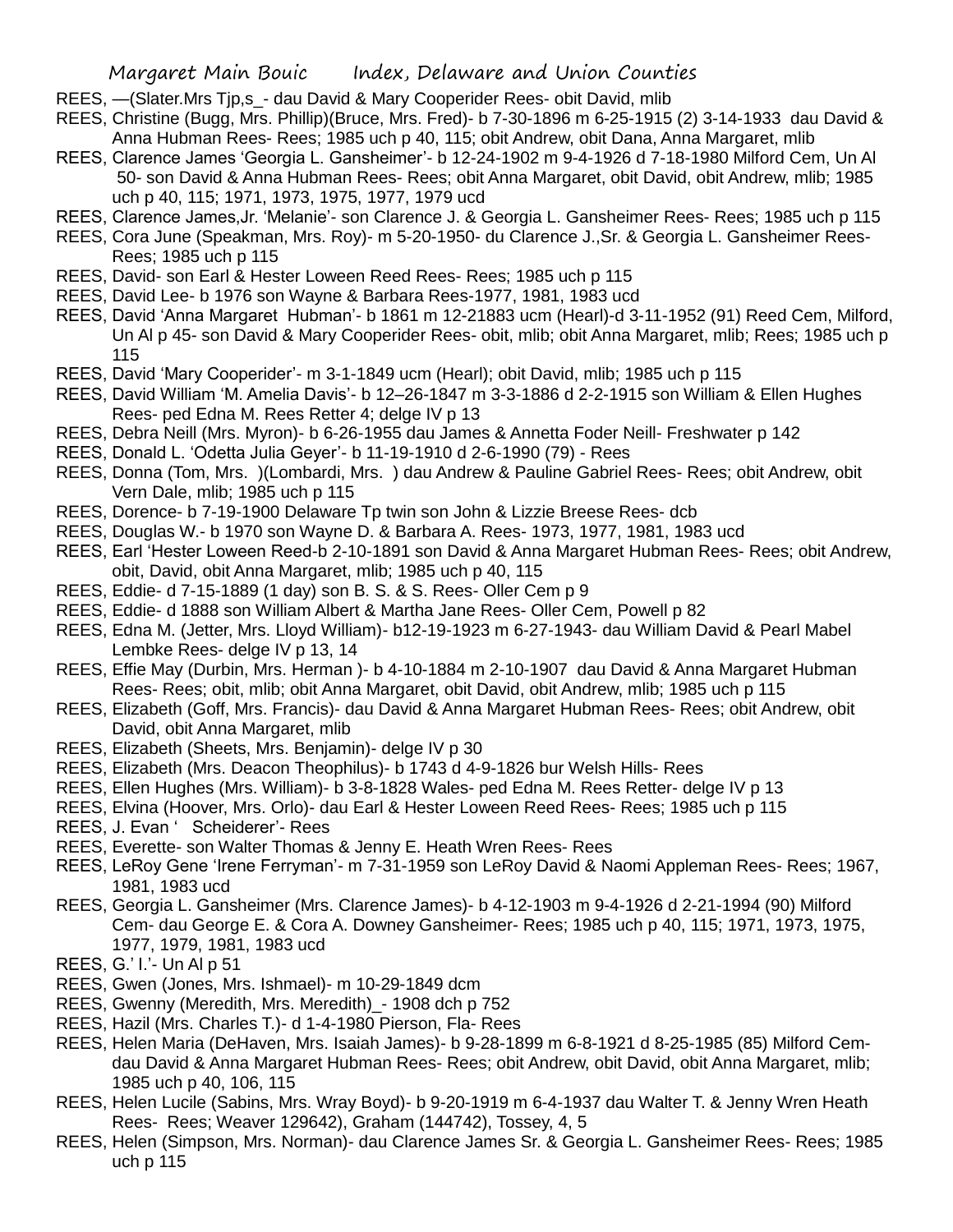- REES, Hester Loween Reed (Mrs. Earl)- b 10-31-1893 d 9-29-1970 bur Marion- dau Arthur & Charlotte Warrick Reed- Rees; 1985 uch p 40, 115
- REES, Hugh- dumch p 249
- REES, Irene Ferryman (Mrs. Gene)- m 7-31-1959- Rees; Un Al p 51; 1967, 1981, 1983 ucd
- REES, Isaiah- 1835 men p 20 #3 p 32 Delaware Tp
- REES, Jane (Mrs. Rowland)- b 1808 Llangar Wales d 11-15-1884 Radnor Cem, Powell p 227; 1870C Radnor Tp p 468 (62)
- REES, Jean Roxann Hisey (Mrs. Stephen Douglas)- m 11-16-1974 dau George Hisey- Rees; 1975, 1977, 1979, 1981, 1983 ucd
- REES, Jeff- b 1969 son Thomas A. & Phyllis J. Rees- 1973, 1975, 1977, 1983 ucd
- REES, Jeffery Lee- b 112-26-d 112-27-1961 son G. & I. Milford Cem, Un Al p 51
- REES, Jeffrey ' Mosshart'- son Charles Rees- Rees
- REES, —Mosshart (Mrs. Jeffrey)- dau John W. Mosshart- Rees
- REES, Jemima Davis (Phillips, Mrs. Isaac Newton)- b 1814 m 12-16-1838 ped Ellsworth Phillips 8; unec XIV p 45
- REES, Jenny E. Wren Heath (Mrs. Walter Thomas)- b 7-7-1886 m 8-17-1904 d 4-30-1974 Milford Cem, Un Al p 55- dau Douglas & Sarah Benson Heath- Rees; 1949, 1962, 1967 ucd Rees
- REES, Jeremy Edward- b 6-14-1981 son Jeffrey & –Mosshart Rees- Rees
- REES, Jerusha Megan- b 1979 dau Thomas Arthur, II & Pamela Janelle. Rees- 1985 uch p 100; 1979, 1981, 1983 ucd
- REES, J. F. 'Susan Freese'- dg 11-29-1910 Cry Ab p 174
- REES, John Evan 'Valerie Jane Scheidereer'- m 7-112-1963 son John L. Rees- Rees
- REES, John F.- b 1865 d 1949 Oller Cem p 9
- REES, John J. 'Lydia Ann Brown'- Rees
- REES, John- son Leroy David & Naomi Appleman Rees- Rees
- REES, John W. 'Sharon B.; 1967, 1973 ucd
- REES, Josie- rtc p 10
- REES, Kathryn (Mattox, Mrs. )- sister Donald L. Rees- Rees
- REES, Kathy Jo Wolford (Mrs. Mark Allan)- m 8-1-1981 dau Charles L. Wolford- Rees
- REES, Kevin Lee- b 1-2-1965 son LeRoy Gene & Irene Ferryman Rees- Rees; 1967, 1981, 1983 ucd
- REES, Kimberly Jean- b 5-12-1980 dau Stephen Douglas & Jean Hisey Rees- Rees
- REES, Kira- dau John Evan & Valerie Jane Scheiderer Rees- Rees
- REES, Lansene Marie- b 1-20-1976 dau Wayne & Barbara Rees- Rees; 1977, 1981, 1983 ucd
- REES, Lawrence- b 7-19-1900 Delaware Tp twin son John & Lizzie Breese Rees- dcb
- REES, Leona (Mrs. Leroy)- 1983 ucd
- REES, LeRoy David 'Naomi Appleman'.- b 1907 m 8-30-1930 Milford Cem, Un Al p 55- son Walter Thomas Jennie E. Heath Rees- Rees; 1967, 1971, 1973, 1975, 1977, 1979, 1981 ucd
- REES, Linda Ann Wurm (Mrs. Martin J. L.)- m 6-26-1965 dau Dr. Charles T. O. Wurm- Rees
- REES, Linda (Spain, Mrs. )(Organ, Mrs. Darrel)- dau Clarence J.,Sr. & Georgia L. Gansheimer Rees- Rees; 1985 uch p 115
- REES, Loys- brother Donald L. Rees- Rees
- REES, Lydia A. (Chaney, Mrs. John)- m 3-31-1894 ucm (Hearl)
- REES, Lydia Ann Brown (Mrs. John J.)- Rees
- REES, Margaret- rtc p 8
- REES, Margaret A. Rowland (Mrs. William H,)- m 7-28-1865 dcm
- REES, Margaret (Stark, Mrs. David A.)- m 10-20-1886 dg 6-28-1887, Cry Ab p 158
- REES, Marian Knight (Mrs. Arthur E.)- d 1-6-1983 (79) Oak Grove Cem- sister Charles Knight, Ella Knight-Rees
- REES, Mark Allan 'Kathy Jo Wolford'- b 1961 m 8-1-1981 son LeRoy Gene & Irene Ferryman. Rees- Rees; 1967, 1981 ucd
- REES, Martha Freese (Mrs. )- dau I. M. Freese- dg 11-29-1910, Cry Ab p 174
- REES. Martha Jane (Mrs. William Albert)- b 1869 d 1947 Oller Cem p 9; Powell p 82
- REES, Martin J.'Linda Ann Wurm'- m 6-26-1965 son Ralph M. & Audrey Marie Williams Rees- Rees; 1949 ucd REES, Mary- no dates, Our Lady of Lourdes Cem, lptw p 55
- 
- REES, Mary Cooperider (Mrs. David)- m 3-1-1849 ucm (Hearl) 1985 uch p 115; obit David, mlib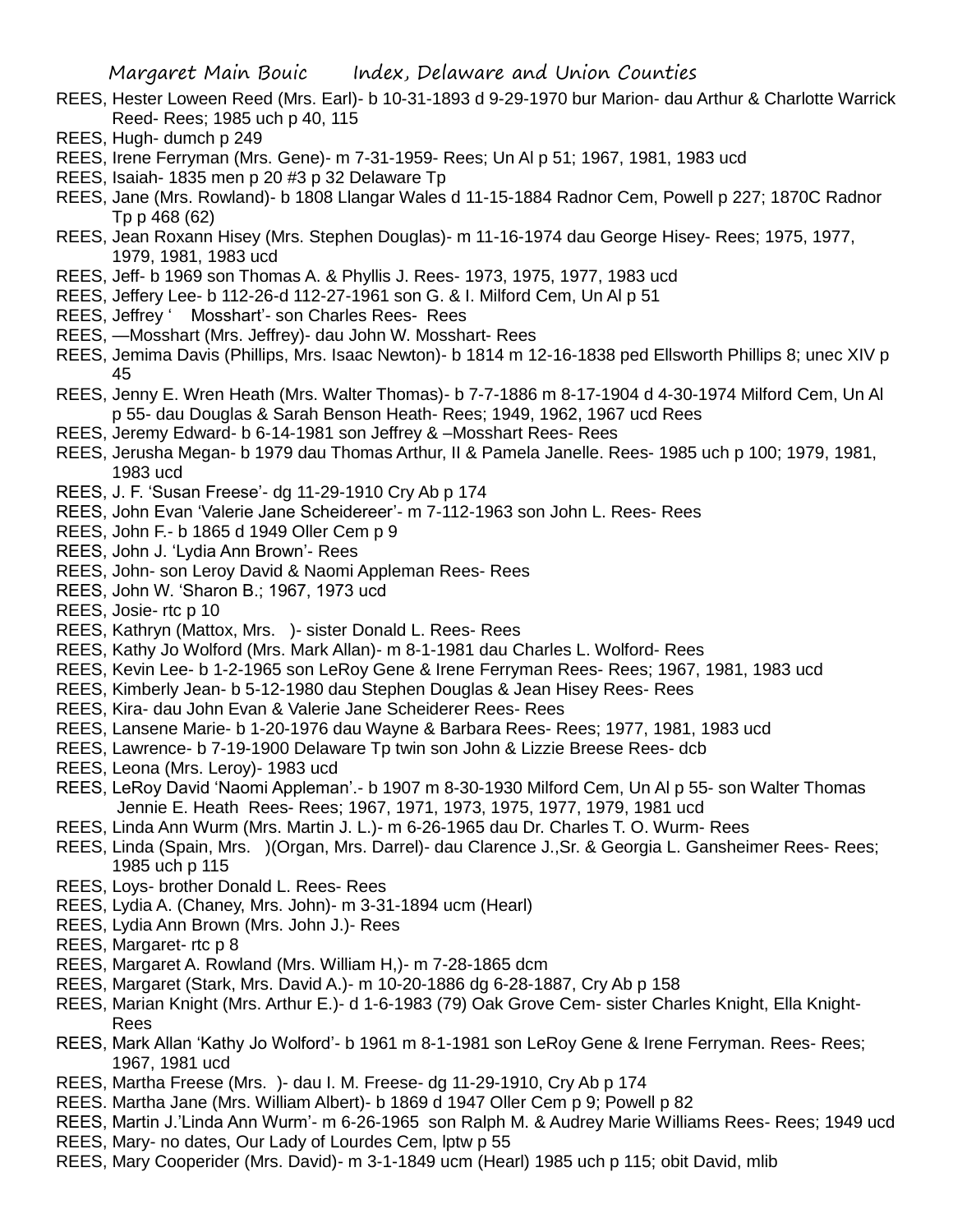- REES, Mary Ann (Martin, Mrs. Jacob) -m 2-4-1820 Madison Co, unec IV p 51
- REES, Mary Elizabeth "Lizzie" (Goff, Mrs. Francis)- b 11-21-1888 , 3-17-1908 dau David & Anna Margaret Hubman Rees- 1985 uch p 40, 115
- REES, Mary (Evans, Mrs. William)- Powell p 322
- REES, Mary Hayden (Mrs. William)- Powell P 322
- REES, Mary (Jones, Mrs. Thomas)- Powell p 365
- REES, Mary (Thomas, Mrs. David)- b 1775 d 5-10-1845 Welch Hills Cem- dau Theophilus & Elizabeth Reesdcq Doris Richey Johnson 21
- REES, Maxine (Goodrich, Mrs. )- dau LeRoy David & Naomi Appleman Rees- Rees
- REES, Melanie (Mrs. Clarence J.,Jr.)- Rees
- REES, Michelle Ann- b 1971 dau LeRoy Gene & Irene Ferryman Rees- Rees engaged to David Wayne Frazier; 1981, 1983 ucd
- REES, Mike- b 1960 son Thomas A. & Phyllis J. Rees- 1973, 1975, 1977 ucd
- REES, Miller- rtc p 9; unec XVIII p 20
- REES, Myron 'Debra Neill'- Freshwater p 142
- REES, Naomi Appleman "Susie"(Mrs. LeRoy David)-b 1913 m 8-30-1930 Milford Cem, Un Al p 55 dau Floyd & Ella Morgan Appleman- Appleman; Rees; 1967, 1971, 1973, 1975, 1977, 1979, 1981 ucd
- REES, Neil- son Donald L. & Odetta Julia Geyer Rees- Rees
- REES, Odetta Julia Geyer (Mrs. Donald)- b 7-28-1908 d 9-17-1999 (91) Oak Grove Cem- dau George & Martha Sanzenbacher Geyer- Rees
- REES, Pamela Janelle Smith (Mrs. Thomas Arthur,II.)- dau Berkeley Mulvaine "Bud" & Janice E. Bevis Smith-1985 uch p 100; 1979, 1981, 1983 ucd
- REES, Paul W.- son Walter Thomas & Jennie E. Heath Rees- Rees
- REES, Pauline Gabriel (Mrs. Andrew)- m 11-11-1911; 1985 uch p 40, 115; obit Andrew, obit Vern Dale, mlib
- REES, Pearl Mabel Lembke (Mrs. William David)- b 4-30-1898 m 12–26-1922 d 5-3-1984 Neb. Dau Henry Michael & Perlina "Emma" Miller Lembke- ped Edna M. Rees Jetter 3, delge IV p 13
- REES, Phyllis J. (Mrs. Thomas A.)- 1973, 1975, 1977, 1979. 1981, 1983 ucd
- REES, Ralph M. 'Audrey Marie Williams'- b 10-28-1915 m 8-11-1937 d 12-3-1933 cremated- son Walter Thomas & Jenny Wren Heath Rees- Rees; 1949, 1962, 1967, 1971, 1973, 1975, 1977, 1979, 1981, 1983 ucd
- REES, Richard J. son Earl & Hester Loween Rees, Rees; 1985 uch p 115; 1983 ucd
- REES, Ricky- b 1964 son Thomas A. & Phyllis J. Rees- 1973, 1977, 1983 ucd
- REES, Robert Thomas- b 7-3-1893 d 10-30-1966 WWI Milford Cem, Un Al p 45- son David & Anna Hubman Rees; obit Andew, obit David, obit Anna Margaret, mlib; 1985 uch p 115
- REES, Robert, Paris Tp, 1967 ucd
- REES, Rowland 'Jane'- b 1808 Abecywarch, Wales- d 6-22-1890(80) Radnor Cem, Powell p 227; dcdeaths; 1870C Radnor Tp p 468 (62\*)
- REES, Sarah (Gray, Mrs. Alex.)- d 9-7-1923 (84-7-26) Ebenezer Cem, Powell p 327
- REES, Sharon- Rees
- REES, Sharon B. (Mrs. John W.)- 1973 ucd
- REES, Stephany Jean- b 7-19-1985 dau Stephen Douglas & Jean Hisey Rees- Rees
- REES, Stephen Douglas 'Jean Roxann Hisey''-b 1951 m 11-16-1814 son LeRoy David & Naomi Appleman Rees- Rees; 1967, 1975, 1977, 1979, 1981, 1983 ucd
- REES, Steven C.- 1980 dcd
- REES, Susan Freese (Mrs. J. F.)- d 11-22-1910 Oller Cem, dau I. M. & 1st wife Freese- dg 11-29-1910 Cry Ab p 173, 174
- REES, Susan L.- b 1871 d 1910 Oller Cem p 9, Powell p 82
- REES, Tara Marie- b 8-10-1982 Alexandria, Va- dau Mark Allan & Kathy Jo Wolford Rees- Rees
- REES, Theophilus 'Elizabeth'- b 1848 d 2-16-18114 Welsh Hills Cem- Rees; 1880 dch p 695
- REES, Tom- b west of Richwood- 1985 uch p 50
- REES, Thomas A. 'Phyliss J.'- 1977 ucd
- REES, Tommy- son Charles T. & Hazil Rees- Rees
- REES, Thomas A. 'Phyllis J.'- 1973, 1975, 1977 , 1979, 1981, 1983 ucd
- REES, Thomas Arthur III- b 1978 son Thomas A.,Jr. & Pamela Janelle Smith Rees- 1985 uch p 100; 1979, 1981, 1983 ucd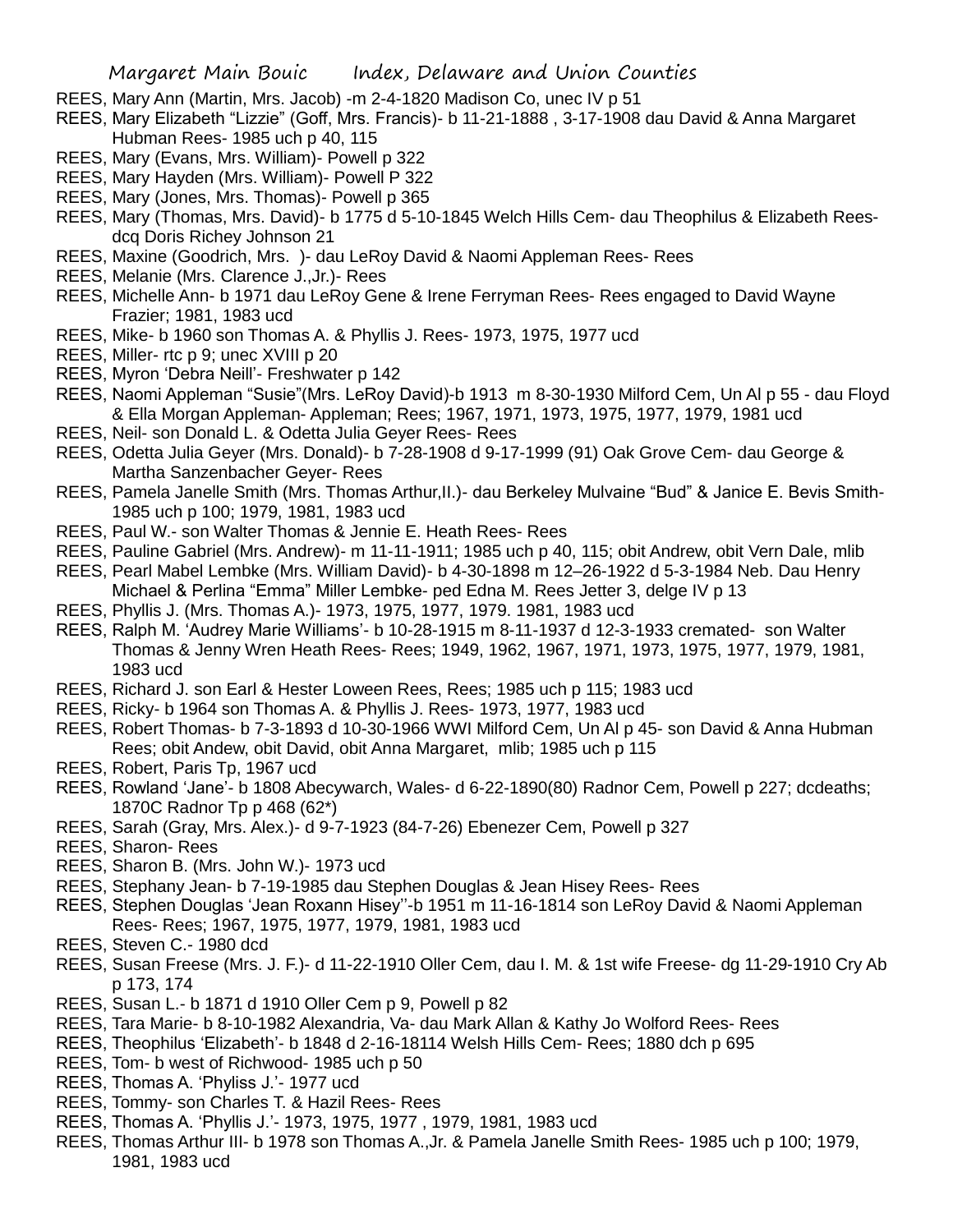- REES, Thomas Arthur II''Pamela Janelle Smith''- b 1957 son Thomas A.rthur & Phyllis J. Rees- 1985 uch p 100; 1973, 1979, 1981, 1983 ucd
- REES, Tonya Marie Selby (Mrs. Brian Keith)- m 9-7-1991- St. Paul p 137
- REES, Valerie Jane Scheiderer (Mrs. John Evan)- m 7-12-1963 dau Alfred Scheiderer- Rees
- REES, Vern Dale- b 9-12-1912 d 11-28-1960 (48) Union Cem, Cols.- son Andrew & Pauline Gabriel Rees-1985 uch p 115; obit, mlib, obit Andrew, mlib
- REES, W. A.- funeral of Esther Jones at his home, dg 4-2-1913 Cry Ab p 29
- REES, W. A., funeral of George Stokes at his home- dg 1-26-1917, 1-30-1917 Cry Ab p 9, 10
- REES, —(Mrs. W. A.) niece of Henry J. Watson- dg 9-18-1917 Cry Ab p 90
- REES, Walter Thomas 'Jenny E. Wren Heath'- b 11-10-1882 m 8-17-1904 d 5-6-1974 Milford Cem -son John J. & Lydia Ann Brown Rees- Rees; 1949, 1962, 1967 ucd
- REES, Wayne Douglas 'Barbara A.'- son Ralph & Audrey Marie Rees- 1949, 1962(13), 1967, 1973, 1977, 1981, 1983 ucd
- REES, Wayne- son Walter T. & Jenny Wren Heath Rees- Rees
- REES, William Albert 'Martha Jane'- b 1867 d 1942 Oller Cem p 9, Powell p 82
- REES, William 'Ann'- d 8-20-1887 (72) Old Welsh Courtyard, Radnor Tp, Powell p 209
- REES, William David'Pearl Mabel Lembke'- b 1-17-1887 m 12-26-1922 d 6-15-1972 son David William & M. Amelia Davis Rees- ped Edna M. Rees Retter 2; delge IV p 13
- REES, William 'Ellen Hughes'- b 1823 Wales- ped Edna M. Rees Retter 8; delge IV p 13
- REES, William H. 'Margaret A. Rowland'- m 7-28-1865 dcm
- REES, Willie- rtc p 8
- REESE, -----performed marriage 1849; unec VII p 46
- REESE, Mr.- granddau of Mrs. Mary Ryan- dg 8-31-1915 Cry Ab p 74
- REESE, Abraham 'Thursdey King'- m 10-12-1826 Madison Co, unec V p 27
- REESE, Adelia- dau David & Mary Cooperider Reese- 1870C Darby Tp 110-99 p 15 (1,O)
- REESE, Adrianne (Mrs. Chris)- Reese
- REESE, Rev. A. F.- unec XIV p 52
- REESE, Amanda Eveline (McFarland, Mrs. Thomas)- b 1-13-1852 m 1-2-1879 d 4-1-1922 dau John H. & Evaline Thompson Reese- dcc Susan Cain Jackson 27
- REESE, Amos 'Nancy Roberts'- m 11-9-1815 Madison Co, unec IV p 29
- REESE, Rev. Amrine 'Elvia R.'- 1850C Scioto Tp 2312 p 140 (43,Tn)
- REESE, Andrew- b 3-1886 son David & Anna Reese- 1900C Union Tp 192-199 p 10A (14,O,O,O)
- REESE, Angeline Cincade (Mrs. Elgia A.)- Reese
- REESE, Anna (Mrs. David)- b 5-1865 1900C Union Tp 192-199 p 10A (35,O,Ger,Ger) m 16y, 7 ch
- REESE, Anna Hubman (Mrs. David)- Reese
- REESE, Anna Marie (Gale, Mrs. Howard)- b 4-25-1915 d 8-6-1991 (76) Marlborough Cem- dau Walter A. & Catherine Elizabeth Kiley Reese- Reese
- REESE, Anna M. (Ridgeway, Mrs. Roland Duke,Sr) -m 1946 dau Harry & Hazel Marie Mercer Reese- Reese
- REESE, Anna- 1870C Delaware Town p 293 (13)
- REESE, Arthur- son Frank & Susan Freese Reese- Beckley 4; 1908 dch p 772
- REESE, A. T. 'E. K.'- Powell p 246
- REESE, Rev. A. T. (1856) unec XVII p 54
- REESE, Barbara A. (Mrs. Richard E.)- 1971, 1973, 1975, 1977, 1979,. 1981, 1983 ucd
- REESE, Barbara S. (Mrs. Wayne D.)- 1971, 1975 ucd
- REESE, Barry L. 'Connie K.'- 1975, 1977, 1979, 1981, 1983 ucd
- REESE, Betsy C.- dau Richard B. & Joan Benton Reese- Reese; 1985 uch p 130; 1971, 1973 ucd
- REESE, Betty Faye Stull (Mrs. Roy Herbert)- m 1-171957- Reese; 1967, 1971, 1973, 1975, 1977, 1979, 1981, 1983 ucd
- REESE, Blanche Cline (Mrs. Herbert)- d 5-7-1983 (93) Forest Grove Cem- Reese
- REESE, Bobbi (Mrs. Gary)- 1981, 1983 ucd
- REESE, Brenda Kay Atherton (Mrs. Gary L.)- m 8-7-1966 dau Ryden Atherton- Atherton; 1971, 1980 dcd
- REESE, Carol (Mrs. William)- 1971, 1975, 1977, 1979, 1981 ucd
- REESE, Catharine (Gouldin, Mrs. Thomas)- m 5-31-1831 Madison Co, unec V p 48
- REESE, Catherine Elizabeth Kiley (Mrs. Walter A.)- Reese
- REESE, Charles- son David & Mary Cooperider Reese- 1870C Darby Tp 110-99 p 15 (11,O)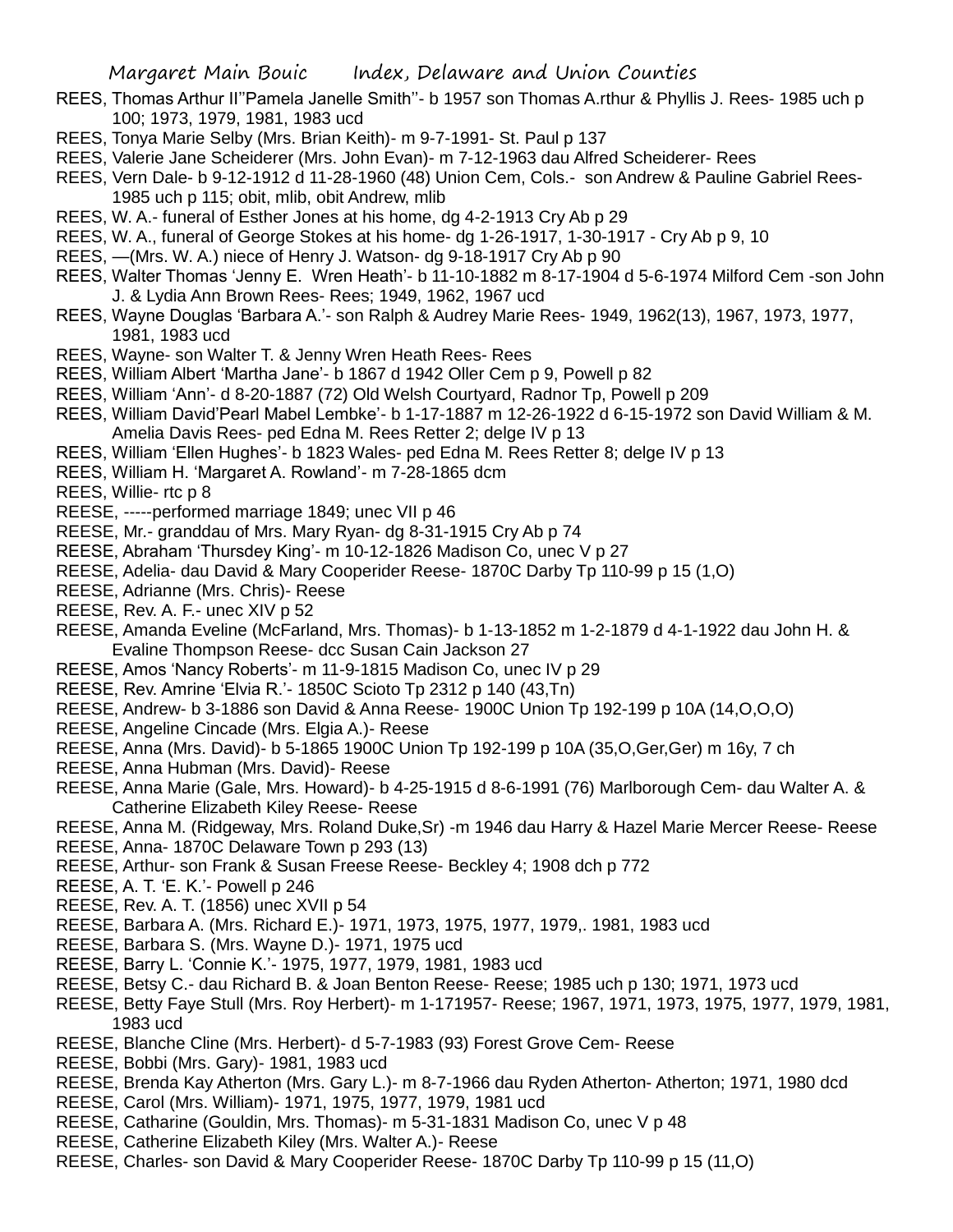- REESE, Charles Frederick- son Robert E.Sr. & Grace Louise Dailey Reese- Reese; 1975, 1977 ucd
- REESE, Charles 'Heidi Williams'- son Robert E.,Jr. Reese & Mrs. Walter Nickel- Reese
- REESE, Charles H. 'Rheta C.'- 1971, 1980 dcd
- REESE, Charles Max- son John Charles & Nellie Stewart Reese- Reese
- REESE, Charles 'Rheta Corwin'- m 12-25-1941- Reese
- REESE, Charles- b 1968 son Robert E. & Marcia Reese- 1971, 1973, 1975, 1977, 1979. 1983 ucd
- REESE, Cheryl Lynne (Dick, Mrs. Ronald Lee,Jr)- b 1966 dau Robert E. & Marcia Reese,Jr.- Reese; 1971, 1973, 1975, 1977, 1979, 1983 ucd
- REESE, Chris 'Adrienne'- Reese
- REESE, Christina M.- b 1957 dau William & Carol Reese- 1971, 1975, 1979 ucd
- REESE, Christine (Bruce, Mrs. )- b 7-1896 dau David & Ann Hubman Reese- Reese; 1900C Union Tp 192- 199 p 10A (3,O,O,O)
- REESE, Cindy 1977, 1979 ucd, Claibourne Tp
- REESE, Cindy (Gibson, Mrs. )- dau Charles & Virginia Lee Stockdale Reese- Reese
- REESE, Clarence- son David & Emma Hubman Reese- Reese
- REESE, Cleo (Grissom, Mrs. )- sister Harry O. Reese- Reese
- REESE, Clifford- son Frank & Susan Freese Reese- Beckley 4; 1908 dch p 772
- REESE, Connie K. (Mrs. Barry L.)- 1975, 1977, 1979, 1981, 1983 ucd
- REESE, Dale C.- son Ralph V. Reese- Reese
- REESE, Daniel B. 'Sarah C. Brown'- m 12-25-189 Madison Co, Democrat, unec XV p 42
- REESE, David- Powers p 8, 168
- REESE, David- delge XIV p 11 (1838)
- REESE, David A.- son Earl & Hester Reed Reese- Reese
- REESE, David 'Anna'- b 2-1861 1900C Union Tp 192-199 p 10A (39,O,O,O) m 16y
- REESE, David- son Charles & Virginia Lee Stockdale Reese- Reese
- REESE, David- son David & Mary Cooperider Reese- 1870C Darby Tp 110-99 p 15 (9,O)
- REESE, David 'Magdalena King'- m 2-9-1826 Madison Co, unec V p 16
- REESE, David N. 'Mary Cooperider'- m 3-1-1849 ucm 1393; unec VII p 45k XIII p 19; 1870C Darby Tp 110-99 p 15 (55,NY)
- REESE, David- b 195 7 lived with Roberta R. Grabell- 1973 ucd
- REESE, Deborah A. (Mrs. James C.)- 1980 dcd
- REESE, Deena Marie- dau J. Richard & Rosilyn Reese- Reese- engaged to Jean V. Ingle,Jr.
- REESE, Dennis E.'Elaine'- Reese; 1971, 1973, 1975 ucd
- REESE, Dessie (Carroll, Mrs. )- dau Elgia A. & Tina Reese- Reese
- REESE, Diane (Mrs. Harvey)- Reese
- REESE, Donald
- REESE, Dorence- son Frank & Susan Freese Reese- Beckley 4; 1908 dch p 772
- REESE, Dorothy Miller (Mrs. John)- m 4-3-1933- Reese
- REESE, Dottie (Mrs. John)(Bryant, Mrs. )- Reese
- REESE, Douglas- b 1970 son Wayne D. & Barbara S. Reese- 1975 ucd
- REESE, Drusella Van Sickle (Mrs. Dr. Henry)- m 11-25-1849 (12-7-1849) Wight p 50
- REESE, Dylan (3-1997) son Chris & Adrienne Reese- Reese
- REESE, Earl 'Grace R.''Hester Reed'- b 2-10-1891 d 3-29-1975 son David & Anna Hubman Reese- Reese; 1979, 1981 ucd; 1900C Union Tp 192-199 p 10A (9,O,O,O)
- REESE, Edgar- son William & Margaret Morgan Reese- Reese
- REESE, Edward- son David & Mary Cooperider Reese- 1870C Darby Tp 110-99 p 15 (14,O)
- REESE, Effie- b 4-1884 1900C Union Tp 77-81 p 4B (16,O,O,O) servant
- REESE, Elaine (Mrs. Dennis E.)- Reese; 1971, 1973, 1975 ucd
- REESE, L. Eileen Spearman (Mrs. Glen)- b 1-23-1931 d 12-16-1997 (66) Trenton Dom- dau George & Lena Scott Spearman- Reese
- REESE, E. K. (Mrs. A. T.)- Powell p 246
- REESE, Elgia A. 'Tina'- b 2-1-1882 d 3-14-1964 Forest Grove Cem- Reese
- REESE, Elizabeth- dau David & Mary Cooperider Reese- 1870C Darby Tp 110-99 p 15 (5,O)
- REESE, Elizabeth (Sheets, Mrs. Benjamin)- m 10-22-1868 dcm; delge XIV p 6
- REESE, Elizabeth (Trobridge, Mrs. Caleb)- m 9-1821 Madison Co, unec IV p 52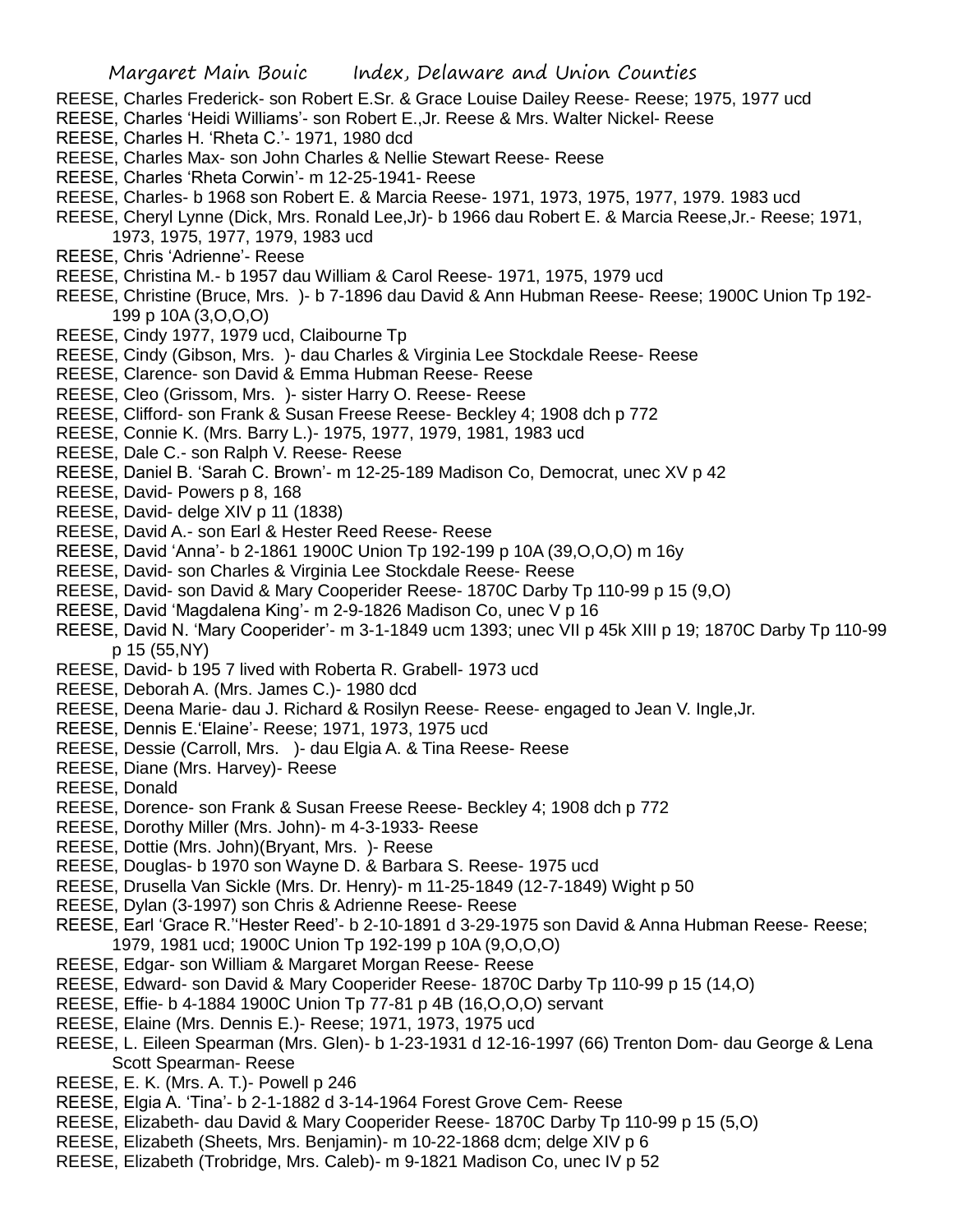- REESE, Ellen Jane (Baile, Mrs. Burris)- m 7-1-1849 Madison Co, unec XI p 44
- REESE, Elvia H. (Mrs. Amrine)- 1850C Scioto Tp 2312 p 140 (30,O)
- REESE, Elvira (Hoover, Mrs. Orlo)- dau Earl & Hester Reed Reese- Reese
- REESE, Emery 'Kathryn'- Reese
- REESE, Emma Grace (Barron, Mrs. John)- b 1834 ped Deana Linda Barron Wetzel Freshwater 63, unec V p 51
- REESE, Eva May (Hammond, Mrs. Francis Hiram)- b 7-22-1900 m 10-11-1917 d 1-11-1956 dau Oliver Lervey & Rosa Vetta Benson Reese- ped Barbara Ann Carter Carmella 7; delge V p 17
- REESE, Evaline Thompson (Mrs. John H.)- b 6-4-1814 dcc Susan Cain Jackson 55
- REESE, Evan- son William & Margaret Morgan Reese- Reese
- REESE, Evelyn Brooks (Mrs. James)- m 5-20-1988- Reese
- REESE, Evelyn (Cox, Mrs. Miles A."Archie")- m 9-9-1948- dau Harry & Hazel Marie Mercer Reese- Reese
- REESE, Everett/Evart- son William & Margaret Morgan Reese- Reese
- REESE, Floyd- d Friday, TB- Colored, dg 1-26-1909 Cry Ab p 7
- REESE, Frank- son David & Mary Cooperider Reese- 1870C Darby Tp 110-99 p 15 (16,O)
- REESE, Frank- pallbearer for Isaac Robinson- dg 1-7-1913 Cry Ab p 3
- REESE, Frank 'Susan Freese'- Beckley 3,4; 1908 dch p 772
- REESE, Frank- son William & Martha Jane Freese Reese- Beckley 4; 1908 dch p 772
- REESE, Fred- son Robert E. & Grace Reese- 1962(10), 1971, 1973 ucd
- REESE, Gary L. 'Brenda Kay Atherton'"Bobbi"- m 8-7-1966 son Howard & Lavaria Reese- Reese; Atherton;1962 (13), 1971, 1981, 1983 ucd; 1980 dcd
- REESE, George, Mr. & Mrs.- parents of Harriet Reese- dg 4-28-1908 Cry Ab p 130
- REESE, George- pallbearer for Mrs. Alvia Franklin- dg 10-3-1911 Cry Ab p 66; for Mrs. Celia Ann Meridan- dg 4-22-1913 Cry Ab p 33
- REESE, George M.- killed by train (21) dg 7-26-1904 Cry Ab p 257
- REESE, Georgia Alice- d Sunday (12), colored; dg 6-25-1912 made home with Mrs. James Smith, Cry Ab p 137
- REESE, Gerold 'Marie'- d 1-13-1968 (52) Union Cem, Cols.- son Ralph V. Reese- Reese
- REESE, Glen 'L. Eileen Spearman'- Reese
- REESE, Grace L. (Mrs. Earl)- 1979, 1981 ucd
- REESE, Grace Louise Dailey (Mrs. Robert E.,Sr.)- Reese
- REESE, H.- son John & Dorothy Miller Reese- Reese
- REESE, Glen 'L. Eileen Spearman'- Reese
- REESE, Grace Louise Dailey (Mrs. Robert E.,Sr.)- Reese; 1962, 1971, 1973, 1975, 1977 ucd
- REESE, Greg 'Katherine Thomas'- Reese
- REESE, Gwendolyn Sue- b 7-1967 dau Gary & Brenda Atherton Reese- Reese; 1971 ucd; 1980 dcd
- REESE, Harriet- d Saturday, TB, dau Mr. & Mrs. George Reese- dg 4-28-1908 Cry Ab p 130
- REESE, Harry 'Hazel Marie Mercer'- b 1-30-1897 m 8-18-1920/1 d 4-10-1980 (83) York Cem- son William & Margaret Morgan Reese- Reese; 1949, 1962, 1967, 1971, 1973, 1975, 1977, 1979 ucd
- REESE, Harry O. 'Marguerite C. Frank)- d 4-12-1968 (75) bur Sunbury- Reese
- REESE, Harvey 'Diane'- Reese
- REESE, Hazel Marie Mercer (Mrs. Harry)- b 3-19-1900 m 8-18-1920 d 6-9-1978 York Cem- dau Oscar R. & Caroline Lloyd Mercer- 1949, 1962, 1967, 1973, 1975, 1977 ucd; Reese
- REESE, Heidi (Mrs. Charles)- Reese
- REESE, Helen- b 9-1899 dau David & Anna Reese- 1900C Union Tp 192-199 p 10A (8/12,O,O,O)
- REESE, Helen L.- dau Amrine & Elvia R. Reese- 1850C Scioto Tp 2312 p 140 (4,O)
- REESE, Henrietta- 1870C Delaware Town p 293 (10)
- REESE, Henry- 1870C Delaware Town p 293 (10)
- REESE, Dr. Henry 'Drusella Van Sickle'- m 11-25-1849 (12-7-1849) Wight p 50
- REESE, Herbert 'Blanche Cline'- d 1960- Reese
- REESE, Howard 'Lavaria Smith'- b 5-25-1913 m 1934 d 3-31-1966 bur Wellston son William & Margaret Morgan Reese- - Reese; 1962 ucd
- REESE, Huella (Mrs. Solomon)- Reese
- REESE, Irene (Mrs. LeRoy G.)- 1971, 1973, 1975, 1977, 1979 ucd
- REESE, Ivan 'Violet Freshwater' m 9-25-1935- Freshwater p 135, 138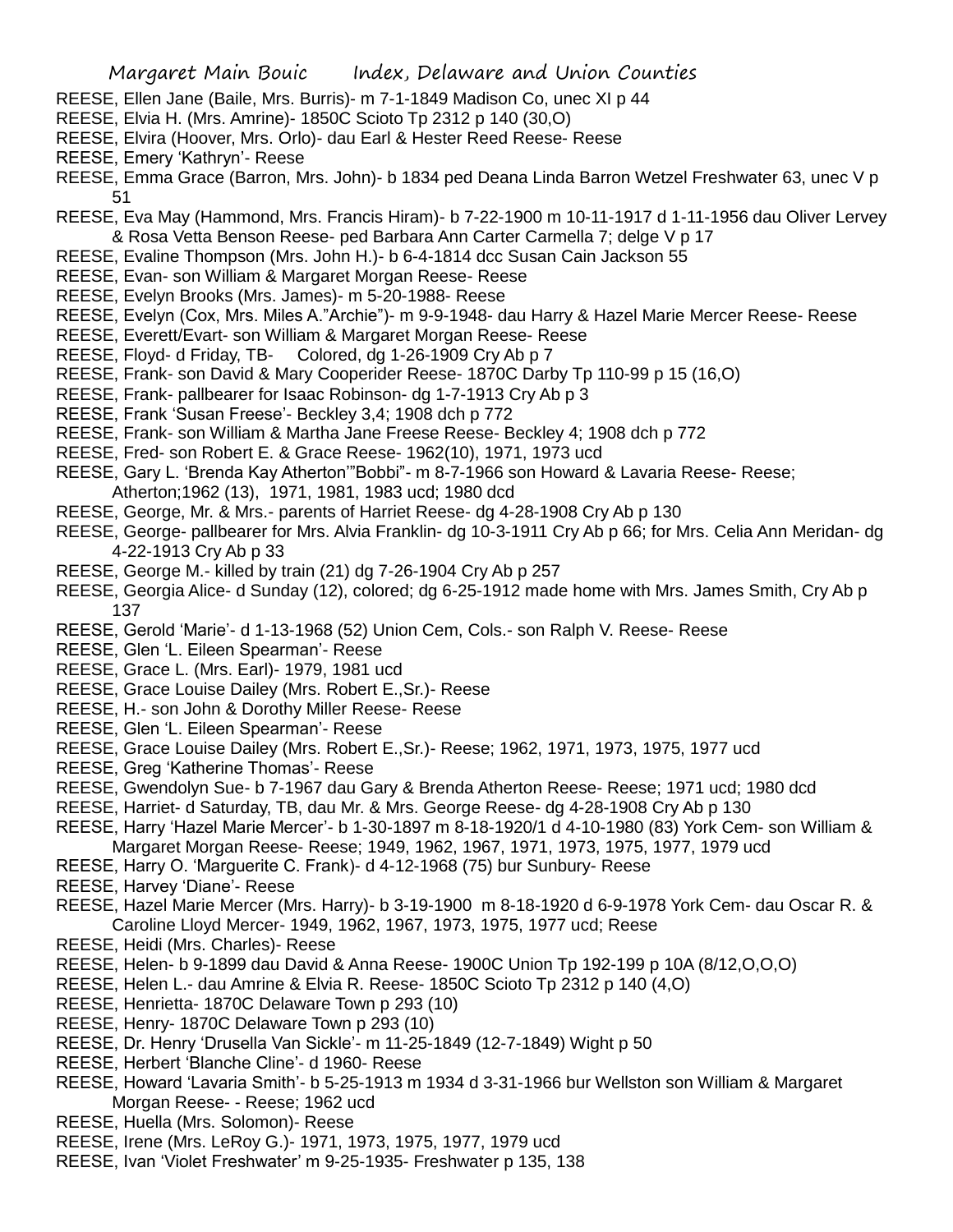- REESE, Jacqueline "Jackie" b 1962 dau William & Carol Reese- 1971, 1975, 1977, 1979, 1981, 1983 ucd
- REESE, Jim- son Charles Reese- Reese REESE, James C. 'Deborah A.'- 1980 dcd
- REESE, James C. 'Pamela'- d 4-1-1984 (32)Sunbury Mem. Pk- son Charles & Rhetta Corwin Reese- Reese; 1971, 1980 dcd
- REESE, James D.- brother Ralph V. Reese- Reese
- REESE, James 'Evelyn Brooks'- b 2-2-1944 m 5-20-1988 d 3-10-1997 (53) son Emery & Kathryn Reese-Reese
- REESE, James- son Gerold & Marie Reese- Reese
- REESE, James Jeffrey- son Robert E.,Sr. & Grace Louise Dailey Reese- Reese; 1962(6), 1973 ucd
- REESE, James 'Mary'- Reese
- REESE, James R.- son Marie Ruhl Reese- Reese
- REESE, Jane (Mrs. Rowland)- 1850C Radnor Tp 152 p 180 (42,Wales); REESE, Mrs. Rowland- d Saturdaydg 11-19-1884 Cry Ab p 102
- REESE, Janet (Barnhill, Mrs. Jerry)(Borchers, Mrs. Clem)- b 1955 dau Charles & Rhetta Corwin Reese-Reese; 1971 dcd
- REESE, Jeannette (Freshwater, Mrs. Paul David )-m 11-30-1958 dau Gerold & Marie Ruhl Reese- Reese; Freshwater p 226
- REESE, Joan M. Benton (Mrs. Richard B.)(Sullivan, Mrs. Dallas)- b 1-2-1923 m (1) 1-1-1964 (2) 12-13-1986 d 12-10-1998 (75) Claibourne Cem p 91- dau Lewis E. & Laura M. Hinderer Benton- Reese; 1985 uch p 136; 1962, 1971, 1973, 1975, 1977, 1979, 1981, 1983 ucd
- REESE, JoEllen (Elfrink, Mrs. Paul)- dau Charles & Rhetta Corwin Reese- Reese
- REESE, John- 1880C Marysville 289-318 p 20 (33,O,O,O) sadler
- REESE, John- pallbearer for Mrs. S. A. McNeil, dg 8-30-1912, Cry Ab p 154, for John Franklin, dg 9-6-1912, Cry Ab p 155
- REESE, John Charles 'Nellie Stewart'- d 7-24-1984 cremated, Plumwood Cem- Reese
- REESE, John 'Dorothy Miller'- m 4-3-1933- Reese
- REESE, John 'Dottie'- Reese
- REESE, John E.- 1975 ucd
- REESE, John- b 4-3-1886 Delaware Tp colored, son George & Caroline Qually Reese- dcb
- REESE, John Herbert- son Walter A. & Catherine Elizabeth Kiley Reese- Reese
- REESE, John H. 'Eveline Thompson'- b 1-27-18140 dcc Susan Cain Jackson 54
- REESE, John L.- brother Ralph V. Reese- Reese
- REESE, John 'Lydia A. Brown'- m 12-24-1879 ucm 6630
- REESE, John 'Mary'- div 2-16-1826, delge IX p 36
- REESE, Josephine- 1870C Brown Tp p 250 (13)
- REESE, Josiah 'Polly Cook'- b 2-4-1847 m 10-10-1867 d 2-13-1901- ped Barbara Ann Carter Carmella 28; delge V p 27; 1880 dch p 502
- REESE, Judi (Taylor, Mrs. Gary)- dau Charles & Rhetta Corwin Reese- Reese
- REESE, Judith (Noel, Mrs. Ralph)- b 5-7-1939 dau Ivan,S. & Violet G. Freshwater Reese- Freshwater p 138
- REESE, Judy Lynn (Nickel, Mrs. )- dau Robert E.,Sr. & Grace Louise Dailey Reese- Reese; 1962 uch (13)
- REESE, Julia Ann- d 5-15-1885 (45y10m) dcdeaths
- REESE, Julia A.- 1870C Delaware Town p 293 (36)
- REESE/Reece, Julia A. James- d 5-16-1883 James Bible, delge VIII p 5, 45
- REESE, June (Hill, Mrs. )- dau John & Dorothy Miller Reese- Reese
- REESE, Karen V/M- b 1956 dau William & Carol Reese- 1971, 1975, 1979, 1981, 1983 ucd
- REESE, Kate- dau David & Mary Cooperider Reese- 1870C Darby Tp 110-99 p 15 (11,O)
- REESE, Katherine Thomas (Mrs. Greg)- dau Dr. William & Annabell Thomas- Reese
- REESE, Kathryn (Mrs. Emery)- Reese
- REESE, Kathryn (Mrs. Walter Arthur)- Reese
- REESE, Kelly Kathleen- dau J. Richard Reese- Reese
- REESE, Ken- son Glen & L. Eileen Spearman Reese- Reese
- REESE, Kent- son Barry L. & Connie K. Reese- 1975, 1977, 1979 ucd
- REESE, Kevin- b 1965 son LeRoy G. & Irene Reese- Reese; 1971, 1973, 1977, 1979, 1981 ucd
- REESE, Kim- b 1959 lived with Roberta R. Grabell- 1973 ucd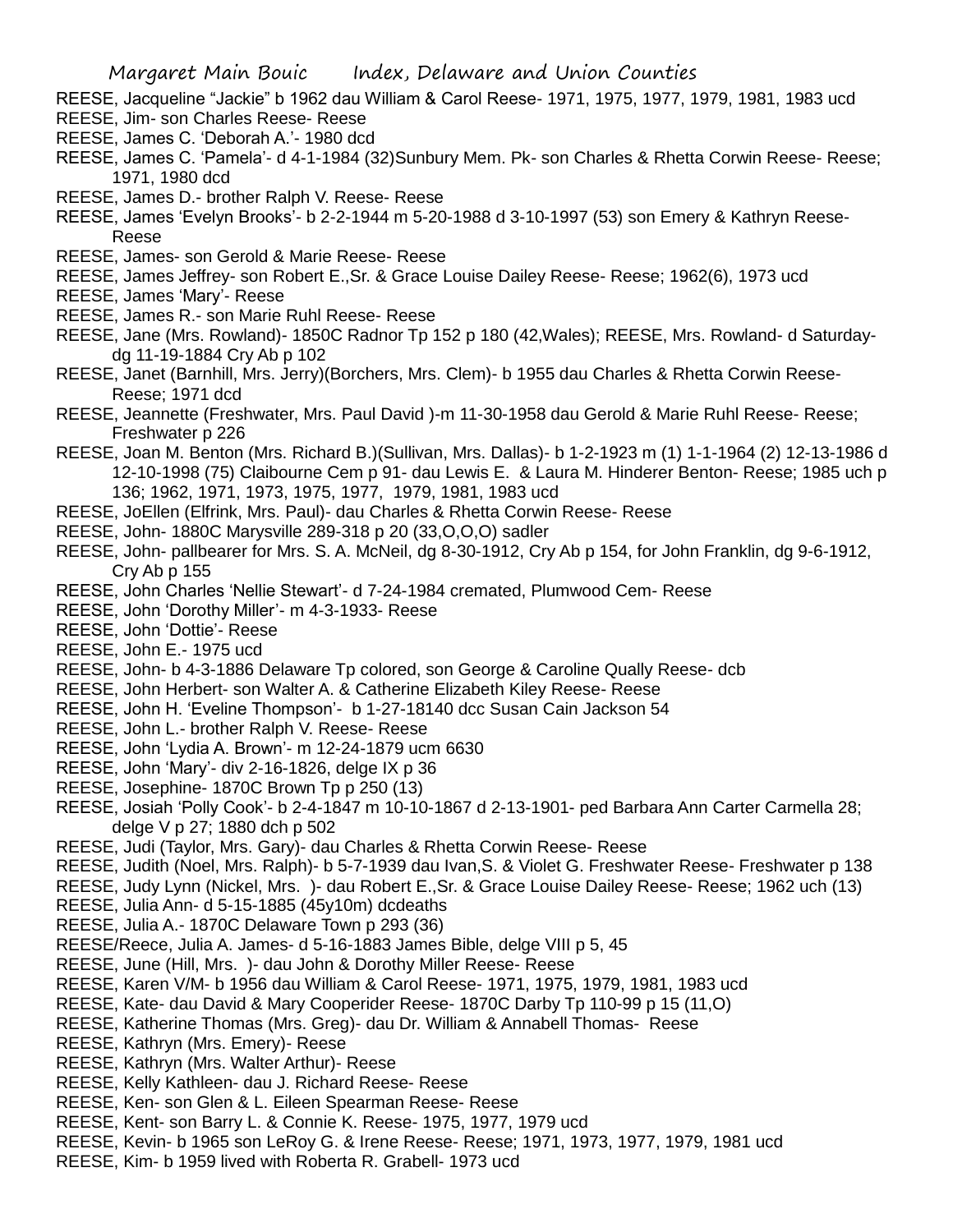- REESE, Kirk- son Barry L. & Connie K. Reese- 1975, 1977, 1979, 1981 ucd
- REESE, Laurann (Willis, Mrs. John)- dau Richard B. & Joan Benton Reese- Reese; 1985 uch p 136; 1962 ucd (15)
- REESE, Lavaria Smith (Mrs. Howard)- m 1934- Reese; 1962, 1967 ucd
- REESE, Lawrence- brother Walter Arthur Reese- Reese
- REESE, Lee Howard- b 7-1967 son Gary & Brenda Atherton Reese- Reese; 1971 ucd; 1908 dcd
- REESE, LeRoy G. 'Irene'- 1971, 1973, 1975, 1977, 1979 ucd
- REESE, Lillian Nicole- b 5-29-1997 dau Chris & Adrienne Reese- Reese
- REESE, Linda (Heck, Mrs. Calvin)- b 7-29-1941 dau Ivan S. & Violet G. Freshwater Reese- Freshwater p 138
- REESE, Lizzie- b 11-1888 dau David & Anna Reese- 1900C Union Tp 192-199 p 10A (11,O,O,O)
- REESE, Lois J. Albert (Mrs. Robert E.)- m 4-19-1953- Reese; 1971, 1973, 1977, 1979, 1981, 1983 ucd
- REESE, Lois J. Erwin (Mrs. Robert)- b 1-20-1939 m 1-20-1939 d 2-24-1998 Claibourne Cem- dau James Wilson & Bonnie Harriman Erwin- Reese; 1962, 1967, 1973, 1975, 1977, 1979, 1981, 1983 ucd
- REESE, Lori Roush (Mrs. Scott)- Reese
- REESE, Bernice Louise (Shroyer, Mrs. )- dau William & Margaret Morgan Reese- Reese
- REESE, Lucille DeWolfe ( Mrs. Rodney Harris)- b 9-30-1887 m 5-1907 d 10-29-1981 (94) Marion Cem- dau Simon DeWolfe
- REESE, Lydia A. Brown (Mrs. John)- m 12-24-1879 ucm 6630
- REESE, Lynn Ellen Shultis (Mrs. Todd James)- m 1-2-1993- du John & Yvonne Shultis- Reese
- REESE, Magdalena King (Mrs. David)- m 2-9-1826- Madison Co, unec V p 16
- REESE, Marcia I. (Mrs. Robert E.)- Reese; 1971, 1973, 1975, 1977, 1979, 1983 ucd
- REESE, Margaret E. (Weeks, Mrs. Photion G.)- m 3-12-1840 dcm
- REESE, Margaret Morgan (Mrs. William)- b 3-6-1880 d 12-31-1962 Harob Cem- dau John & Jane Morgan-Reese
- REESE, Marguerite C.Frank (Mrs. Harry O.)- d 5-20-1967 (75) Sunbury Cem- sister Harold G. Frank- Reese
- REESE, Marguerite- dau William & Martha Jane Freese Reese- Beckley 4; 1908 dch p 772
- REESE, Marie (Mrs. Gerold)- Reese
- REESE, Marie Ruhl (Mrs. ) d 3-12-1987 (69) Union Cem. Col. Reese
- REESE, Marion- ch William & Martha Jane Freese Reese- Beckley 4; 1908 dch p 772
- REESE, Mark- b 1961 son LeRoy G. & Irene Reese- 1971, 1973, 1975, 1977, 1979 ucd
- REESE, Martha Jane Freese (Mrs. William)- dau Isaac Marion & Susan Watson Freese- Beckley 3,4; 1908 dch p 772
- REESE, Martha (Radcliff, Mrs. )- dau Gerold & Marie Ruhl Reese- Reese
- REESE, Martha Weiser (Wasson, Mrs. )(Mrs. Milton)- dau Jacob Monroe & Alice Cora Hoke Weiser- Weiser p 410
- REESE, Mary Cooperider (Mrs. David Y) m 3-1-1849 ucm 1393; unec VII p 45, XIII p 19; 1870C Darby Tp 110- 99 p 15 (43,O)
- REESE, Mary (Mrs. James)- Reese
- REESE, Mary (Mrs. John)- div 2-16-1826, delge IX p 36
- REESE, Mary Katherine (Funk, Mrs. Paul)-m 12-1-1929 d 8-3-1999 (89) cremated- dau Solomon & Huella Reese- Reese
- REESE, Mary (McClure, Mrs. )- dau John & Dorothy Miller Reese- Reese
- REESE, Mary (Thomas, Mrs. David)- dcq Eugene David 25
- REESE, Maxine (Mrs. )(Sadler, Mrs. )- Reese
- REESE, Melissa- b 1967 dau Howard R. & Melinda Reese- 1980 dcd
- REESE, Michael A.- researching Croy- unec XIV p 50
- REESE, D. Michael- 1983 ucd
- REESE, Michelle- dau James C. & Pamela Reese- Reese
- REESE, Michelle- dau James C. & Deborah A. Reese- 1980 dcd
- REESE, Michelle- b 1971 dau LeRoy G. & Irene Reese- 1973, 1975, 1977, 1979 ucd
- REESE, Michelle L. (Miller, Mrs. Robert W.,Jr)- m 11-23-1991 dau John & Dottie Bryant Reese- Reese
- REESE, Mikkie (Cosonovich, Mrs. Jim)- dau Robert E. & Lois Albert Reese- Reese; 1967, 1971, 1973, 1975, 1979, 1981 ucd
- REESE, Mildred (Jackson, Mrs. Francis "Red')- b 4-28-1909 m 7-5-1927 d 9-8-1991 (82) Broadway Cem- dau William & Margaret Morgan Reese- Reese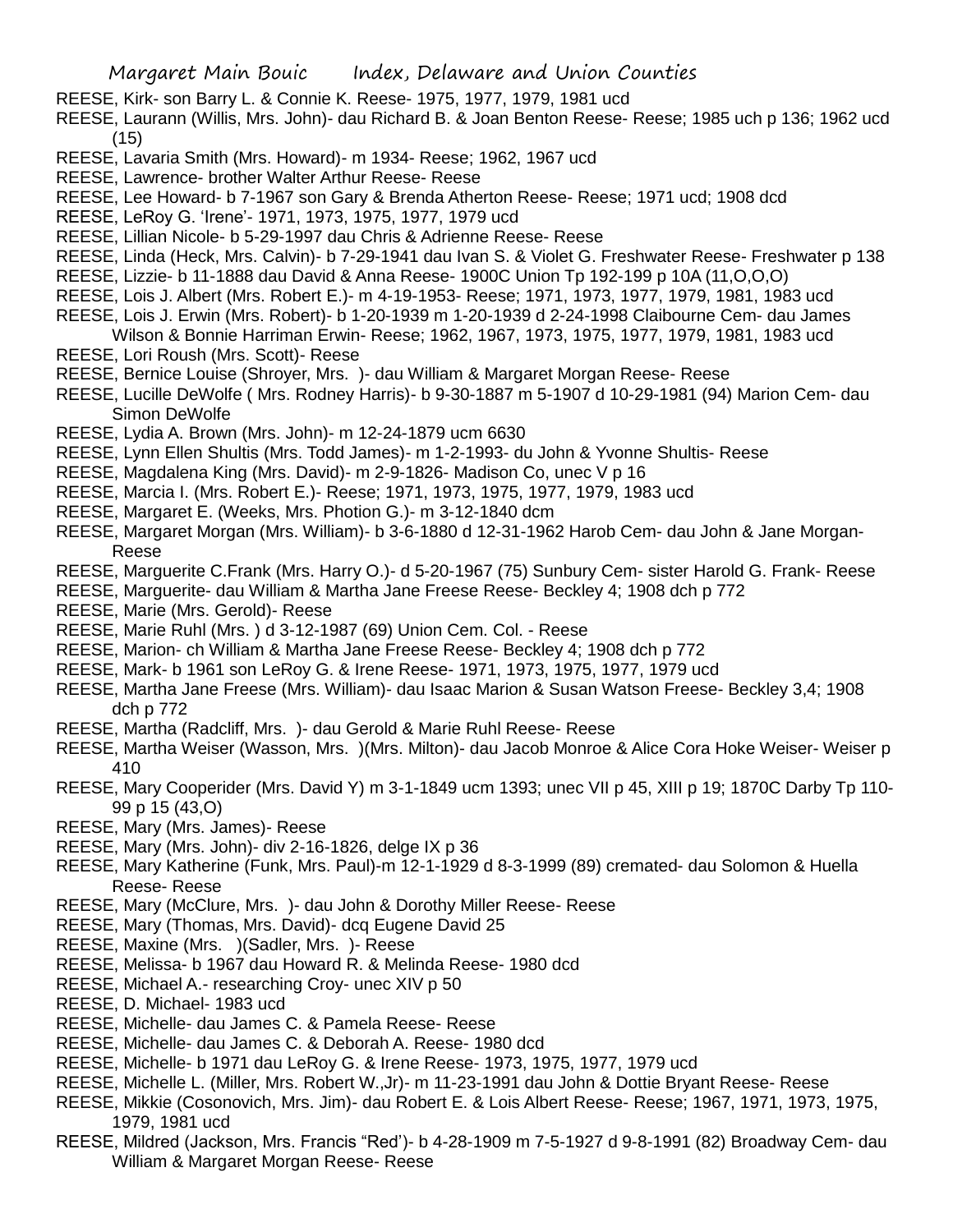- REESE, Milton 'Martha Weiser'- Weiser p 410
- REESE, Nancy J.- b 1860 d 1937 mother; Price Cem, djlm p 34
- REESE, Nancy Roberts (Mrs. Amos)- m 11-9-1815 Madison Co, unec IV p 29
- REESE, Nellie Stewart (Mrs. John Charles)- Reese
- REESE, Norma (Wiley, Mrs. Roy A.)\_- 1915 uch p 788
- REESE, A. Norval- son David & Mary Cooperider Reese- 1870C Darby Tp 110-99 p 15 (8,O)
- REESE, Oliver Lervey 'Rosa Vetta Benson'- b 2-4-1876 m 10-19-1899 d 12-17-1940 son Josiah & Polly Cook Reese- ped Barbara Ann Carter Carmella 14, delge V p 27
- REESE, Pamela- b 1972 dau Dennis E. & Elaine Reese- 1973, 1975 ucd
- REESE, Pamela (Mrs. James C.)- Reese
- REESE, Patty S. (Jester, Mrs. )- dau John Charles & Nellie Stewart Reese- Reese
- REESE, Paul E.- Reese
- REESE, Pauline (Gillilan, Mrs. )- dau Ralph B. Reese- Reese
- REESE, Pearl- b 6-4-1904 d 7-2-1985 (81) bur Oak Hill- son William & Margaret Morgan Reese- Reese
- REESE, Penny Sue- dau Paul E. Reese- Reese- engaged to Roger Elliott
- REESE, Polly (Burdock, Mrs. James)- m 1-20-1820 Madison Co unec IV p 51
- REESE, Polly Cook (Mrs. Josiah)- b 10-2-1847 m 10-10-1867 d 9-25-1890- ped barbara Ann Carter Carmella 29, delge V p 27
- REESE, Mrs. R.- d yesterday- dg 5-17-1883 Cry Ab p 82
- REESE, Ralph C.- son Gerold & Marie Reese- Reese
- REESE, Rachel E. (Buznick, Mrs. Elijah W.)- m 2-17-1848 Madison Co, unec X p 64
- REESE, Ralph- son Frank & Susan Freese Reese- Beckley 4; 1908 dch p 772
- REESE, Ralph V. ' ' m 1-10-1931 d 7-31-1976 (80) Union Cem, Cols.- Reese
- REESE, Ralph- brother Walter Arthuir Reese- Reese
- REESE, Ramona (Kirkpatrick, Mrs. Arthur R.)- m 1932- Reese
- REESE, Ransom- 1883 uch IV p 541; Amrine Cem
- REESE, Ray- son Elgia A. & Tina Reese- Reese
- REESE, Ray- b 1971 son Howard R. & Melinda Reese- 1980 dcd
- REESE, Rayda M. Harraman (Mrs. Robert E.,Jr.)- m 12-31-1984- Reese
- REESE, Ren- heir of Catherine Williams- dcw Bk 2 p 425
- REESE, R. H.- 1870C Delaware Town p 293 (51\*)
- REESE, Rheta Corwin (Mrs. Charles)- b 9-1-1921 m 12-25-1941 d 1-1-1999 (77) Sunbury Mem Pk. dau William R. & Leona M. Wilson Corwin- Reese; 1971, 1980 dcd
- REESE, Richard Allen 'Rosemary McMahan'- b 9-26-1933 m 7-24-1989 d 10-16-1992 (59) son Maxine Sadler-Reese
- REESE, Richard "Dick" Baker 'Joan M. Benton'- b 9-24-1922/3, Pa m 1-1-1944 d 2-17-1980- ccremated, Claibourne Cem p 91- son William H. & Stella Davis Reese- 1985 uch p 136; US Army; Reese; 1962, 1971, 1979 ucd
- REESE, Richard B.- son Howard & Lavaria Smith Reese- Reese
- REESE, Richard E. 'Barbara A.- 1971, 1973, 1975, 1977, 1979, 1981, 1983 ucd
- REESE, Richard- son Earl & Hester Reed Reese- Reese
- REESE, Robert D.- b Wales d 12–5-1892 (78) Delaware dcdeaths
- REESE, Robert- b 7-1893 son David & Anna Reese- 1900C Union Tp 192-199 p 10A (6,O,O,O)
- REESE, Robert- son David & Mary Cooperider Reese- 1870C Darby Tp 110-99 p 15 (18,O)
- REESE, Robert E.- 1981 ucd, Claibourne Tp
- REESE, Robert E.,Sr. 'Grace Louise Dailey'- Reese; 1962; 1971, 1973, 1975, 1977, 1983 ucd
- REESE, Robert E. 'Lois J. Albert'- b 2-20-1933 m 4-19-1953 d 1-7-1987 (53) son Harry & Hazel Mercer Reese-Reese; 1971, 1973, 1975, 1977, 1979, 1981, 1983 ucd
- REESE, Robert E. Jr. 'Rayda M. Harraman-- b 3-17-1946 m 12-31-1984 d 2-7-2000 (53) Price Cem- son Robert E.Sr. & Grace Louise Dailey Reese- Reese; 1962 ucd (15)
- REESE, Robert- son Harry & Hazel Marie Mercer Reese- Reese; 1949 ucd
- REESE, Robert- son John & Dorothy Miller Reese- Reese
- REESE, Robert 'Lois Erwin'- m 1-20-1939- Reese; 1967,1973, 1975, 1977, 1979, 1981, 1983 ucd
- REESE, Robert M.- son Herbert & Blanche Cline Reese- Reese
- REESE, Robert E. 'Marcia I.'- Reese; 1971, 1973, 1975, 1977, 1979, 1983 ucd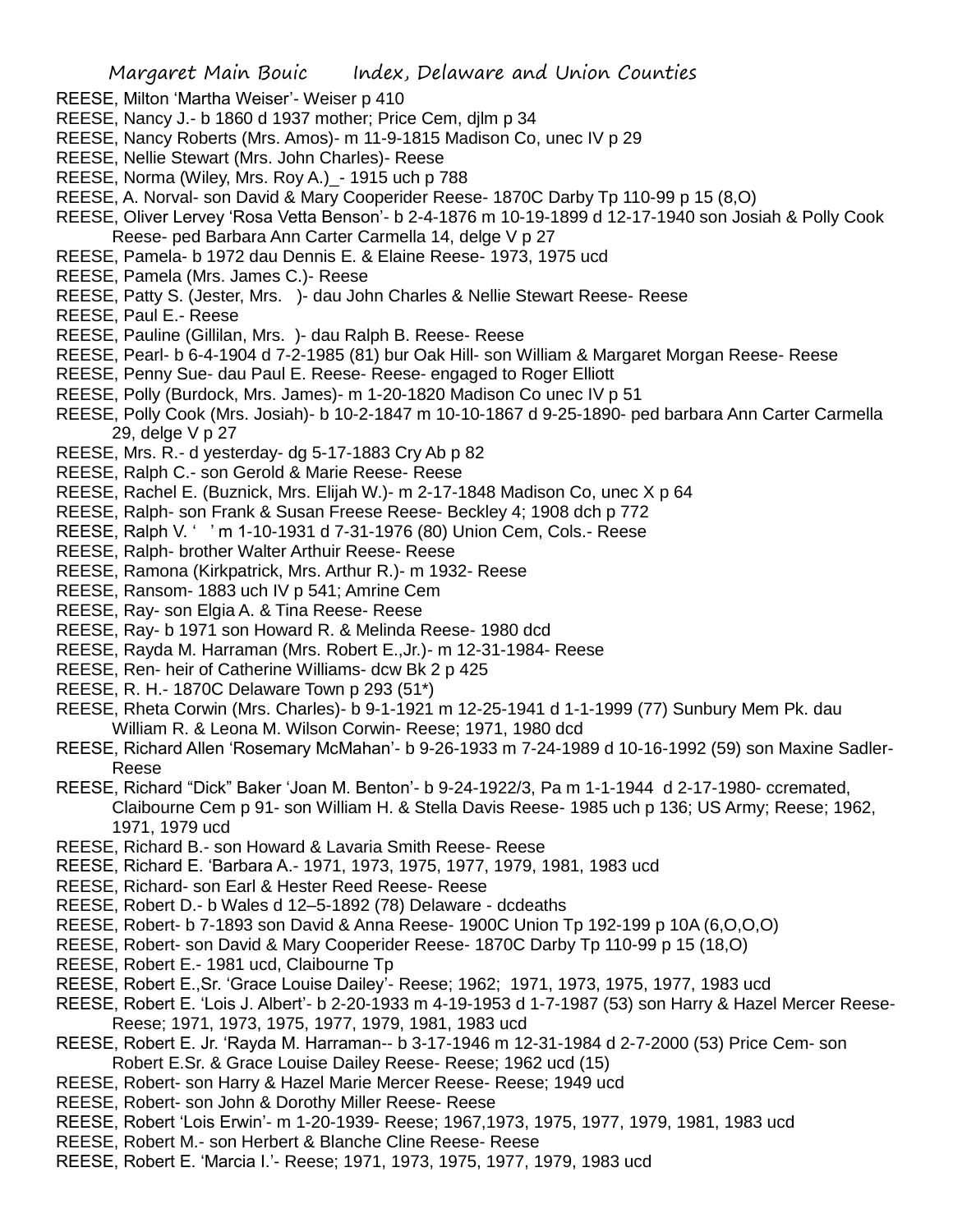- REESE, Rodney Harris 'Lucille DeWolfe'- d 1951- obit Lucille, mlib
- REESE, Rolland- d Sunday (82) Radnor- dg 6–27-1890 Cry Ab p 22
- REESE, Romona K. (Kirkpatrick, Mrs. Arthur R.)- 1912 Oakdale 11 146 (M-R12-6)
- REESE, Ronald G.- son Marie Ruhl Reese- Reese
- REESE, Rosa Vetta Benson (Mrs. Oliver Lervey)- b 1880 m 10-19-1899 d 1943 dau Abraham & Louisa Hartruaft Benson- ped Barbara Ann Carter Carmella 15; delge V p 27
- REESE, Rosemary McMahan (Mrs. Richard Allen)- m 7-24-1989- Reese
- REESE, Rowland 'Jane'- 1850C Radnor Tp 152 p 180 (42,Wales) naturalization 1848; delge X p 13
- REESE, Roy- son Harry & Hazel Mercer Reese- Reese
- REESE, Roy Herbert 'Betty Faye Stull'- b 6-1-1923 m 1-17-1957 d 1-8-1992 (68) son Harry & Hazel Marie Mercer Reese- Reese; 1967, 1971, 1973, 1974, 1977, 1979, 1981, 1983 ucd
- REESE, Sara (Ashbrook, Mrs. Jonathan)- dau Thomas Reese- Shipps p 20, 21
- REESE, Sarah C. Brown (Ms. Daniel B.)- m 12-25-1879 unec XV p 42
- REESE, Sarah (Sheets, Mrs. Henry)- 1880 dch p 814, 815
- REESE, Scott Emerson- son Harvey & Dianne Reese- Reese- engaged to Angela Marie Faulk
- REESE, Scott 'Lori Roush'- b 1962 son Robert & Lois Erwin Reese- Reese1971, 1973, 1975, 1977, 1979, 1981 ucd
- REESE, Sebert (Gene)- son Ralph V. Reese- Reese
- REESE, Solomon 'Huella'- Reese
- REESE, Sonya Ann (Younker, Mrs. Lance Dean)- b 1962 m 6-12-1982 dau Dennis & Elaine Reese- Reese; 1971, 1973, 1975 ucd
- REESE, Stacie/Stacey (Beltz, Mrs. Veron)- b 1964 dau Robert & Lois Erwin Reese- Reese; 1971, 1973, 1977, 1979, 1981 ucd
- REESE, Stephen- son James & Evelyn Brooks Reese- Reese
- REESE, Steve- dg 1-7-1908, delge VIII p 27
- REESE, Sue Ann (Sarver, Mrs. Jacob H. III)- m 7-5-1964 dau Howard & Lavaria Smith Reese- Reese; 1962 ucd (16)
- REESE, Sue (Loveless, Mrs. William Laverne)- Loveless p 7
- REESE, Susan Freese (Mrs. Frank)- dau Isaac Marion & Susan Watson Freese- Beckley 3,4; 1908 dch p 772
- REESE, Susan- dau James & Evelyn Brooks Reese- Reese
- REESE, Terry (Doyle, Mrs. )- dau Charles & Virginia Lee Stockdale Reese- Reese
- REESE, Tharissa J.- d 8-20-1851 Fairvew Cem, Powell p 246- dau A. T. & E. K.
- REESE, Rev. Theodore Irving- dg 11-26-1912 Cry Ab p 173
- REESE, Thirsey King (Mrs. Abraham)- m 10-12-1826 Madison Co, unec V p 27
- REESE, Thomas- Shipps p 21
- REESE, Thomas 'Angeline Cincade'- Reese
- REESE, Tina (Mrs. Elgia A.)- Reese
- REESE, Todd James 'Lynn Ellen Shultis'- m 1-2-1993 son James & Mary Reese- Reese
- REESE, Violet Freshwater (Mrs. Ivan)- b 3-26-1918 m 9-25-1935 d 1967 dau Christy & Victoria Chess Freshwater - Freshwater p 135, 138
- REESE, Virginia Lee Stockdale (Mrs. Charles)- d 6-1-1977 (44) Oak Grove Cem, dau James A. Stockdale-Reese
- REESE, Virginia (Pritchard, Mrs. )- dau Rodney Harris & Lucille DeWolfe Reese- obit Lucille DeWolfe Reese-Reese
- REESE, Mrs. W. A.- aunt of Blanche Mckinnie Jones- dg 3-24-1916 Cry Ab p 38; pallbearer for Mrs. Rosa L.
- Balathaser- dg 1-19-1915 Cry Ab p 7; step-dau of Sarah Treese (Mrs. R. M.)- dg 5-4-1915 Cry Ab p 46
- REESE, Walter Arthur. 'Catherine Elizabeth Kiley'- d 9-15-1968 (78) St. Mary;s Cem,- Reese
- REESE, Walter Arthur- b 8-10-1890 Concord Tp son J. F. & Susie Freese Reese- dcb
- REESE, Walter E.- d 1940 son Walter Arthur & Kathryn Reese- Reese
- REESE, Wayne- b 1967 son Barry L. & Connie K. Reese- 1983 ucd
- REESE, Wayne D. 'Barbara S.'- 1971, 1975 ucd
- REESE, William- 1908 dch p 403
- REESE, William C.- son Amrine & Elvia R. Reese- 1850C Scioto Tp 2312 p 140 (2,O)
- REESE, William 'Carol'- 1971, 1973, 1975, 1977, 1979, 1981, 1983 ucd
- REESE, William- son David & Mary Cooperider Reese- 1870C Darby Tp 110-99 p 15 (20,O)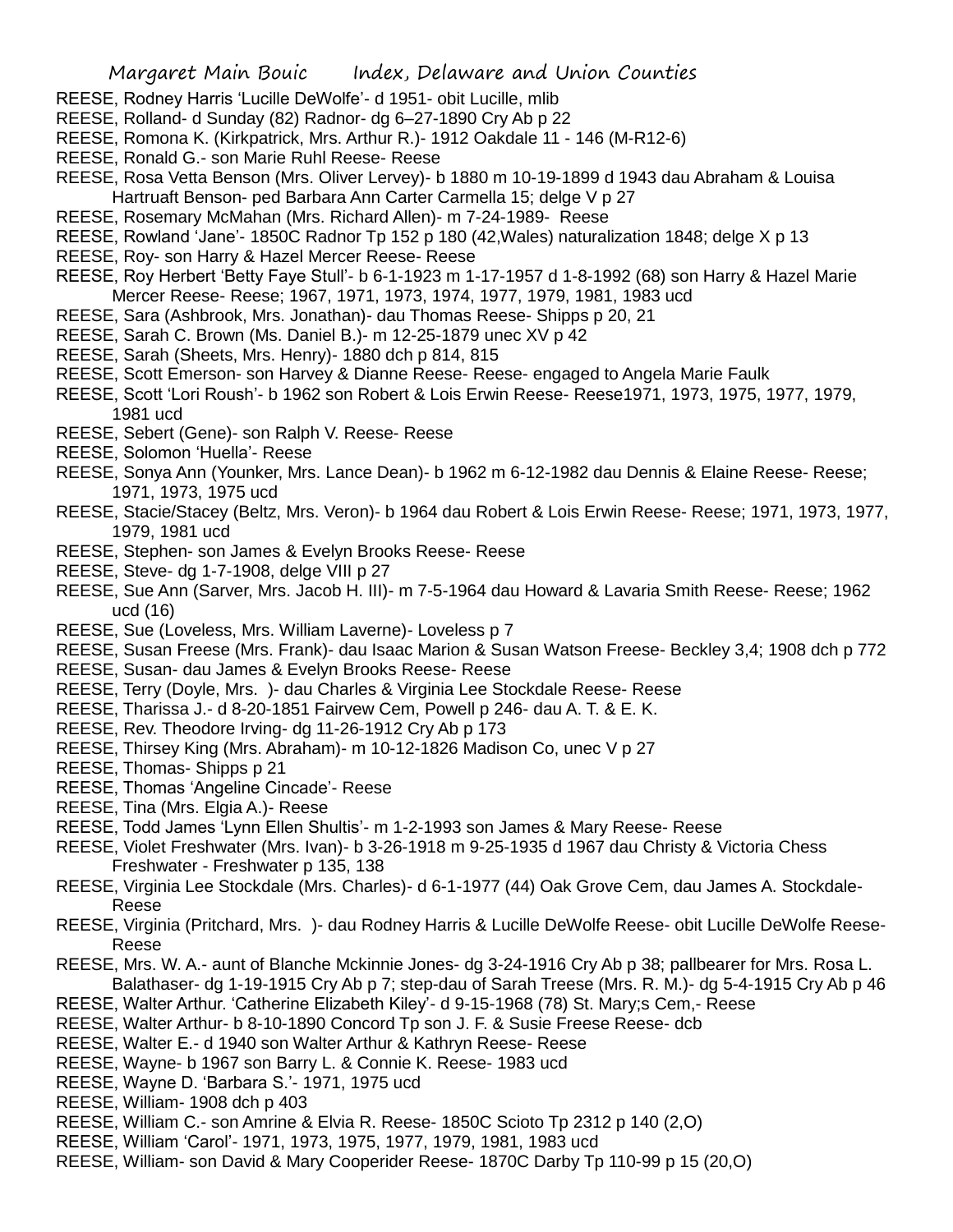- REESE, William- son Gerold & Marie Reese- Reese
- REESE, William- son Howard & Lavaria Smith Reese- Reese
- REESE, William K.- prob son Barry L. & Connie K. Reese- 1983 ucd
- REESE, William- pallbearer for Mrs. Mary Ann Brogg- dg 10-8-1912 Cry Ab p 162
- REESE, William L.- son Marie Ruhl Reese- Reese
- REESE, William 'Margaret Morgan'- Reese
- REESE, William 'Martha Jane Freese'- Beckley 3,4; 1908 dch p 772
- REESE, --- infant dau or Mr. & Mrs. William Reese bur Oller Cem, dg 7-31-1891 Cry Ab p 64
- REESER, Ann (Pickett, Mrs. Albert,Jr.)- 1880 dch p 813
- REESER, Arlene Fetrow (Mrs. )- dau John Jacob & Florence Yinger Fetrow- Weiser p 460
- REESER, Bethany Leigh (Morse, Mrs. Andrew Richard)- m 6-19-1993 dau Dorsey & Marylee Schacherbauer Reeser- Reeser
- REESER, Cora Emma (Herb, Mrs. Clinton L.)- b 7-8-1884 d 11-26-1955 dau Daniel & Magdalena Hepner Reeser- Weiser p 381
- REESER, Daniel 'Magdalena Hepner'- b 11-17-1843 d 4-18-1912 Weiser p 381
- REESER, Dorsey 'Marylee Schacherbauer'- Reeser
- REESER, Elmer- b c 1886 d 1901 son Daniel & Magdalena Hepner Reeser- Weiser p 382
- REESER, John I. 'Rachel Renn'- Weiser p 551
- REESER, Magdalena Hepner (Mrs. Daniel)- b 7-15-1855 d 8-21-1917 dau John Hepner- Weiser p 381
- REESER,Marylee Schacherbauer (Mrs. Dorsey H. II)- m 5-29-1965 dau Lee & Mary Alice Schacherbauer-Reeser
- REESER, Rachel Renn (Mrs. John I.)- dau Simon Snyder & Catherine Hane Willet Renn- Weiser p 551
- REESER, Todd- son Dorsey H. II & Marylee Schacherbauer Reeser- Reeser
- REESER, William- d (73) last week, Prospect- dg 3-3-1903 Cry Ab p 172
- REETZ, William R.- 1980 dcd
- REEVE, Benjamin 'Lydia'- 1880C Washington Tp 58-66 p 7 (52,O,NJ,Va)
- REEVE, Lana (Reames, Mrs. Harris)- m 4-19-1876 ucm 5869; mt 3 p 25
- REEVE, Lydia (Mrs. Benjamin)- b 1830 d 1913 Rush Creek Cem, lptw p 135; 1880C Washington Tp 58-66 p 7 (50,O,Conn, Va)
- REEVE, Lydia B. (Fowler, Mrs. William B.)- m 11-30-1895 ucm (Hearl)
- REEVE, Mary C. (Baldwin, Mrs. William H.)- m 11-18-1882 ucm (Hearl)
- REEVE, Mary C.- dau Benjamin & Lydia Reeve- 1880C Washington Tp 58-66 p 7 (16,O,O,O)
- REEVE, Maggie E. Kelley (Mrs. Oscar)- m 3-28-1885 ucm (Hearl)
- REEVER, Eli- son Sarah A. Reever- 1880C Allen Tp 22-24 p 3 (22,O,Pa,O)
- REEVER, Ettie Bell- dau Malin & Rachel Shreve Reever- 1880C Liberty Tp Un Co 69-70 p 8 (2,O,O,O)
- REEVER, Frank- son Sarah A. Reever- 1880C Allen Tp 22-24 p 3 (11,O,Pa,O)
- REEVER, Ida- dau Sarah A. Reever- 1880C Allen Tp 22-24- p 3 (17,O,Pa,O)
- REEVER, Maggie (Mrs. Oscar)- b 2-24-1872 d 10-24-1946 Milford Cem, Un Al p 35
- REEVER, Malin 'Rachel Shreve'- m 4-21-1876 ucm 5873, mt 3 p 25; 1880C Liberty Tp Un Co 6970 p 8 (26,O,Pa,O)
- REEVER. Osborne- son Sarah A Reever- 1880C Allen Tp 22-24 p 3 (19,O,Pa,O)
- REEVER. Oscar 'Maggie'- b 10-7-1860 d 3-19-1905 Milford Cem, Un Al p 35
- REEVER, Perry- son Sarah A. Reever- 1880C Allen Tp 22-24 p 3 (15,O,Pa,O)
- REEVER, Rachel Shreve (Mrs. Malin)- m 4-21-1876 ucm 5873; 1880C Liberty Tp Un C0 69-70 p 8 (26,O,O,O) mt 3 p 25
- REEVER, Sarah A.- 1880C Allen Tp 22-24 p 3 (53,O,O,O); uca p 58
- REEVES, Mr. D Tuesday, merchant of Columbus, Wighjt p 33 (5-5-1848)
- REEVES, Ann Kerr (Mrs. David)- m 1-18-1817 Madison Co, unec IV p 30
- REEVES, Betty L. (Mrs. Winter Lee)- Reeves; 1980 dcd
- REEVES, Betty- b 1963 dau Winter Lee & Betty Reeves- 1980 dcd
- REEVES, Charles Ray- b 1941 d 1942 Claibourne Cem p 57
- REEVES, Charles W. 'Fannie Sites'- Reeves
- REEVES, Cheryl Ann- dau Winter L. & Betty L. Reeves- Reeves- engaged to Steven L. Shaffer
- REEVES, Clarence O. 'Ida B.'- b 1899 d 1989 Claibourne Cem p 57
- REEVES, David 'Ann Kerr'- m 1-18-1817 Madison Co, unec IV p 30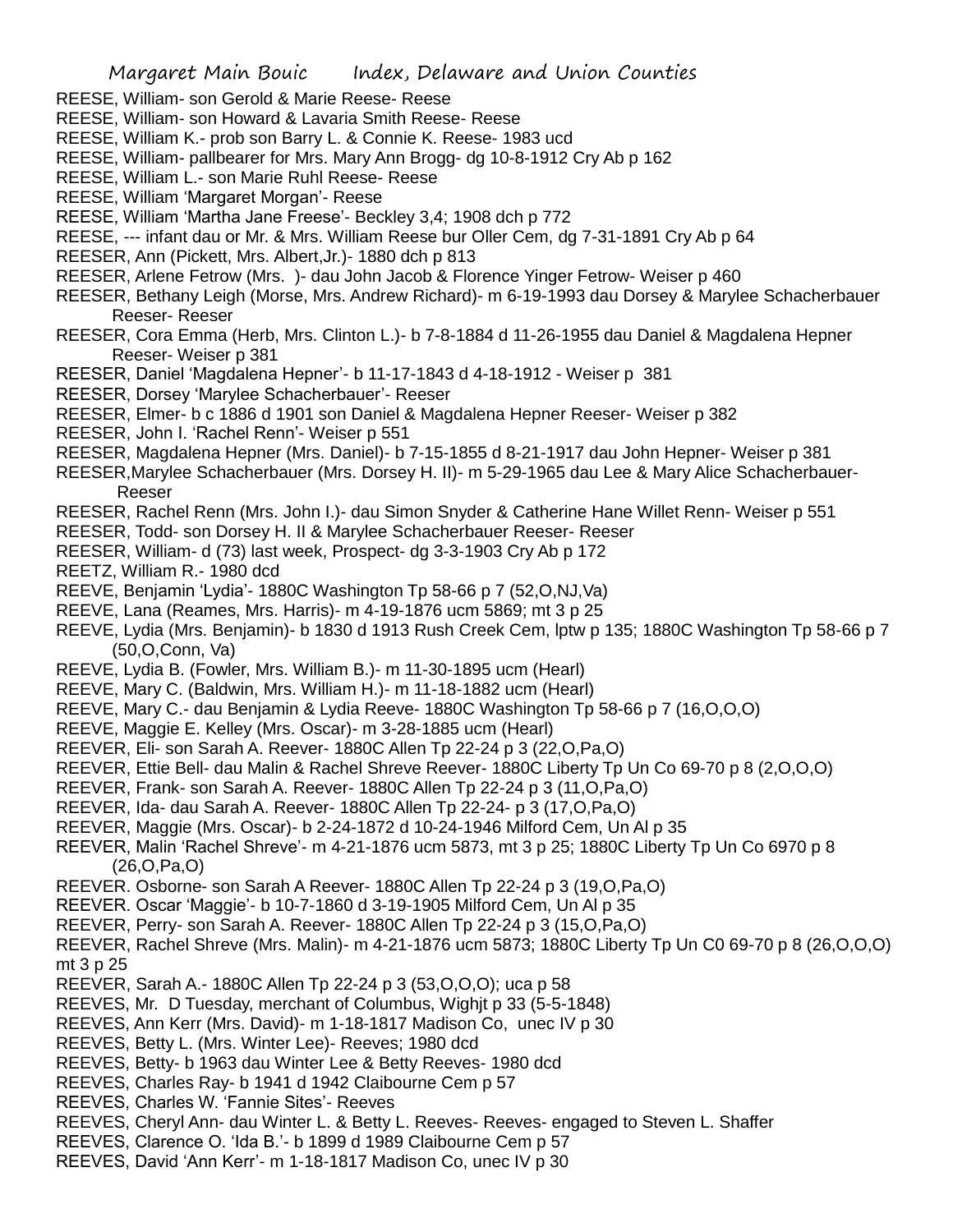- REEVES, Dorothy (Weiser, Mrs. Charles John, Jr)- b 1-8-1906 m 1-12-1924- Weiser p 806
- REEVES, Edwin- 1850C Delaware Twon 1260 p 92 (17,O)
- REEVES, Mrs. E. A.- 1883 uch V p 595
- REEVES, Eileen (Mrs. Everett)- Claibourne Cem p 27
- REEVES, Evaleen- b 10-4-1948 d 8-11-1951 dau Everett & Eileen- Claibourne Cem p 57
- REEVES, Everett 'Eileen'- Claibourne Cem p 57
- REEVES, Fannie Sites (Mrs. Charles W.)- Reeves
- REEVES, Florence A. Miller (Mrs. )- b 1-23-1908 d 11-27-1993 (85) Castalia Cem- dau Jessie & Myrtle Wood Miller- Reeves
- REEVES, Frances (Mrs. Fred M.,Jr.)- 1980 dcd
- REEVES, Frances (McClintick, Mrs. William)- m 2-6-1845 Madison Co, unec X p 17
- REEVES, Fred M. 'Rhea F.'- 1969, 1971, 1980 dcd
- REEVES, Fred M.,Sr.- m 9-11-1927- Reeves
- REEVES, Fred M.,Jr. 'Frances'- Reeves; 1980 dcd
- REEVES, Gertrude R. (Nichols, Mrs. Earl)- b 11-8-1896 m 5-29-1924 d 11-10-1983 (87) Greenlawn Cem- dau Charles W. & Fannie Sites Reeves- Reeves
- REEVES, Gladys M. (Mrs. Harold L.)- 1969 dcd
- REEVES, Hannah (McClintock, Mrs. William)- m 7-8-1841 Madison Co, unec IX p 55
- REEVES, Harold L. 'Gladys M.'- 1969 dcd
- REEVES, Jennie (Porter, Mrs.Rev. Dan Clark)- 1908 dch p 763; m 5-6-1886 dg 8-26-1887 Cry Ab p 162
- REEVES, John- unec XI p 55 (1826)
- REEVES, John H.,Jr 'Terry L. Potter'- m 6-25-1994 son son John H. Sr. Reeves- Reeves
- REEVES, John 'Susan Bennett'- m 6-11-1983 son Winter Lee Reeves- Reeves
- REEVES, Lucy A. King (Mrs. Owen T.)- b 9-17-1831 Genoa,NY m 2-26-1851 dcm d 1-10-1861, dg 3-1-1861 Cry Ab p 3, 16; Wight p 65
- REEVES, --- d (1-11-9) dg 8-13-1858 Cry Ab p 3 dau O. T. & Lucy A. Reeves
- REEVES, Margery (Swest, Mrs. Francis)- dcc Maxson Greene 1031, 1223
- REEVES, Marquita Berry (Mrs. )- dau Elmer Edward & Faye Henrietta McDowell Berry- ped 1; unec XII p 2, 16, 37; Titsworth, Lingrel, Thorton, Wright
- REEVES, Martha M. (Harrison, Mrs. Benjamin)- unec VIII p 68
- REEVES, Mary (Kempton, Mrs. Ephraim)- dcq Zenetta Belle DeBolt Selby 385
- REEVES, Mona S.- 1977 ucd
- REEVES, Nancy (Mrs. )(Russell, Mrs. Joseph)- 1883 uch V p 67
- REEVES, Judge Owen T. 'Lucy A., King'- m 2-26-1851d d-2-1912 (83) Bloomington, ILL, 1880 dch p 376; dg 3- 1-1861 3, 16; dg 3-15-1912 Cry Ab p 108
- REEVES, Patti- b 1968 dau Harold L. & Gladys M. Reeves- 1969 dcd
- REEVES, Rebecca Wells (Mrs. William)- heir of Levi Wells- uccp p 50 record bk 4 p 516; unec XII p 69
- REEVES, Rhea Finley (Mrs. Fred M.)- unec XVII p 26; 1971, 1980 dcd
- REEVES, Rosamond (Bradshaw, Mrs. )- dau Charles W. & Fannie Sites Reeves- Reeves
- REEVES, Susan Bennet (Mrs. John)- m 6-11-1983 dau Ralph,Sr. & Dorothy Reeves- Reeves
- REEVES, Susan K. (Lamontagne, Mrs. Mark D.)- m 7-6-1984 dau W. L. Reeves- Reeves
- REEVES, Rev. Thomas O.'Lucy A. King"- Wight p 65
- REEVES, Terry L. Potter (Mrs. John H.,Jr.)- m 6-25-1994 dau Paul & Shirley Holt- Reeves
- REEVES, W. B.- pallbearer for Stanley Ulrey- dg 9-7-1915 Cry Ab p 75
- REEVES, Will H.- 1915 uch p 265; 1883 uch V p 592, 595
- REEVES, William 'Rebecca Wells'- unec XI p 69
- REEVES, Winter L. 'Betty L.'- Reeves; 1980 dcd
- REFFETT, Caleb Harold 'Jeanette Baker'- d 9-23-1997 (65) bur Tenn- son Vildean Reffett- Reffett
- REFFETT, Donnie (Cruse, Mrs. )- dau Caleb Harold & Jeanette Baker Reffett- Reffett
- REFFETT, Green- 1962 ucd
- REFFETT, Jeanette Baker (Mrs. Caleb Harold)- Reffett
- REFFETT, Rosa (Nelson, Mrs. )- dau Vildean Reffett- Reffett
- REFFETT, Vildean (Mrs. )- Reffett
- REFFIT, Darlene (Healey, Mrs. )- dau Russell H. & Okie Basham Reffit- Reffit
- REFFIT, Okie Basham (Mrs. Russell H.)- d 4-29-1965 (42) Cheshire Cem- dau John C. Basham- Reffit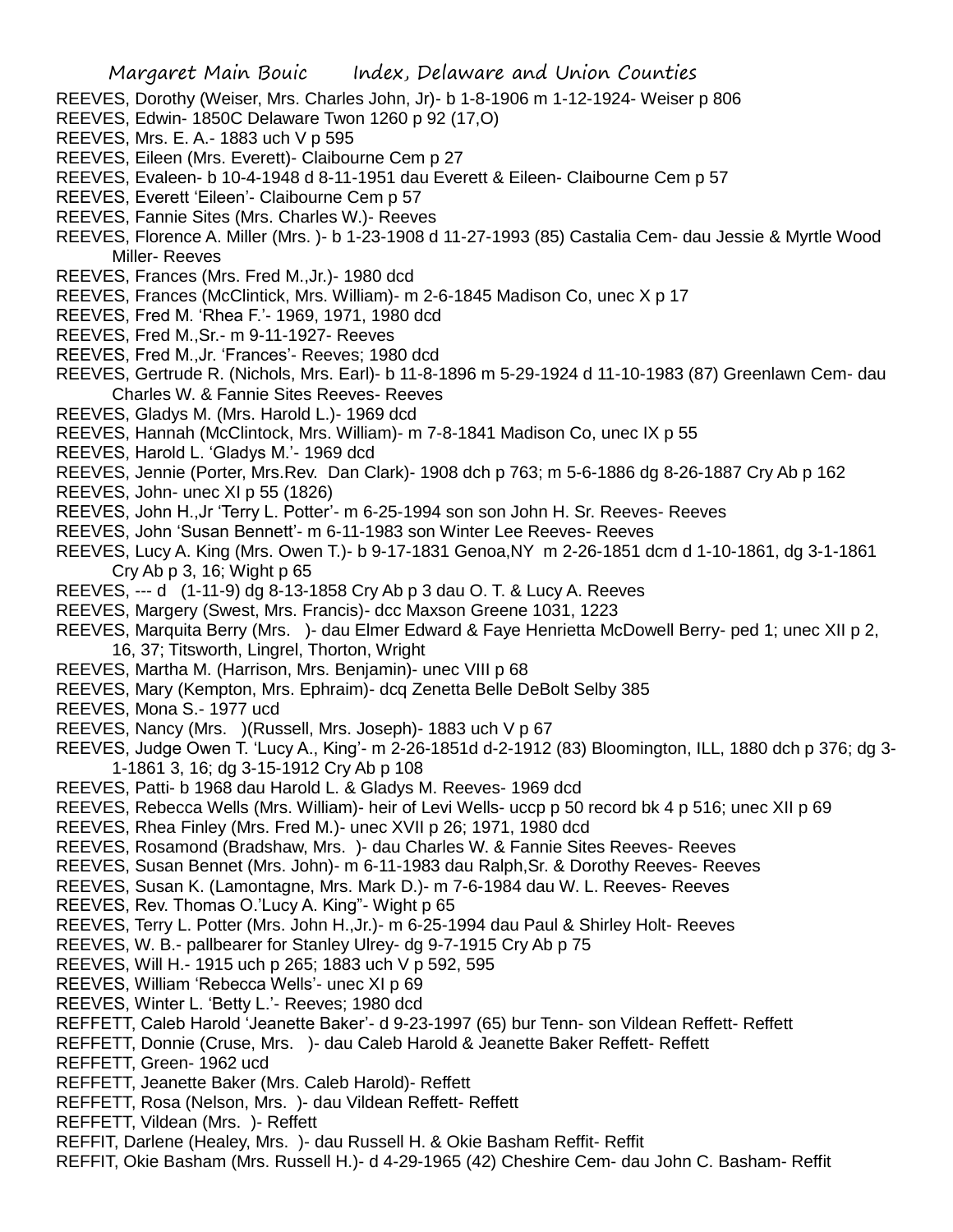- REFFIT, Robert- son Russell H. & Olie Basham Reffit- Reffit
- REFFIT, Russell H. 'Okie Basham'- Reffi
- REFFIT, Russell H., Jr.- son Russell H. & Olie Basham Reffit- Reffi
- REFFITT, Susie Elizabeth (Moore, Mrs. John Dee)- m 1-7-1901- Reffitt
- REFFNER, Elaine Marie- dau Kim Alan Reffner- Reffner- engaged to Randy Drumm
- REFFNER, Kim Alan- Reffner
- REFINATI, Betty L. Frease (Evans, Mrs. ) (Mrs. Henry E.)- b 10-13-1923 Trenton Tp d 2-7-1998 (74) Trenton Cem- dau Harold & Esther Edwards Frease- Refinati; 1980 dcd
- REFINATI, Henry E. 'Betty L. Frease'- Refinati; 1908 dcd
- REFINATI, Ellen A.- 1969, 1971, 1980 dcd
- REGAN, Carol Jean Meeker (Mrs. Frank George)(Debble, Mrs. Charles Gordon)- b 8-17-1927 m(1) 4-18-1948 (2) 3-13-1953 dau Clyde Lorain & Ruther Boyce Hait Meeker- Weiser p 255
- REGAN, Frank George'Carol Jean Meeker'- m 4-18-1948- Weiser p 255
- REGAN, Mary (Tossey, Mrs. DeFro)- m 12-21-1903 Graham (14422), Bell 12322; Tossey
- REGAN, Oulanje- dau Mary Ellen Kelly & Trace Regan- Regan; dg 9-9-1991
- REGAN, Trace- Regan
- REGAR, Richard 'Ruth Marie Fister'- b 5-24-1926 m 11-14-1948- Weiser p 1137
- REGAR, Ruth Marie Fister (Mrs. Richard)- b 1-11-1929 m 11-14-1948 dau Rufus Jacob & Beryl Auby Baker Fister- Weiser p 137
- REGER, Dorothy Reed (Davidson, Mrs. )-(Mrs. Lewis)- b 11-18-1896 d 1-13-1979 Milford Cem, Un Al p 53 dau Henry Lincoln & Mary Belle Martin Reed- Reger
- REGER, Lewis 'Dorothy Reed Davidson'- d 12-8-1973 bur Lorain- Reger
- REGESTER, Rev. James 'Irene Nelson'- Regester; opc
- REGESTER, Irene Nelson (Mrs. Rev. James M.)- d 5-14-1992 (76) Regester
- REGESTER, Karen (Brechbiel, Mrs. Don)- dau Rev. James & Irene Nelson Regester- Regester
- REGESTER, Susan- dau Rev, James & Irene Nelson Regester- Regester
- REGOIN, J. D.- delge VIII p 67 (1855)
- REGOUR, H. & CO, letter 1845; unec XI p 29
- REGULA, Connie Hoffman (Mrs. Melvin Eugene)- m 8-7-1955- Regula
- REGULA, Gladys Oakley (Mrs. Harry A.)- Regula
- REGULA, Harry A. 'Gladys Oakley'- Regula
- REGULA, Jay Arthur 'Jodi Sue Lutz'- m 4-11- son Melvin Eugene & Connie Hoffman Regula- Regula
- REGULA, Jeff Alan- son Melvin Eugene & Connie Hoffman Regula- Regula
- REGULA, Jerry Nelson- son Melvin Eugene & Connie Hoffman Regula- Regula
- REGULA, Jodi Sue Lutz (Mrs. Jay A.)- Regula
- REGULA, John Lee. 'Julie L.'- son Melvin Eugene & Connie Hoffman Regula- Regula; 1980 dcd
- REGULA, Joni Walter- son Melvin Eugene & Connie Hoffman Regula- Regula
- REGULA, Julie L. (Mrs. John L.)- 1980 dcd
- REGULA, Marvin- son Harry A. & Gladys Oakley Regula- Regula
- REGULA, Melvin Eugene 'Connie Hoffman'- b 1-8-1933 m 8-7-1955 d 12-11-1996 son Harry A. & Gladys Oakley Regula- Regula
- REGULA, Ralph- son Harry A. & Gladys Oakley Regula- Regula
- REGULA, Raymond "Dick:- son Harry A. & Gladys Oakley Regula- Regula
- REGULA, Twylia (Kidder, Mrs. William)- dau Harry A. & Gladys Oakley Regula- Regula
- REH, Anna- b 2-15-1889 Delaware Town dau George & Mary Himmed Reh- dcb
- REH, George- Naturalization 1897; delge X p 13; pallbearer for Mrs. Mary Ann Pfeufer- dg 1-30-1914 Cry Ab p 88
- REH, John- b 1884 d 1885 Oak Grove Cem, Powell p 440
- REH, Mary Agnes- b 9-29-1901 Delaware Tp dau George & Mary Himmer Reh- dcb
- REH, Sister M. Amabilis- sister Theresa M. Reh- Reh
- REH, Theresa M.- b 7-21-1892 Delaware Town d 10-17-1980 St. Mary Cem- dau George & Mary Heimes Reh- dcb; Reh
- REHARK, Elaine T.- dau Russell J. & Elinore Kolos Rehark- Rehark
- REHARK, Elinore Kolos (Mrs. Russell J.)- Rehark
- REHARK, Jeanne Marie( Fankhauser, Mrs. Scott) (Seliskar, Mrs. James Michael)- m 10-28-1986 dau Russell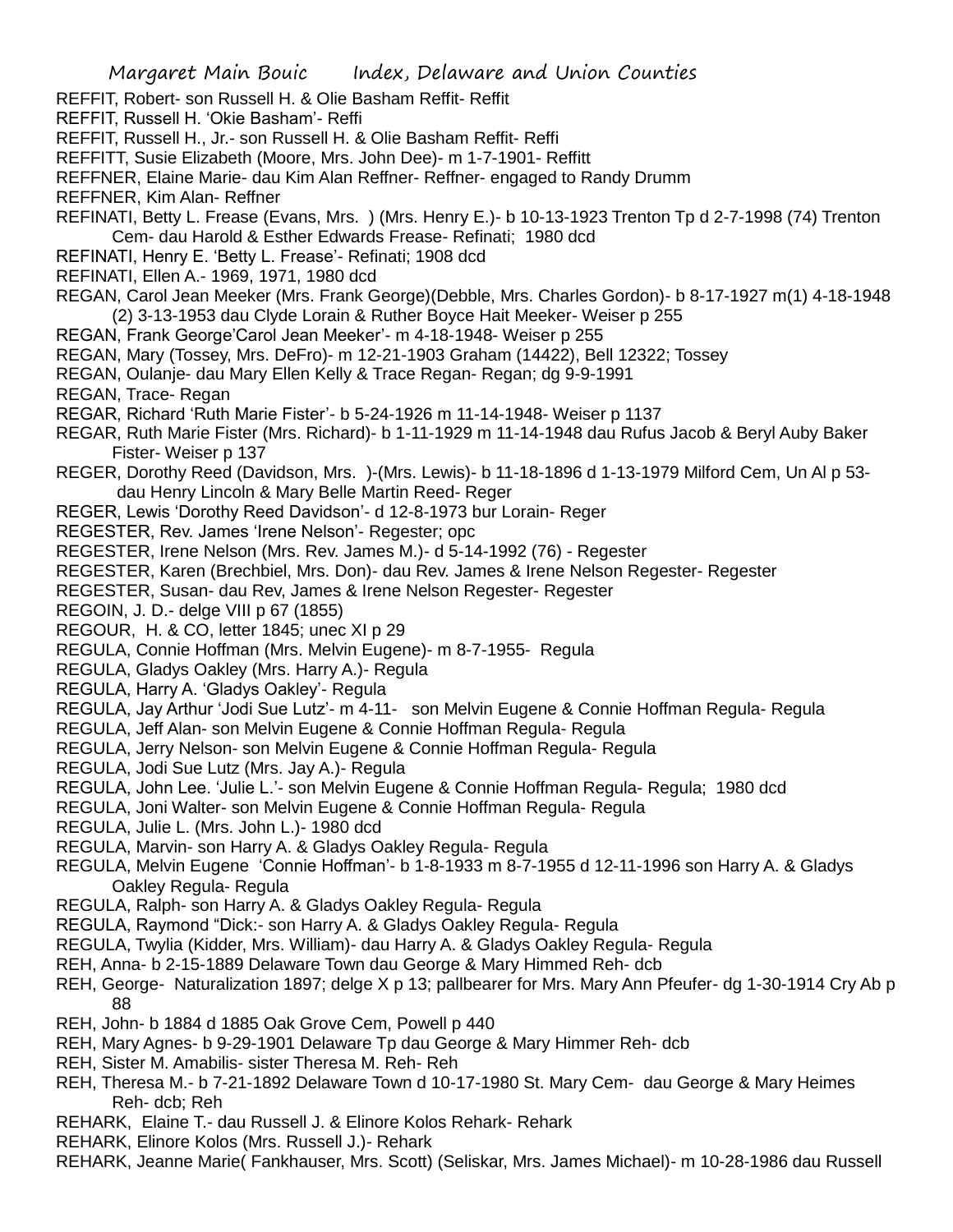J. & Elinore K. Rehark- Rehark

- REHARK, John C. 'Lisa'- son Russell J. & Elinore Kolos Rehark- Rehark
- REHARK, Lisa (Mrs. John C.)- Rehark
- REHARK, Marianne R, (Johnson, Mrs. Kenneth)- dau Russell J.& Elinore Kolos Rehark- Rehark
- REHARK, Norman G.- brother Russell J. Rehark- Rehark
- REHARK, RaeAnn (Mrs. Richard R.)- Rehark
- REHARK, Richard R. 'RaeAnn'- son Russell J. & Elinore Kolos Rehark- Rehark
- REHARK, Russell J.'Elinore Kolos'- b 2-24-1911 d 3-27-1998 (87) St. Mary Cem- Treasurer, Greif ; Rehark
- REHART, Charles (Chad) III- son Charles R.,Jr. & Dorothy Meager Rehart- Rehart
- REHART, Charles R.,Sr. 'Donna Baker'- Rehart
- REHART, Charles R. "Rick" Jr. 'Dorothy Meager'- b 2-15-1947 d (44)New Lexington Cem- son Charles R.,Sr. & Donna Baker Rehart- Rehart
- REHART, Donna Baker (Mrs. Charles R. Sr.)- Rehart
- REHART, Dorothy Meager (Mrs. Charles R., Jr.)- Rehart
- REHART, Goldie, (Baker, Mrs. Bill)- dau Charles R., Sr. Rehart- Rehaart
- REHART, Jasen- son Charles R., Jr. & Dorothy Meager Rehart- Rehart
- REHART, Jerry- son Charles R.Sr Rehart- Rehart
- REHART, John- son Charles R., Sr. Rehart- Rehart
- REHART, Ralph- son Charles R., Sr. Rehart- Rehart
- REHART, Susie (Sowers, Mrs. Dirk)- dau Charles R.,Sr. Rehart- Rehart
- REHKUGLER, Sharon (Hutchisson, Mrs. Donald Edward)- b 11-24-1946 m 3-15-1969- Hutchisson p 56
- REHORG, Merlys S. (Woolridge, Mrs. Wayne Henry)- b 1-6-1930 m 1-6-1952- Weiser p 109

REHM, Earl E. 'Jenni Y.'- Rehm

- REHM, Franklin Earl 'Karen Sue Taylor'- m 6-6-1987 son Earl E. & Jenni Y. Rehm- Rehm
- REHM, Jenni Y. (Mrs. Earl E.)- Rehm
- REHM, Karen Sue Taylor (Mrs. Franklin Earl)- m 6-6-1987 dau Paul Taylor- Rehm
- REHM, William L.- 1980 dcd
- REHMERT, Edward Allen- son Glenn E. Rehmert- Rehmert- engaged to Valerie Jill Shuler
- REHMERT, Glenn E.- Rehmert
- REHNER, Martha (Kandel, Mrs. Leonard)- m 5-14-1883 ucm (Hearl)
- REHRER, Clarissa (Dock, Mrs. Dr. George)- dau Thomas & Salome Weiser Rehrer- Weiser p 828
- REHRER, Clementine Margaret- dau Thomas & Salome Weiser Rehrer- Weiser p 828
- REHRER, Erastus Godfrey- son Thomas & Salome Weiser Rehrer- Weiser p 828
- REHRER, Salome Weiser (Mrs. Thomas)- b 1-3-1797 d 10-30-1842 dau John & Elizabeth Anspach Weiser-Weiser p 812, 828
- REHRER, Thomas- Weiser p 812
- REIBEL, Ruth (Barton, Mrs. Paul)- m 1-224-1943 Graham (1613111); Richey 9, 10
- REIBER, John E.- d 8-17-1983 (38)truck accident- Reiber
- REIBER, Vincent- d 7-1-1942 (54) Claibourne Tp uninf p 26
- REICE, Tammy- delge XIII p 39
- REICELT, Catherine (Gruenbaum, Mrs. John)(Fisher, Mrs. Peter)(Marion, Mrs. George)- 1915 uch p 796, 797
- REICH, Alice J. (Mrs. Ronald L.)- 1969, 1971 dcd
- REICH, David- naturalization 1897, Hungary- delge X p 13
- REICH, Edna (Mrs. John)- 1971 dcd
- REICH, Edward George- b 2-15-1901 Delaware Twon son David & Julia Reich- dcb
- REICH, Elizabeth (Seiler, Mrs. Hans)- Weiser p 201
- REICH, John 'Edna'- 1971 dcd
- REICH, Michelle- b 1961 dau Ronald L. & Alice J. Reich- 1969, 1971 dcd
- REICH, Ronald L. 'Alice J.'- 1969, 1971 dcd
- REICH, Ronald- b 1962 son Ronald L. & Alice J. Reich- 1969, 1971 dcd
- REICHALDERFER, John 'Sally'- Reichalderfer
- REICHALDERFER, Katlyn Ann- b 6-14-1988 dau John & Sally Reichalderfer- Reichalderfer
- REICHALDERFER, Sally (Mrs. John)- Reichalderfer
- REICHARD, Christina- Pabst 2 p 79
- REICHARD, Daniel- Powers p 22, 24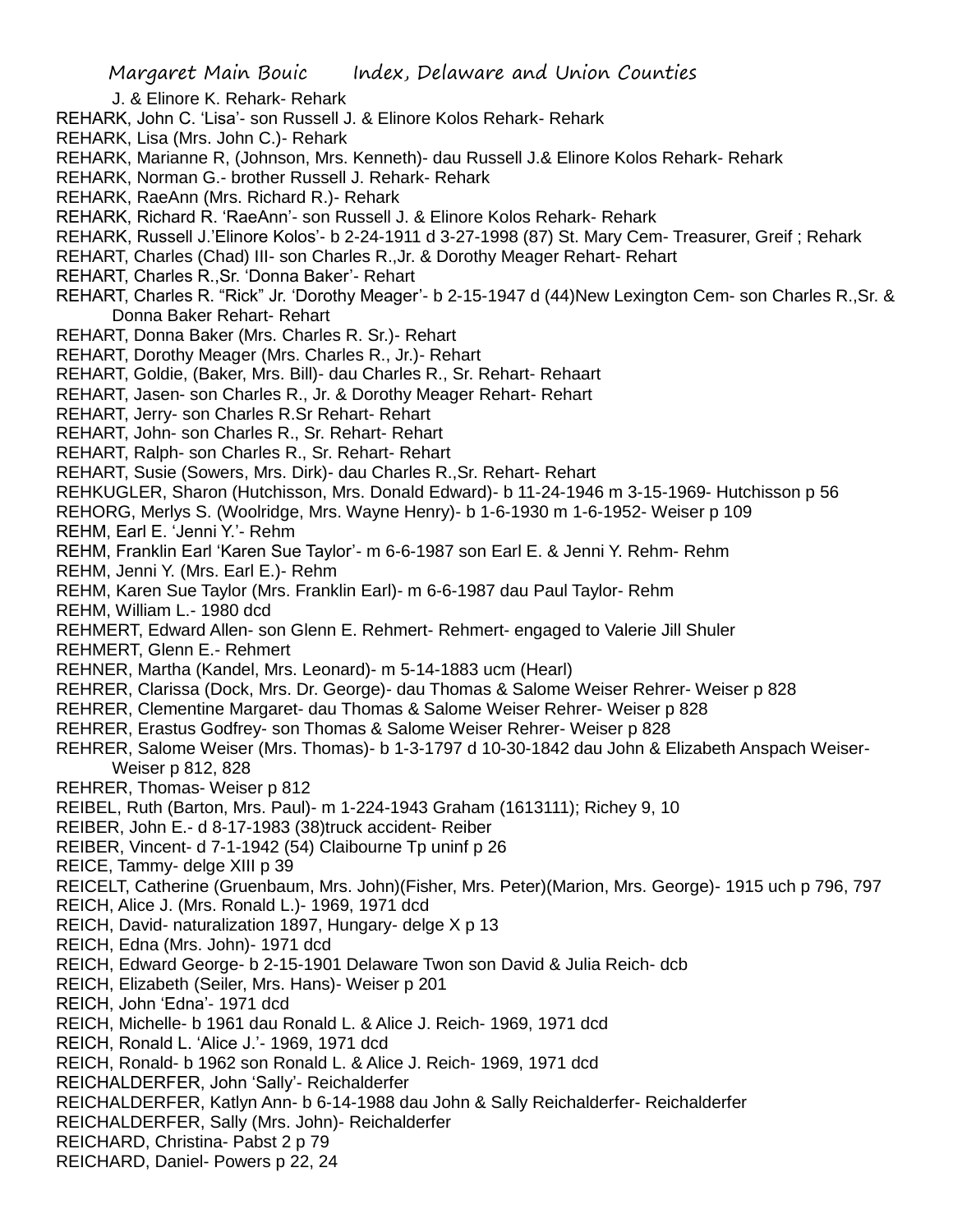REICHARD, Eliza Shaffer (Mrs. Peter)- m 1-5-1865 dcm

REICHARD, Peter 'Eliza Shaffer'- m 1-5-1865 dcm

REICHARDT, Amy- b 1973 dau John M. & JoAnn F. Reichardt-Reichardt; 1980 dcd

REICHARDT, Arliss- son John & Nellie Rinehard Reichardt- Reichardt

REICHARDT, Beryl (Mrs. George Arliss)- Reichardt

REICHARDT, Clifford 'Sarah Longnecker'- 1985 uch p 93, 114

REICHARDT, Dan- son John & JoAnn F. Reichardt- Reichardt

REICHARDT, Donald A.- son John William & Marie LaVerne Reichardt- Reichardt

REICHARDT, Donald A. Jr.- son Donald A. Reichardt- Reichardt

REICHARDT, Dorothy (Mrs. Raymond C.)- Reichardt; 1969, 1971, 1980 dcd

REICHARDT, George Arliss 'Beryl' d 3-9-1971 (73) bur Marion- Reichardt

REICHARDT, —(Edwards, Mrs. Guy)- sister George Arliss Reichardt- Reichardt

REICHARDT, —(Foor, Mrs. Paul)- sister George Arliss Reichardt- Reichardt

REICHARDT, Henry- brother George Arliss Reichardt- Reichardt

REICHARDT, Henry- son John & Nellie Rinehard Reichardt- Reichardt

REICHARDT, JoAnn F. Dinovo (Mrs. John M.)- m 3-31-1973 dau Joseph S. Dinovo- Reichardt; 1973 ucd; 1980 dcd

REICHARDT, John M. 'JoAnn F. Dinovo'- m 3-31-1973 son Raymond C. & Dorothy Reichardt- Reichardt; 1969, 1971, 1980 dcd; 1973 ucd

REICHARDT, Leslie-son George Arliss & Beryl Reichardt- Reichardt

REICHARDT, Margaret (West, Mrs. )- dau Clifford & Sarah Longnecker Reichardt- 1985 uch p 93

REICHARDT, Marie LaVerne (Mrs. John William)- d1-9-1975 (63) Ashley Union Cem- Reichardt

REICHARDT, Mildred (McKee, Mrs. )- dau John William & Marie LaVerne Reichardt- Reichardt

REICHARDT, Paul- brother George Arliss Reichardt- Reichardt

REICHARDT, Phyllis (Smith, Mrs. )- dau John William & Marie LaVerne Reichardt- Reichardt

REICHARDT, Raymond C. 'Dorothy'- b 5-15-1914 Iowa d 10-7-1999 (85) - Reichardt; 1969, 1971, 1980 dcd

REICHARDT, Roberta (Miller, Mrs. Tim)- dau William & Ruby Pearl Edwards Reichardt- Reichardt

REICHARDT, Ruby Pearl Edwards (Bell, Mrs. )(Mrs. William)- b 4-5-1917 WVa d 5-6-1998 (81) Marlborough Cem- dau Robert E. & Nancy E. Birchfield Edwards- Reichardt; 1980 dcd

REICHARDT, Russell- son George Arliss & Beryl Reichardt- Reichardt

REICHARDT, Sarah Longnecker (Mrs. Clifford)- b 5-1-1910 dau David & Mary E. Reed Longnecker- 1915 uch p 93, 114, 133, 155

REICHARDT, Teresa Marie- b 8-25- dau Donald A. Reichardt,Sr- Reichardt

REICHARDT, John William 'Marie LaVerne' 'Ruby Pearl Edwards'- b 8-27-10-0 Waldo d 9-5- 1992 (83) Ashley Union Cem- son John & Nellie Rinehart Reichardt- Reichardt; 1980 dcd

REICHARR, Harold 'Thelma Reivner'- Weiser p 564

REICHART, Fred- dg 5-26-1905 Cry Ab p 36

REICHART, John C. 'Magdalena Bolander'- m 10-28-1856 dcm

REICHART, Magdalena Bolander (Mrs. John C.)- m 10-28-1856 dcm

REICHART, Maggie D.- b 1-24-1896 Oxford Tp dau Charles & Sarah Smail Reichart- dcb

REICHART, Thelma Reivner'- dau George & Viola May Fenton Reivner- Weiser p 564

REICHARTS, Caroline- d 11-28-1867 (27) Delaware - dcdeaths

REICHARTS, J.- hadc p 23; CCC (1849 Delaware Tp)

REICHARTS, --- d in service- dg 12-12-1862 Cry Ab p 26

REICHARTS, John J.- account book 1856; delge XV p 43 J. J. Funeral Sunday, dg 5-11-1894 Cry Ab p 167

REICHARTS, Lizzie- d 7-28-1867 (22)Delaware - dcdeaths

REICHARTS, Tobias F., naturalization 1844, Wirtemburg- delge X p 13

REICHELDERFER, --- b 2-21-1893 sobn George W. & Amy Benton Reichelderfer- dcb

REICHELDERFER, Amos C. 'Rachael- dg 3-19-1918 Cry Ab p 22

REICHELDERFER, Anna C.- d 2-13-1882 (44y23d) Liberty Tp dcdeaths, b Pickaway, Ohio

REICHELDERFER, Charles-b 5-28-1891 Liberty Tp Del Co son George W. & Amy Benton Reicherlderfer; dcb REICHELDERFER, Clarence M. 'Mabel Vaughn'- d 12-22-1960 (72) bur Mt. Gilead- son erwin Franklin & Ella Boyer Reichelderfer- dg 3-19-1918 Cry Ab p 22; Reichelderfer

REICHELDERFER, Elizabeth Ann (Stockdale, Mrs. Robert James)- m 6-9-1984 dau John C. Reichelderfer-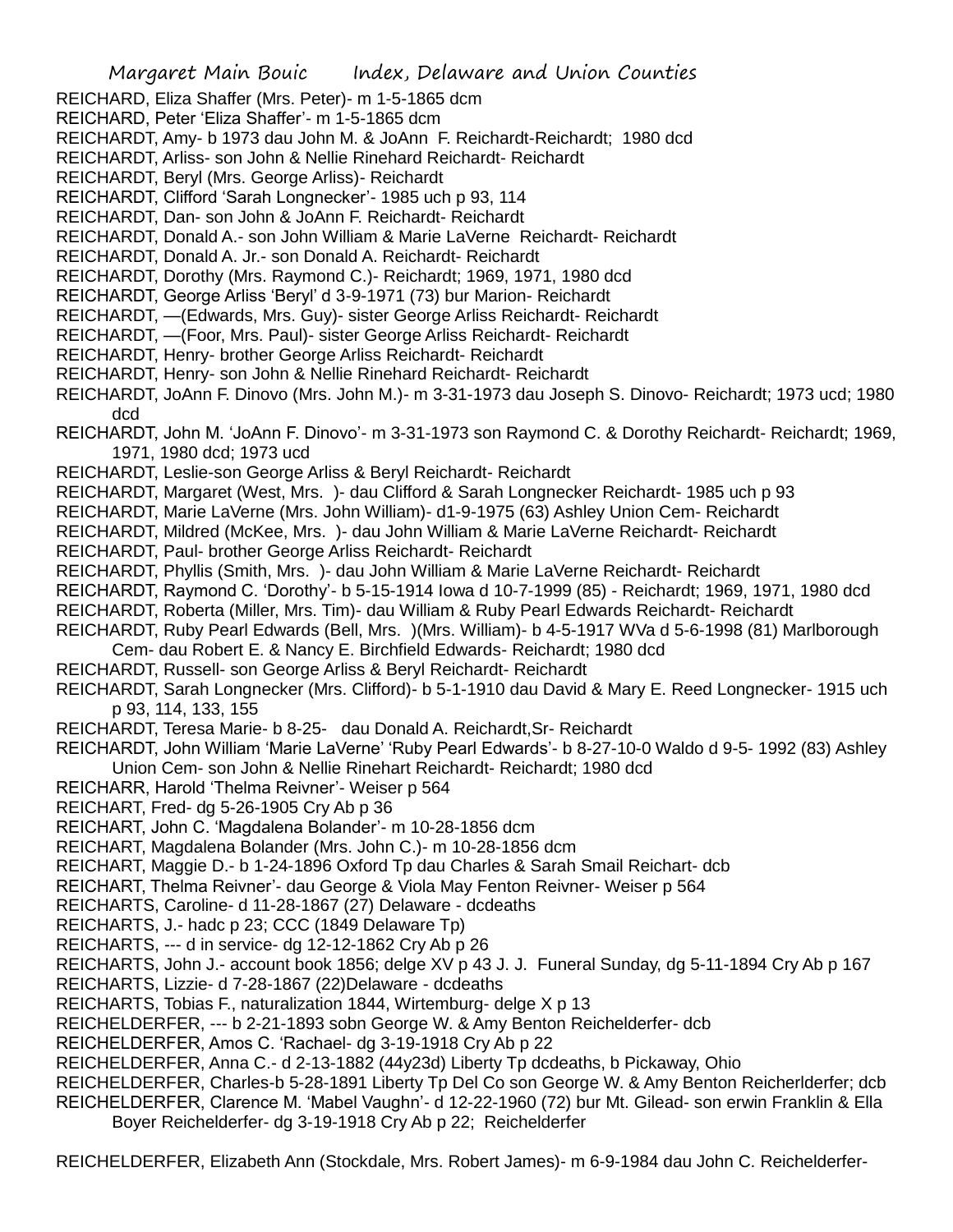Reichelderfer

- REICHELDERFER, Ella Boyer (Mrs. Erwin Franklin)- m 2-26-1893 Cry Ab p 22
- REICHELDERFER, Erwin Franklin 'Ella Boyer'- b 3-3-1860 m 2-26-1893 d 3-6-1918 (58y3d) son Amos C. & Rachael Reichelderfer- dg 3-19-1918 Cry Ab p 22
- REICHELDERFER, Gaylord A.'Melissa'- b 2-6-1900 Delaware Town d 11-2-1965 (65) Oak Grove Cem- son Erwin Franklin & Ella Boyer Reichelderfer- dg 3-19-1918 Cry Ab p 22; Reichelderfer; dcb (Gailerd) son Irvin\_
- REICHELDERFER, Gaylord A. Jr.- son Gaylord A. & Melissa Reichelderfer- Reichelderfer
- REICHELDERFER, George- son Amos C. & Rachel Reichelderfer- dg 8-15-1916 Cry Ab p 83, dg 3-19-1918 Cry Ab p 22
- REICHELDERFER, Harry- b 8-12-1899 Concord Tp son John & Ollie Kelly Reichelderfer- dcb
- REICHELDERFER, Harvey- son Amos C. & Rachel Reichelderfer- dg 3-19-1918 Cry Ab p 22
- REICHELDERFER, Irwin- funeral dg 3-12-1918 Cry Ab p 20
- REICHELDERFER, Jean- dau Clarence M. Reichelderfer- Reichelderfer
- REICHELDERFER, John C.- son Amos C. & Rachael Reichelderfer- dg 2-8-1918, 3-19-1918 Cry Ab p 19, 22
- REICHELDERFER, John- son Clarence M. & Mabel Vaughn Reichelderfer- Reichelderfer; Sunbury p 52

REICHELDERFER, John C. 'Sally Sarver'- m 8-3-1985 son John & Pat Reichelderfer- Reichelderfer REICHELDERFER, Mrs. John- dpc p 84

- REICHELDERFER, John- son Rachel Reichelderfer- dg 8-15-1916 Cry Ab p 83
- REICHELDERFER, Katlyn- dau John & Sally Sarver Reichelderfer- Reichelderfer
- REICHELDERFER, Laura Alice Buckman (Mrs. (0 d 2-21-1967 (91) cremated, mother of Mrs. John D. Workman- Reichelderfer
- REICHELDERFER, Lester A. "Rack"- d 5-28-1972 (73) Oak Grove- son Erwin Franklin & Ella Boyer Reichelderfer- Reichelderfer; dg 3-19-1918 Cry Ab p 22
- REICHELDERFER, Lyndsey- dau John & Sally Sarver Reichelderfer- Reichelderfer
- REICHELDERFER, Mabel Vaughan (Mrs. Clarence M.)- d 1-30-1975 (81) bur Mt. Gilead- Reichelderfer
- REICHELDERFER, Mary R. b 6-5-1896, dcb- dau Erwin Franklin & Ella Boyer Reichelderfer- dg 3-19-1918 Cry Ab p 22
- REICHELDERFER, Mary (Werkman, Mrs. John D.) d 12-7-1980 (80) cremated, Tarlton Cem,- Reichelderfer REICHELDERFER, Maud Jacobus- niece of Charles M. Jacobus- dg 8-23-1918 Cry Ab p 24
- REICHELDERFER, Melissa (Mrs. Gaylord)- d 2-16-1984 (79) Oak Grove Cem- Reichelderfer
- REICHELDERFER, Mildred (Gillespie, Mrs. )- dau Gaylord A. & Melissa Reichelderfer- Reichelderfer
- REICHELDERFER, Olivia Lauren- b 5-18-1992 dau John & Sally Sarver Reichelderfer- Reichelderfer
- REICHELDERFER, Pauline (Ward, Mrs. Kenneth)- dau Clarence M. & Mabel Vaughn Reichelderfer-Reichelderfer
- REICHELDERFER, Rachel (Mrs.Amos ) d Sunday (80-2-16) dg 8-15-1916 Cry Ab p 83; hadc p 107 (1900 Liberty Tp); dg 3-19-1918 Cry Ab p 22
- REICHELDERFER, Reba (O'Kelley, Mrs. )- dau Gaylord A. & Melissa Reichelderfer- Reichelderfer
- REICHELDERFER, Sally Sarver (Mrs. John)- m 8-3-1985 dau Charles & Edith Sarver- Reichelderfer
- REICHELDERFER, Zachary Michael- d 3-27-1997.Mansfield Mem. Pk.- Infant son of John & Sally Sarver Reichelderfer- Reichelderfer
- REICHELDORF, --- b 3-22-1888 Liberty Tp Del Co son Geo. W. & Mary Ann Benard Reicheldord, dcb
- REICHENBACH, Algie Knise (Mrs. Howard Morris)- m 10-24-1909- Weiser p 820
- REICHENBACH, Elziabeth- b 4-4-1899 d 3-8-1906 dau Washington C. & Sarah Jane Weiser Reichenbach-Weiser p 820
- REICHENBACH, Francis- b 7-1-1911 ch Howard Morris & Algie Knise Reichenbach- Weiser p 820
- REICHENBACH, George Weiser- b 8-7-1891 d 7-28-1926 son Washington C. & Sarah Jane Weiser Reichenbach- Weiser p 820
- REICHENBACH, Howard Morris 'Algie Knise'- b 3-11-1885 m 10-24-1909 d 9-16-1941 son Washington C. & Sarah Jane Weiser Reichenbach- Weiser p 820
- REICHENBACH, Jennie Irene Kreps (Mrs. Thomas Wesley)- b 4-16-1885- Weiser p 820
- REICHENBACH, Margie May- b 2-24-1887 d 1–25-1909 dau Washington C. & Sarah Jane Weiser Reichenbach- Weiser p 820
- REICHENBACH, Martha May (Bingaman, Mrs. Arthur Ervin)- b 1-28-1904 m 12-24-1930- dau Thomas Wesley & Jennie Irene Kreps Reichenbach- Weiser p 820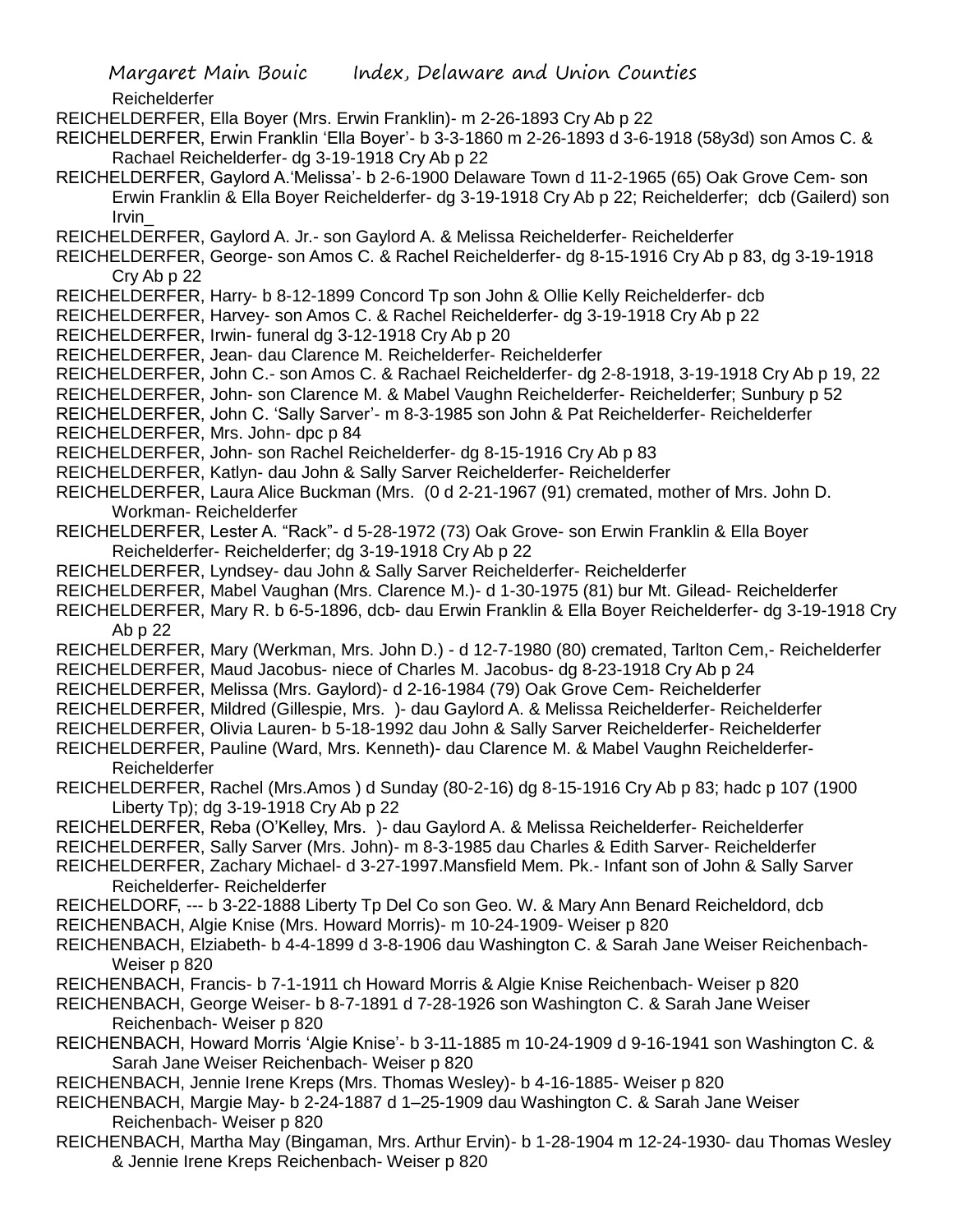- REICHENBACH, Sarah Jane Weiser (Mrs. Washington C.)- b 10-5-1855 d 12-23-1943 dau Uriah Peter & Mary Krotzer Weiser- Weiser p 820
- REICHENBACH, Thomas Wesley 'Jennie Irene Kreps'- b 4-10-1879 d 1-11-1900 son Washington C. & Sarah Jane Weiser Reichenbach- Weiser p 820

REICHENBACH, Washington C.'Sarah Jane Weiser'- b 11-6-1848 d 10-13-1903- Weiser p 820

REICHENBACH, William Banks- b 4-23-1882 d 12-16-1907 son Washington C. & Sarah Jane Weiser Reichenbach- Weiser p 820

REICHENBACHER, John 'Tardy Mark'- m 9-1-1860 ucm 3061; unec V p 9

REICHENBACH, Tardy Mark (Mrs. John)- m 9-1-1860 ucm 3061; unec V p 9

REICHENBERGER, Barbara (Greenbaum, Mrs. Andrew)- 1915 uch p 697

REICHENKER, Lucy (Howard, Mrs. Charles M.)- dumch p 163

REICHERS, Elmer W. 'Martha H.'- 1973 ucd

REICHERS, Martha H. (Mrs. Elmer W.)- 1973 ucd

REICHERT, --- b 3-30-1876 Delaware Town dau T. F. & Susan Reichert- dcb

REICHERT, Alma- 1962 ucd

REICHERT, Andy- brother Martin H. Reichert- Reichert

REICHERT,Anna Addison (Wickham, Mrs. )- b 3-30-1876 m 7-23-1903 d 4-3-1954 dau Tobias Frederick & Susanna Wells Reichert- dcc Pamela Wickham Docherty; 5; dg 9-11-1914 Cry Ab p 148; 1908 dch p 652

REICHERT, Augustus J. 'Minnie Chapman'- b 1839 m 2-21-1871 d 1885 Oak Grove Cem, Powell p 440; dumch p 393; 1915 uch p 553; 1883 uch V p 85

REICHERT, Barbara Gerlach (Mrs. Tobias Frederick, Sr.)- b 4-12-1810 d 5-26-1882 dcc Pamela Wickham Docherty 21 ; Oak Grove Cem, Powell p 439

REICHERT, Barbara L. Cole (Mrs. )- b 6-28-1941 d 5-25-1991 (49) bur Sharrodsville Mem. Gar. Dau Chester & Alice L. Bratten Cole- Reichert

REICHERT, Charles G.- b 1837 d 1861 Oak Grove Cem, Powell p 439

REICHERT, Christian- nephew John & Laura Strubs- 1880C Paris Tp 119-122 p 13 (20,Ger,Ger,Ger)

REICHERT, Christina (Marquart, Mrs. August)- m 5-24-1855 dcm

REICHERT, Dorothy (Gwilliams, Mrs. Bill)- dau Martin H. & Emelia Haukap Reichert- Reichert

REICHERT, Edgar F.- son Martin H. & Emelia Haukap Reichert- Reichert

REICHERT, Elizabeth G. Albright (Mrs. John Jacob)- b 2-1822 Pa m 1839 d 10-8-1901 (81) sister Samuel B. Albright & Mrs. D. Plotner- dg 10-8-1901 Cry Ab p 102, 103; Pabst 2 p 13; dcdeaths (d 10-7-1901, 79-7- 0)

REICHERT, Elizabeth Hemminghoper (Mrs. George)- m 5-27-1884 ucm (Hearl)

REICHERT, Ella- dpc p 91; committed suicide Saturday, dg 10-1-1912 (43) Cry Ab p 160, 161, dg 10-4-1912

Cry Ab p 159 dau Tobias Frederick Reichert, Oak Grove Cem; Grad DHS 1886, delge VII p 20

- REICHERT, Ellen- b 1960 d 10-6-1978 dau Elmer J. & Mildred M. Reichert -Reichert ; 1969, 1971 dcd REICHERT, Elmer J. 'Mildred M.'- brother William A. Reichert- Reichert; 1969, 1971, 1980 dcd
- 

REICHERT, Emelia Haukap (Mrs. Martin H.)- b 4-5-1911 m 12-25-1931 d 8-17-1989 (78) St. Mary Cem- dau Frank & Lena Korte Haukap- Reichert

REICHERT, Eveard B.- d Thanksgiving day 1862 son John Jacob & Elizabeth G. Albright Reichert- dg 10-8- 1901 Cry Ab p 103

REICHERT, Fredia (Weihe, Mrs. )- sister Martin H. Reichert- Reichert

REICHERT, George 'Eliabeth Hemminghoper'- m 5-27-1884 ucm (Hearl)

REICHERT, Jacob- son Barbara L. Cole Reichert- Reichert

REICHERT, Jacy- b 1978 ch James B. & Judy H. Reichert- 1980 dcd

REICHERT, James B. 'Judy H.'- 1980 dcd

REICHERT, Jody- b 1975 dau James B. & Judy H. Reichert- 1980 dcd

REICHERT, Johanes- Pabst 2 p 84

REICHERT, John- son Elmer J. & Mildred M. Reichert- Reichert

REICHERT, John Jacob 'Elizabeth Albright' b 11-24-1811 Wurtemberg m 7-1838 d 5-4-1894 (82-6-0)- son John & Anna Reichart, dcdeaths; dg 5-8-1894 Cry Ab p 166; dg 10-8-1901 Cry Ab p 102; Poe p 23; Pabst 2 p 3, 10,11,13; delge V p 71

REICHERT, Jonathan- son Barbara L. Cole Reichert- Reichert

REICHERT, Joshua - son Barbara L. Cole Reichert- Reichert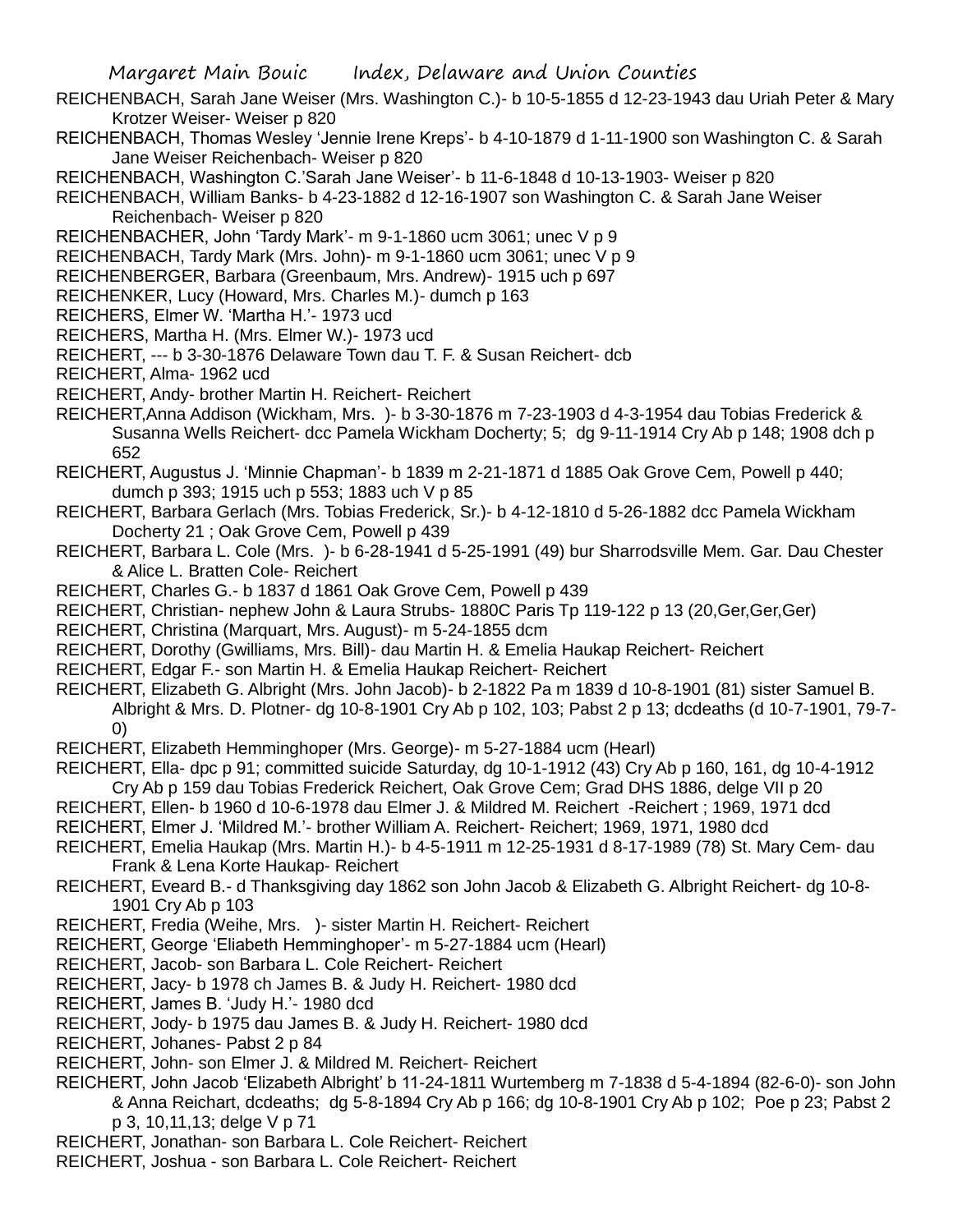- REICHERT, J. S.- Pabst 2 p 12
- REICHERT, Judy H. (Mrs. James B.)- 1980 dcd
- REICHERT, June (Martin, Mrs. Willard)- dau Martin H. & Emelia Haukap Reichert- Reichert
- REICHERT, Letta R., Miss- d Sunday (76) dg 11-26-1918 Cry Ab p 98 , 99; teacher
- REICHERT, Lewis- son Martin H. & Emelia Haukap Reichert- Reichert
- REICHERT, Lucille (Ramsey, Mrs. Ralph)- dau Martin H. & Emelia Haukap Reichert- Reichert
- REICHERT, Marilyn (Ackers, Mrs. Thomas)- dau Elmer J. & Mildred M. Reichert- Reichert; 1969 dcd
- REICHERT, Marion (DiGennaro, Mrs. )- sister William A. Reichert- Reichert
- REICHERT, Martin H. 'Emelia Haukap'-b 2-16-1908 ILL m 12-25-1931 d 9-26-1987 St. Mary's Cem- Reichert
- REICHERT, Mary E.- b 1862 d 1863 Oak Grove Cem, Powell p 439
- REICHERT, Mary Wene (Mrs. William)- b 9-3-1909 d 1-25-1998 (88) dau Berl & Josephine Callahan Wene-Reichert; 1969, 1971, 1980 dcd
- REICHERT, Mildred M. (Mrs. Elmer J.)- dau Sophia Smith- Reichert; 1969, 1971, 1980 dcd
- REICHERT, Minnie Mary Chapman (Mrs. Augustus J.)- b 1850 m 2-21-1871 ucm 4872 d 12-26-1871(21y26d) dcdeaths; Oak Grove Cem, Powell p 440- dau Albert Stansbery & Eveline M. Couch Chapman- dumch p 393; 1915 uch p 553; 1883 uch V p 85
- REICHERT, Pat (Robinson, Mrs. Steven)- dau Elmer J. & Mildred M. Reichert- Reichert
- REICHERT, Samuel W.- b 1865 d 1875 Oak Grove Cem, Powell p 439
- REICHERT, Mrs. S. E.- eldest dau of Joseph Sauble- dg 1-31-1908 Cry Ab p 104
- REICHERT, Susan (Raghib, Mrs. )- b 1953 dau Elmer J. & Mildred M. Reichert- Reichert; 1969 dcd
- REICHERT, Susanna Wells/Walz/Walles (Mrs. Tobias Frederick, Jr).- -b 11-13-1840 d 12-26-1902- dcc Pamela Wickham Docherty 11; 1908 dch p 652; dcdeaths (62)
- REICHERT, S. W.- d 9-16-1875 (10) ch T. F. & Susan Reichert- dcdeaths

REICHERT, Tobias Frederick Jr. 'Susanna Wells/Walz/Walles'- b 2-14-1833 m 1861 d 9-1914- son Tobias Frederick,Sr. & Barbara Gerlach Reichart- dcc Pamela Wickham Docherty 10 ; dg 9-11-1914 Cry Ab p 147, 148; dg 1-31-1908 Cry Ab p 104; 1908 dch p 652

- REICHERT, Tobias Frederick,Sr.'Barbara Gerlach'- b 3-20-1797 d 9-23-1879 dcc Pamela Wickham Docherty 20; Oak Grove Cem, Powell p 439
- REICHERT, William A. 'Mary Wene'- b 1-21-1912 d 3-13-1988 (76) cremated- brother Elmer Reichert-Reichert; 1969, 1971 1980 dcd
- REICHERT, William "Bill"- son William & Mary Wene Reichert- Reichert
- REICHERT, William V.- 1969, 1971 dcd
- REICHERTS, A.- d 12-7-1877 dau J. J. Reicherts- dg 12-13-1877 Cry Ab p 26; 1870C Delaware Town p 308 (24)
- REIHERTS, Mrs. A. L. d Tuesday- dg 12-29-1871 Cry Ab p 92
- REICHERTS, Augustus J.- 1870 Delaware Town p 308 (30)
- REICHERTS, Elizabeth B.- d 7-27-1867 (21-11-7-) Delaware dau J. R. & E. Reicherts- dcdeaths
- REICHERTS, Elizabeth (Mrs. John J.)- dg 8-2-1867 Cry Ab p 63; 1870C Delaware Town p 308 )48)
- REICHERTS, Ella F.- 1870C Delaware Town p 308 (20)
- REICHERTS, Ellie- 1878, delge XIII p 64
- REICHERTS, Gettella R.- 1870C Delaware Town p 308 (27)
- REICHERTS, Gottivan E. Albright- dau Gotlieb F. Allbright- dcw Bk 4 p 398 (42)
- REICHERTS, John J.'Elizabeth'- delge VII p 39 (1853); dg 8-2-1867 Cry Ab p 63; 1870C Delaware Town p 308 (59\*)
- REICHERTS, Lizzie B.- d 7-27-1867 (22) dau John J. & Elizabeth Reicherts- dg 8-2-1867, Cry Ab p 63
- REICHERTS, Samuel- 1870C Delaware Town p 287 (24\*)
- REICHLEY, F.- hadc p 48 (Radnor Tp)
- REICHLING, John- d 5-7-1883; 1883 uch IV p 482, 536
- REICKER, Gladys L. (Worst, Mrs. Ralph J.)- m 11-29-1928- Reicker
- REID, & CHAMBERLAIN- delge XII p 35
- REID, --------Nash p 36
- REID, —Wachter (Mrs. )- dau Franklin & Anna Wachter- dg 5-1-1906 Cry Ab p 95
- REID, A.- clerk Rockbridge Co, Va 1810; unec II p 25
- REID, Adeline (Ferguson, Mrs. Leonard)- m 9-4-1857 dcm
- REID, A. F.- fahter of Inez Reid- dg 10-27-1885 Cry Ab p 119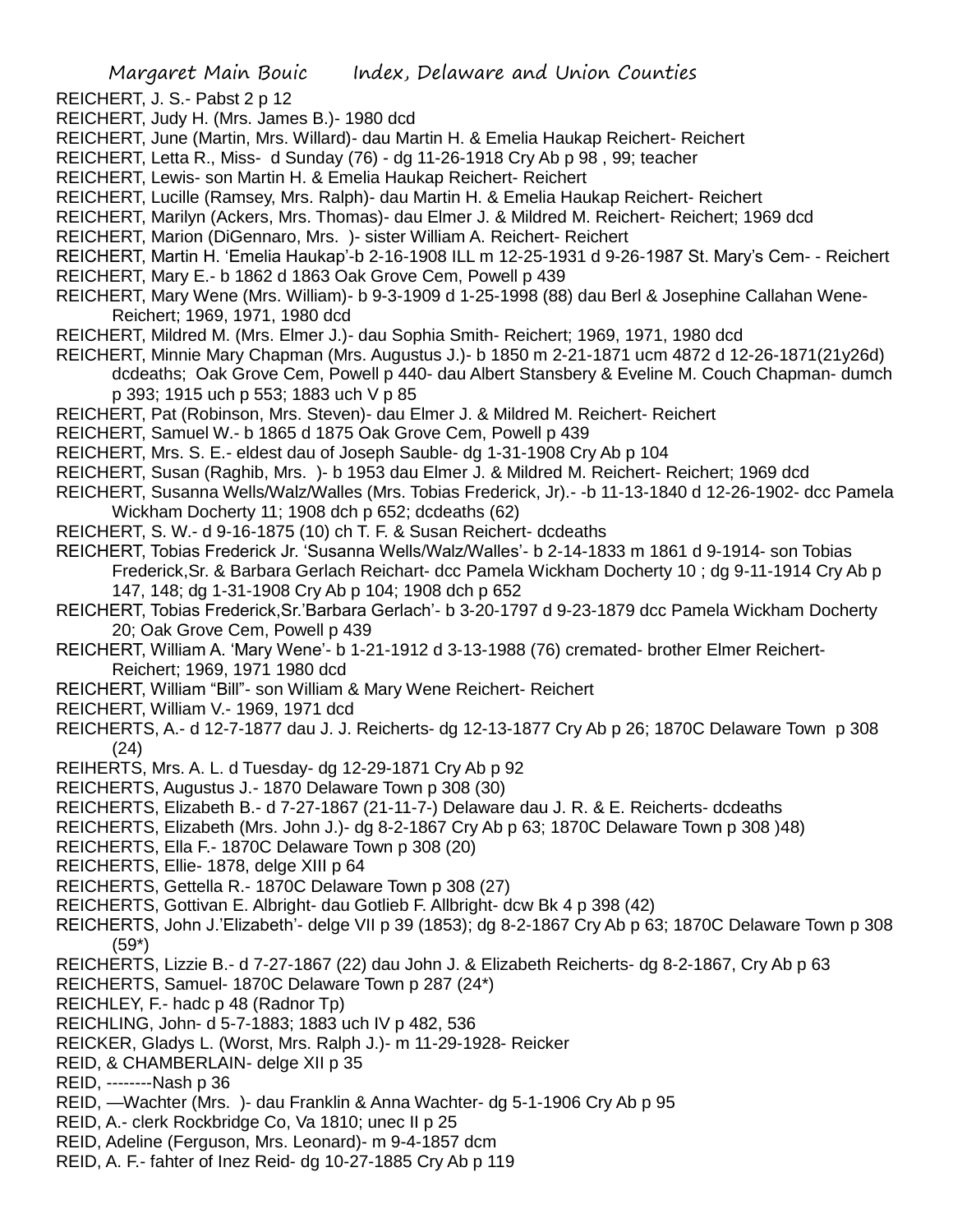- REID, A. J.—Oak Grove Cem, Powell p 439
- REID, Mrs. A. L.- d Tuesday dg 12-29-1871 Cry Ab p 92
- REID, Allie- 1870C p 312 (17)
- REID, Allis (Evans, Mrs. )- b 9-17-1852 d 12-114-1880 dg 12-16-1880 Cry Ab p 48
- REID, Alma Brown (Mrs. )- b 1-19-1881 d 3-14-1938 (57) Oakdale I p 116 (F-R4-14) dau John & Alice Brownobit, mlib
- REID, Alma Jean Tackett (Mrs. Fred L.)- m 6-24-1961- Reid
- REID, Amanda- dau Robert & Rebecca Reid- 1850C Brown Tp 2854 p 158 (6,Va)
- REID, Ameda (Kehrer, Mrs. Steven)- dau Richard H. & Helen L. Mitch Reid- Reid
- REID, Andrew- unec II p 37 (1812,Va)
- REID, Andrew B.- son Jesse M. & Elisa D. Reid- 1850C Allen Tp 1554-1574 p 230 (3,O)
- REID, Angeline Josephine Webb (Mrs. William P.)- m 1-1/2-1852 youngest dau Joseph L Webb- Wight p 72
- REID, Angeline- dau Robert & Rebecca Reid- 1850C Brown Tp 2854 p 158 (15,Va)
- REID, Ann (Potter, Mrs. Martin)- Potter p 3 (1)
- REID, Anna Graham (Mrs. Harvey)- b 5-15-1890 m 2-15-1928 d 1-5-1970 dau Newton Jasper & Mary Taylor Graham- Graham 16142; Taylor 1172; Richey 7,8
- REID, Anna (Kenedy, Mrs. Arthur)- m 10-1-1912- Weiser p 835
- REID, Annie Alice (Wilson, Mrs. Marion,Jr.)- b 1-14-1889 m 2-22-1914 dau George Flint & Harriet Ellen Fossinger Reid- Weiser p 280
- REID, Barbara Lynn (Haslinger, Mrs. Richard Paul)- m 8-25-1979 dau Douglas & —Howard Reid- Reid
- REID, Bell- b 7-12-1879 Delaware Town twin dau John & Ann Mathias Reid- dcb
- REID, Benjamin Franklin 'Clarissa May Bell'- b 6-20-1875 m 2-12-1897 d 2-5-1952 son George Flint & Harriet Ellen Fossinger Reid- Weiser p 280
- REID, Bertha May- b 5-1-1880 Delaware Town dau James R. & Eliza J. Smith Reid- dcb
- REI0, Besse- b 3-2-1874 Delaware Town dau W. P. & Emma Chamberlain Reid- dcb
- REID, Bessie Ann (Lutz, Mrs. )- dau Clarence B. & Pansy Reid- Reid
- REID, Beth (Kinal, Mrs. Thomas)- dau Richard H. & Helen L. Mitch Reid- Reid
- REID, Betty- 1980 dcd
- REID, Bill- 1969 dcd
- REID, Bonnie (Higgins, Mrs. James)- dau Reuben & Lena B. Reid- Reid
- REID, Carolyn A. (Mrs. Fred B.)- 1971, 1980 dcd
- REID, Carolyn Duerr (Mrs. Fred)- b 5-22-1937 d 11-3-1991 (54) dau Carl & Irene Wyant Duerr- Reid
- REID, Catharine A.- funeral- dg 7-25-1890 Cry Ab p 24
- REID, Catherine/Kathryn Connor (Mrs. Edward P.)- Reid
- REID, Catherine N.- 1870C Delaware Town p 312 (38\*)
- REID, Cathy Conklin (Mrs. Robert William)- dau George & Kay Conklin- Reid
- REID, C. C.- pallbearer for D. M. Simpson, dg 4-23-1907 Cry Ab p 37; dg 1-10, 14- 1908, delge VIII p 27
- REID, Charles C.- son William P. & Emalette Chamberlain Reid- 1908 dch p 501; Powers Pat p 193; dg 1-29- 1906 Cry Ab p 77; dg 11-29-1904 Cry Ab p 273
- REID, Charles H.- 1870C Delaware Town p 312 (8)
- REID, Clarence B. 'Fanny'- d 2-19-1965 (59) Fairview Mem. Pk- Reid
- REID, Clarissa May Bell (Mrs. Benjamin Franklin)- b 6-15-1879 m 2-12-1897- Weiser p 280
- REID, Clason- delge VII p 20, Del HS 1887
- REID, M. Clason 'Mary Kraus;- son William P. & Emmalette Chamberlain Reid1908 dch p 434, 501; dg 1-29- 1906 Cry Ab p 77; dg 11-29-1904 Cry Ab p 273; delge VII p 20, Del HS1886; pallbearer for John Johnson, dg 7-12-1901 Cry Ab p 96
- REID, Cliff- d Hollywood, 8-1959- son Sherman Reid- Reid
- REID, Clufford G.- b 9-7-1891 Delaware Town son Thomas S. & Emma M. Burns Reid- dcb
- REID, Daisy- delge XV p 63
- REID, Daught Everman (Mrs. Fred)- Reid
- REID, Capt. David- Powers p 139, 143
- REID, David- son Fred L. & Alma Jean Tackett Reid- Reid
- REID, David W.- son Jesse M. & Elisa D. Reid- 1850C Allen Tp 1554-1574 p 230 (1,.O)
- REID, Deborah (Taylor, Mrs. )- b 1954 dau J. Melvin & Marianne Wooden Reid- Reid; 1969 dcd
- REID, Diane (Sharrock, Mrs. David)- dau Fred L. & Alma Jean Tackett Reid- Reid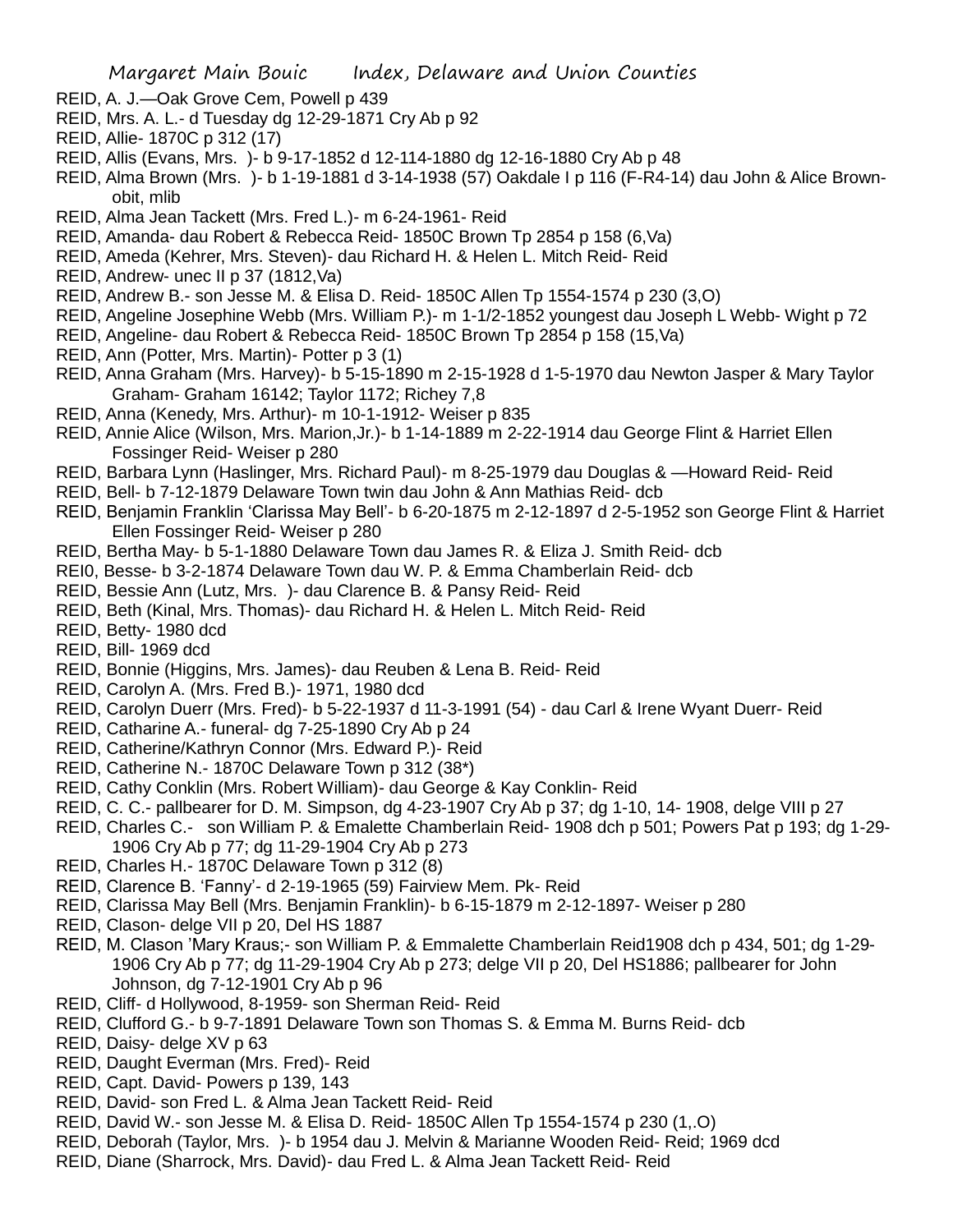- REID, Don- 1870C Delaware Town p 312 (17)
- REID, Donald- son L. M. & Veanie Reid- Reid
- REID, Dottie- dau Virgil & Lucille Yontsey Reid- Weiser p 280
- REID, Douglas ' Howard'- Reid
- REID, ----Howard (Mrs. Douglas)- Reid
- REID, Dow- son Newton Reid- delge XIII p 8
- REID, ----Crawford, Mrs. Dow)- dau John Crawford- dg 3-17-1903 Cry Ab p 174
- REID, Earl Dean- son Virgil & Lucille Yontsey Reid- Weiser p 280
- REID, E. C.- Oak Grove Cem, Powell p 439
- REID, Ed M.- delge XIII p 64 (1890 Kingston Tp)
- REID, Edgar J.- 1908 dch p 403
- REID, Edith Adele Maine (Mrs. James E.)- b 12-19-1866 m 1-1-1885 dau James Allen & Celinda Tallman Maine- Asp 1788
- REID, Edward B.- d 6-30-1965 (50) Maple Grove Cem- son Edward P. & Kathryn Connor Reid- Reid
- REID, Edward P. 'Catherine/Kathryn Connor'- Reid
- REID, Eldo Fountain 'Helen Mary Goff'- b 11-2-1930 m 8-16-1953- Weiser p 123
- REID, Elisa D. (Mrs. Jesse M.)- 1850C Allen Tp 1554-1574 p 230 (32,Pa)
- REID, Elnathan H.- 1860C Union Tp 490-493 (18,O); farm laborer
- REID, Emeletta A. Chamberlain (Mrs. William P.)- b 11-1-1837 m 4-28-1858 d 11-26-1904 dau Charles C. & Isabella Webb Chamberlain- 1908 dch p 162, 16, 169, 501; dg 11-29-1904 Cry Ab p 273, dg 1-30-1906 Cry Ab p 77; delge III p 14, XII p 35; dcdeath; dg 7-25-1890 Cry Ab p 24
- REID, Emma- b 1891 d 1974 Our Lady of Lourdes- lptw p 51
- REID, Emma Burns (Mrs. Thomas Sherman)- m 9-8-1892 ucm (Hearl); 1908 dch p 501; dau Mrs. William Burns; dg 10-4-1912 Cry Ab p 161; dg 8-22-1907 Cry Ab p 66 sister Frank Burns, Mrs. George Wood, dg 10-20-1908, Cry Ab p 163
- REID, Emma (Mrs. Jesse E.)- Reid
- REID, Emma L.- 1870C Delaware Town p 312 (35)
- REID, Emma Olive- d 10-22-1893 (1m) dau Sherman & Emma Burns, dcdeaths
- REID, Fayette- d (13m) son Mr. & Mrs. J. R. Reid- dg 8-26-1890 Cry Ab p 29
- REID, Fred B.'Carolyn Duerr'-son Reuben & Lena Bonham Reid- Reid; 1971, 1980 dcd
- REID, Fred 'Daught Everman'- Reid
- REID, Fred L. "Roy" 'Alma Jean Tackett'- b 12-8-1931 m 6-24-1961 d 6-14-1988 (56) Garvin Ridge Cem- son Fred & Daught Everman Reid- Reid
- REID, Frederick Sherman- son Sherman & Emma Burns Reid- 1908 dch p 501
- REID, George A. 'Mary Augusta Catharine Hiester'- m 5-13-1885- Weiser p 213
- REID, George Clifford- son Sherman & Emma Burns Reid- 1908 dch p 501
- REID, George Flint 'Harriet Ellen Fossinger'- b 6-7-1852 m 6-25-1874 d 11-7-1928- Weiser p 280
- REID, George W.- b 8-9-1876 Delaware Town son John & Rebecca Marthias Reid- dcb
- REID, Harriet Ellen Fossinger (Mrs. George Flint)- b 1-10-1857 m 6-25-1874 d 5-10-1940- dau Nicholas & Hannah Weiser Fossinger/Fatsinger- Weiser p 280
- REID, Harvey 'Anna Graham'- b 7-2-1872 m 2-15-1928 d 2-17-1942 Graham (16142); Taylor (1172); Richey
- REID, Helen (Barnes, Mrs. )- dau Jesse E. & Emma Reid- Reid
- REID, Helen Caldwell (Mrs. Vernon)- Weiser p 280
- REID, Helen L. Mitch (Mrs. Richard H.)- d 12-13-1980 (60) Maple Grove Cem- dau Leroy B. & Mabel Mitch-Reid
- REID, Helen Mary Goff (Mrs. Eldo Fountain)- b 10-24-1932 m 8-16-1953 dau Fred Harvey & Hazel Lorena Burkholder Goff- Weiser p 123
- REID, Hudson Lunsford 'Minnie louella Hisel'- b 9-18-1876 m 4-4-1909 d 8-27-1954 son George Flint & Harriet Ellen Fossinger Reid- Weiser p 280
- REID, Inez- d (22) dau A. F. Reid- dg 10-27-1885 Cry Ab p 119
- REID, Irene- b 1-31-1758 d 8-7-1804 ped Eliza Jane Haywood 13; unec III p 52
- REID, Irene (Carpenter, Mrs. Nathan)- m 2-1-1871, delge III p 5; 1908 dch p 876; 1880 dch p 415; Pabst 6 p 24
- REID, Isaac N. 'Mary A.'- 1973, 1975, 1977, 1979 ucd
- REID, Isabel (Wooley, Mrs. Edwin C.)- dau William P. & Emmalette Chamberlin Reid- 1908 dch p 501; dg 11-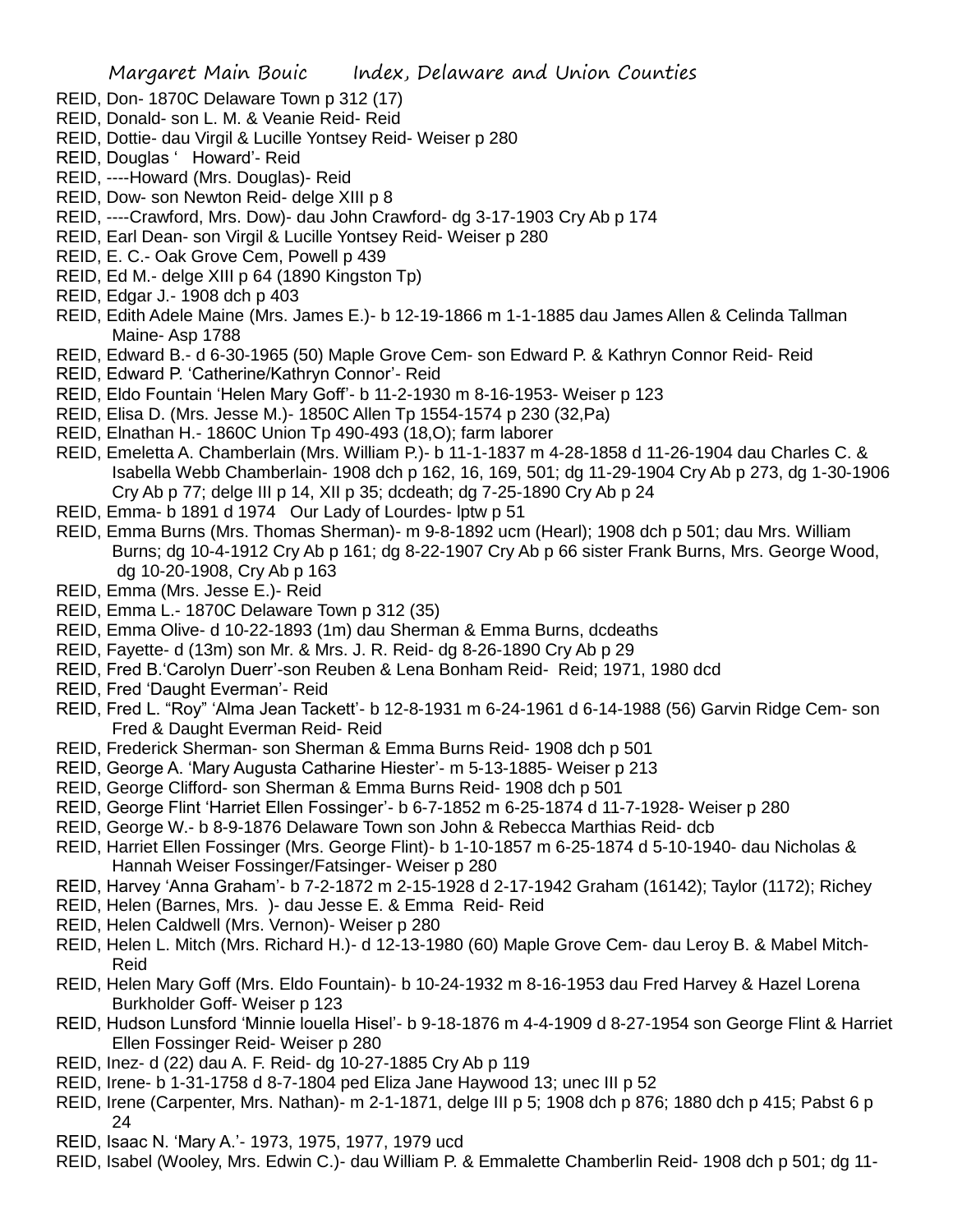29-1904 Cry Ab p 273; dg 1-29-1906 Cry Ab p 77

- REID, James- dg 10-27-1885, Cry Ab p 119
- REID, James C.- son Robert & Rebecca Reid- 1850C Brown Tp 2854 p 158 (26,Va)
- REID, James E. 'Edith Adele Maine'- m 1-1-1885- Asp (1788)
- REID, James F.- son Merlin E. & Verrelle Tobey Reid- Reid
- REID, James G. 'Janet B. Pierson'- m 8-8-1892 ucm (Hearl)
- REID, James Lewis 'Mabel Mae Cook'- b 9-18-1883 m 5-5-1910 son George Flint & Harriet Ellen Fossinger Reid- Weiser p 280
- REID, James- son Merlin & Virrelle Tobey Reid- Reid
- REID, James Paul- son Paul Vincent & Virginia Lyons Reid- Reid
- REID, Jane A. (Tilton, Mrs. William)- 317
- REID, Jane E.- dau Jesse M. & Elisa D. Reid- 1850C Allen Tp 1554-1574 p 230 (8,Pa)
- REID, Janet B. Pierson (Mrs. James G.)- m 8-8-1892 ucm (Hearl)
- REID, J. D.- ch Virgil & Lucille Yontsey Reid- Weiser p 280
- REID, Jean A. (Mrs. William H.)- 1969, 1971, 1980 dcd
- REID, Jeffrey- b 1961 son William H. & Jean A. Reid- 1969, 1971 dcd
- REID, Jennie Augusta (Glasscock, Mrs. Arthur Lewis)- b 6-9-1881 m 6-12-1904 d 11-3-1927 dau George Flint & Harriet Ellen Fossinger Reid- Weiser p 280
- REID, Jennifer Danielle- b 1-25-1985 dau Mark & Rhonda L. Rowe Reid- Reid
- REID, Jesse E.- son Alma Brown Reid-- obit Alma, mlib
- REID, Jesse E. 'Emma'- d 4-5-1963 (63) bur Wyandotte, Michigan- Reid
- REID, Jesse M. 'Elisa D.'- 1850C Allen Tp 1554-1574 p 230 (38,Pa)
- REID, Mrs. J. H.- d Tuesday- sister of Messrs Mathias- dg 2-10-1891 Cry Ab p 45
- REID, Joanne (Williams, Mrs. )- dau Jesse E. & Emma Reid- Reid
- REID, John- Pabst 2 p 18
- REID, John- unclaimed letter- unec VIII p 44
- REID, John- 1883 uch IV p 509, V p 403
- REID, John- 1870C Delaware Town p 312 (21)
- REID, John C.- delge XII p 13 (1890 Brown Tp)
- REID, John 'Olive C. Hurd'- m 8-7-1864 ucm (Hearl); 1915 uch p 774
- REID, John- son Robert & Rebecca Reid- 1850C Brown Tp 2854 p 158 (3,Va)
- REID, John- father of Sherman Reid- dg 6-18-1901 Cry Ab p 86
- REID, Joni- dau L. M. & Veanie Reid- Reid
- REID, Joshua- 1850C Delaware Town 1055 p 83 (20,O)
- REID, Mrs. & Mrs. J. R.- dg 8-26-1890, parents of Fayette Reid- Cry Ab p 29
- REID, Kathleen (Pendley, Mrs. )- dau Fred & Daught Everman Reid- Reid
- REID, Kathy (Carr, Mrs. Larry)- dau Richard H. & Helen L. Mitch Reid- Reid
- REID, Kay- dau Virgil & Lucille Yontsey Reid- Weiser p 280
- REID, Kyle- b 1966- son Fred B. & Carolyn A. Duerr Reid- Reid; dg Pacer 3-5-1984; 1980 dcd
- REID, Laurence Main- b 9-1-1887 son James E. & Edith Adele Maine Reid- Asp 2394
- REID, Lelia Pauline- dau Sherman & Emma Burns Reid- 1908 dch p 501
- REID, Lena- delge IX p 20
- REID, Lena Bonham (Mrs. Reuben)- d 10-29-1976 (69)- Reid
- REID, Levi Emanuel- b 1-10-1878 d 8-21-1955 son George Flint & Narriet Ellen Fossinger Reid- Weiser p 280
- REID, Linda- chaplain, Grady Hospital- dg 11-15-1986- Reid
- REID, Louis Raymond- b 9-1-1887 son James E. & Edith Adele Maine Reid- Asp 2395
- REID, Louisa- granddau Mahla Bowen- 1880C Dover Tp 104-111 p 29 (25,O,Md,O)
- REID, Lucille Yontsey (Mrs. Virgil)- Weiser p 280
- REID, Lucretia (Mrs. )- d 2-10-1965 (89) bur Alum Creek Friends Cem- Reid
- REID, Lydia J. (Johnson, Mrs. J. F.)- m 2-26-1893 ucm (Hearl)
- REID, Mabel Mae Cook (Mrs. James Lewis)- b 9-29-1889 m 5-5-1910 d 9-10-1951 Weiser p 280
- REID, Margaret- 1870C Delaware Town p 312 (46)
- REID, Marianne (Farmer, Mrs. )- b 1951 dau J. Melvin & Marianne Wooden Reid- Reid; 1969 dcd
- REID, Marianne Wooden (Mrs. J. Melvin)- m 9-11-1943- Reid; 1969 dcd
- REID, Mark 'Rhonda L. Rowe'-b 1962 m 8-20-1983 son Fred B. & Carolyn A. Duerr Reid- Reid- 1971,1980 dcd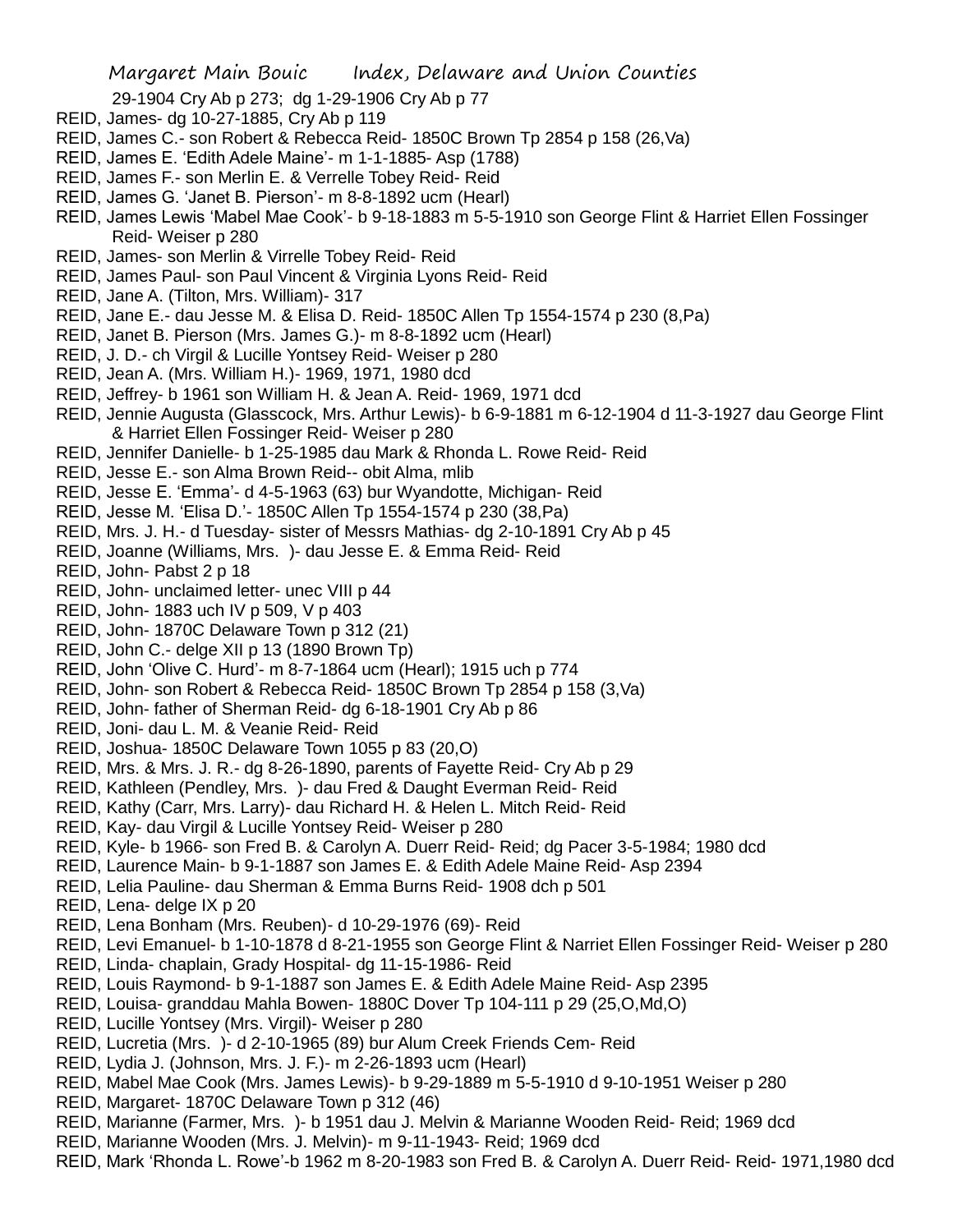- REID, Marshall- 1870C Delaware Town p 312 (9m)
- REID, Martha (Adair, Mrs. William Clark)- b 1834 d 1914 ped Marna Louis Erwin Strait #381; unec XII p 59
- REID, Mary A. (Mrs. Isaac N.)- 1971, 1973 ucd
- REID, Mary Augusta Catharine Hiester (Mrs. George A.)- dau John Philip & Caroline Amelia Musser Hiester-Weiser p 213
- REID, Mary Diane (Diehl, Mrs. )- dau Paul Vincent & Virginia Lyons Reid- Reid
- REID, Mary Kraus (Mrs. M. Clason)- dau George & Helen Kraus- 1908 dch p 502
- REID, Mary M.- dau Jesse M. & Elisa D. Reid- 1850C Allen Tp 1554-1574 p 230 (7,Pa)
- REID, Mary Margaret (Cooper, Mrs. Andrew Wilson)- b 1-16-1930 dau Harvey & Anna Graham Reid- Graham 1611421; Taylor 11721; Richey 8, 9
- REID, Mary Olive- b 10-17-1893 Delaware Town dau T. Sherman & Emma Burns Reid- dcb
- REID, Mary Ruth (Weidner, Mrs. James)- dau Richard H. & Helen L. Mitch Reid- Reid
- REID, Mary- dau Virgil & Lucille Yontsey Reid- Weiser p 280
- REID, Mae (Miller, Mrs. Howard)- Weiser p 600
- REID, Martha V.- dau Robert & Rebecca Reid- 1850C Brown Tp 2854 p 158 (1,Va)
- REID, Mary (Flenniken, Mrs. John 2nd) d 2-14-1823 (47y4m) dau Capt. David Reid- Powers p 138, 139
- REID, Maud- b 7-12-1879 twin dau John & Ann Mathias Reid- dcb
- REID, J. Melvin 'Marianne Wooden'- m 9-11-1943- Reid; dg Pacer 2-31-1994 musician;1969, 1971, 1980 dcd
- REID, J. Melvin- son J. Melvin & Marianne Wooden Reid- Reid
- REID, Merlin E. 'Verrelle'-m 8-20-1926 d 11-8-1984 (89) Ashley Cem- son Lucretia Reid; brother Paul Reid-Reid; 1971, 1980 dcd
- REID, Minnie Louella Hisel (Mrs. Hudson Lunsford)- b 1-29-1883 m 4-4-1909 d 2-11-1954- Weiser p 280
- REID, Nathan- 1883 uch V p 675; unec XIV p 5; uca p 79, Taylor Tp
- REID, Newton- d 2-28-1901 (72) Michigan, brother William P. Reid- delge XIII p 9
- REID, Norma (Taylor, Mrs. )- dau Clarence B. & Pansy Reid- Reid
- REID, Olive C. Hurd (Mrs. John)- m 8-7-1864 ucm (Hearl) d 8-9-1905 (61y10m) Oakdale Cem 1984 (52-E); 1915 uch p 774
- REID, Orvan- d 7-1929- Weiser p 280
- REID, Pansy (Mrs. Clarence B.)- Reid
- REID, Paul- son Lucretia Reid- Reid
- REID, Paul Vincent 'Virginia Lyons'- b 10-22-1921 m 8-5-1944 d 7-7-1992 (70) Maple Grove Cem- son Edward & Catherine/Kathryn Connor Reid- Reid
- REID, Pauline (Smith, Mrs. )- dau Clarence B. & Pansy Reid- Reid
- REID, Peggy (Stein, Mrs. )- dau Merlin E. & Verrelle Tobey Reid- Reid
- REID, Penny J. (Miller, Mrs. Ronald W.)- m 7-16-1994 dau Tom & Pat Reid- Reid
- REID, Percival b.- son Sherman & Emma Burns Reid- 1908 dch p 501
- REID, Pincerva B.- b 4-4-1895 Delaware Town dau Sherman & Emma Bums Reid- dcb
- REID, Polly- dau Robert & Rebecca Reid- 1850C Brown Tp 2854 p 158 (9,Va)
- REID, Rachel- dau Robert & Rebecca Reid- 1850C Brown Tp 2854 p 158 (13,Va)
- REID, Rebecca E.- d 11-4-1868- Powers Pat p 179
- REID, Rebecca (Mrs. Robert)- d 1873 (68) 1850C Brown Tp 2854 p 158 (45,Va)
- REID, Rebecca- dau Robert & Rebecca Reid- 1850C Brown Tp 2854 p 158 (20,Va)
- REID, Reuben- d 1-25-1969 (70) son Lucretia Reid- Reid
- REID, Rhonda L. Rowe (Mrs. Mark)- m 8-20-1983 dau Ronald Rowe,Sr.- Reid
- REID, Richard Everett- son Sherman & Emma Burns Reid- 1908 dch p 501
- REID, Richard H. 'Helen L. Mitch'- Reid
- REID, Richard- b 3-24-1904 Delaware Town- son Sherman & C. M. Burns Reid- dcb
- REID, Robert Alan- b 12-11-1955 son Eldo Fountain & Helen Mary Goff Reid- Weiser p 123
- REID, Robert b.- Brown Tp 1864; delge VI p 50
- REID, Robert L.- son Robert & Rebecca Reid- 1850C Brown Tp 2854 p 158 (11,Va)
- REID, Robert 'Rebecca'- d 1887 (86) Old Kilb Cem p 2; 1850C Brown Tp 2854 p 158 (Va)
- REID, Robert William 'Cathy Conklin'- d 11-14-1980 (24) son L. M. & Veanie Reid- bur Plant City, Fla- Reid
- REID, —b 3-27-1898 Delaware Town son Sherman & Anna Burns Reid- dcb
- REID, Sarah- dau Robert & Rebecca Reid- 1850C Brown Tp 2854 p 158 (22,Va)
- REID, Sarah T. (Hurd, Mrs. Joseph E.)- dau John & Olive C. Hurd Reid- 1915 uch p 774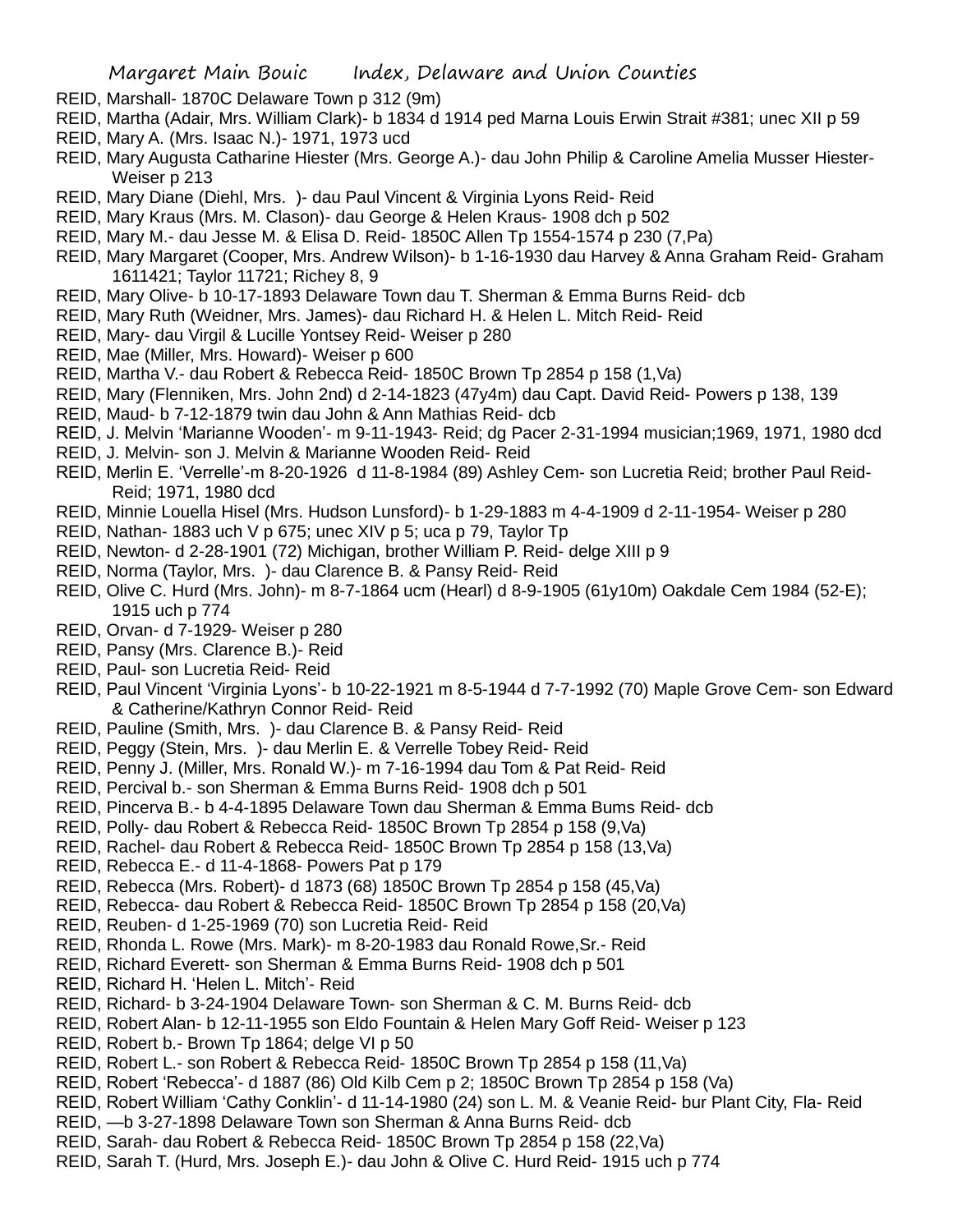- REID, Scott McLain- b 4-19-1960 son Douglas & —Howard Reid- Reid
- REID, Sherman- Reid
- REID, Thomas Sherman 'Emma Burns'-m 9-8-1888 ucm (Hearl) d Sunday (61) son John Reid- 1908 dch p 501; dg 6-18-1901 Cry Ab p 86; dg 8-22-1907 Cry Ab p 66; delge XI p 5
- REID, Simon Henry- b 12-2-1879 son George Flint & Harriet Ellen Fossinger Reid- Weiser p 280
- REID, Stella (Durkee, Mrs. )- dau Lucretia Reid- Reid
- REID, Steven- b 1964 son William H. & Jean A. Reid- 1969, 1971, 1980 dcd
- REID, Susan- dau L. M. & Veanie Reid- Reid
- REID, Theodore- d 2-27-1867; 1883 uch IV p 486
- REID, Theodore P.- 1880 dch p 251; 1908 dch p 190; CCC p 27; 1976 dch p 254; dcw Bk 4 p 335 (35), witness
- REID, Thomas N.- 1870C Delaware Town p 312 (50\*)
- REID, Thomas P.- 1971 dcd
- REID, Thomas- dcga p 56, 57, 61, 62, 63, performed marriages Ohio State Gazette 1831-1834
- REID, Thomas- son Robert & Rebecca Reid- 1850C Brown Tp 2854 p 158 (18,Va)
- REID, Thomas Vincent- son Paul Vincent & Virginia Lyons Reid- Reid
- REID, Thomas- father of Col. William P. Reid- dg 1-23-1879 Cry Ab p 35
- REID, Veanie (Mrs. L. M.)(Lynch, Mrs. Max)- Reid
- REID, Verelle Tobey (Mrs. Merlin E.)- b 7-3-1903 m 8-20-1926 d 12-9-1990 (87) Ashley Union Cem- dau Edward & Margaret Jane Strine Tobey- Reid; 1971, 1980 dcd
- REID, Vernon 'Helen Caldwell'- son Hudson Lunsford & Minnie Louella Hisel Reid- Weiser p 280
- REID, Vernon Willis- son Vernon & Helen Caldwell Reid- Weiser p 280
- REID, Virgil 'Lucille Yontsey'- son James Lewis & Mabel Mae Cook Reid- Weiser p 280
- REID, Virginia Lyons (Mrs. Paul Vincent)- m 8-5-1944- Reid
- REID, Virginia- dau Virgil & Lucille Yontsey Reid- Weiser p 280
- REID, Whitelaw- 1976 dch p 88; author of "Ohio in the War:, unec VIII p 38
- REID, William- Reid
- REID, William- 1870C Delaware Town p 312 (14)
- REID, William H. 'Jean A.'- 1969, 1971 dcd
- REID, —b 3-25-1870 Oxford Tp son William P. Reid- dcb
- REID, Wilma (Davis, Mrs. )- dau Fred & Daught Everman Reid- Reid
- REID, William P.- 1820C Troy Tp
- REID, Col. William. P.'Angelina Josephine Webb''Emmalette Chamberlain'-m Thursday (1-2-1852) Wight p 72, m 4-28-1858 dcm d Sat 1-10-1879 (54y 10d) son Thomas & Rebecca Reid- Oak Grove Cem, Powell p 439; dg 1-23-1879 Cry Ab p 35; dcdeaths 1880 dch p 227, 300; 1908 dch p 99, 190, 309, 314, 316, 321, 325, 326, 327, 328, 501, 790; 1976 dch p 85, 281, 282, 283; Pabst 7 p 3; Pabst Pion I p 116; Sand p 1; hadc p 66; delge V p 53, 71, VIII p 25. IX 29, XIII p 8, 48, XV p 69, 71; dg 8-27-1901 Cry Ab p 97, dg 10-2-1903 Cry Ab p 200, dg 11-29-1904 Cry Ab p 273; Freshwater p 187; dg 1-30-1906 Cry Ab p 77, dg 12-30-1913 Cry Ab p 80; 1850C Delaware Town 1127 p 81 (26,attorney); dcw Bk 4 p 422 (44) surety p 196(32) exec, p 362 (38) surety; dcw Bk 4 p 47(6)witness; 121st OVI; 1870C Delaware Town p 312 (43\*)
- REID, William P.- son William P. & Emeletta Chamberlain Reid-dg 11-29-1904 Cry Ab p 273; dg 1-30-1906 Cry Ab p 77; delge XIII p 8
- REID, Willie- 1870C Delaware Town p 312 (10)
- REIDA, Carl- b 1966 son Paul J. & Judith Reida- 1969, 1971 dcd
- REIDA, Judith (Mrs. Paul J.)- 1969, 1971 dcd
- REIDA, Paul J. 'Judith'- 1969, 1971 dcd
- REIDEL, Harry- d 7-2-1892 (3-3-16) Price Cem, djlm p 39 son H. & K.
- REIDEL, Henry- d 3-24-1889 (44-10-16) Price Cem, djlm p 39
- REIDEL, Herman- pallbearer for Mrs. Susan Jago- dg 3-4-1913 Cry Ab p 26 naturalization 1891, Germany, delge X p 13
- REIDEL, H. 'K.'- djlm p 39
- REIDEL, John- b 1881 d 1956 Price Cem, djlm p 39
- REIDEL, K (Mrs. H.)- djlm p 39
- REIDEL, Nellie- d 9-5-1886 (10m13d) dau H. & K.- Price Cem, djlm p 39
- REIDEL, William H.- p b 1883 d 1961 Price Cem, djlm p 39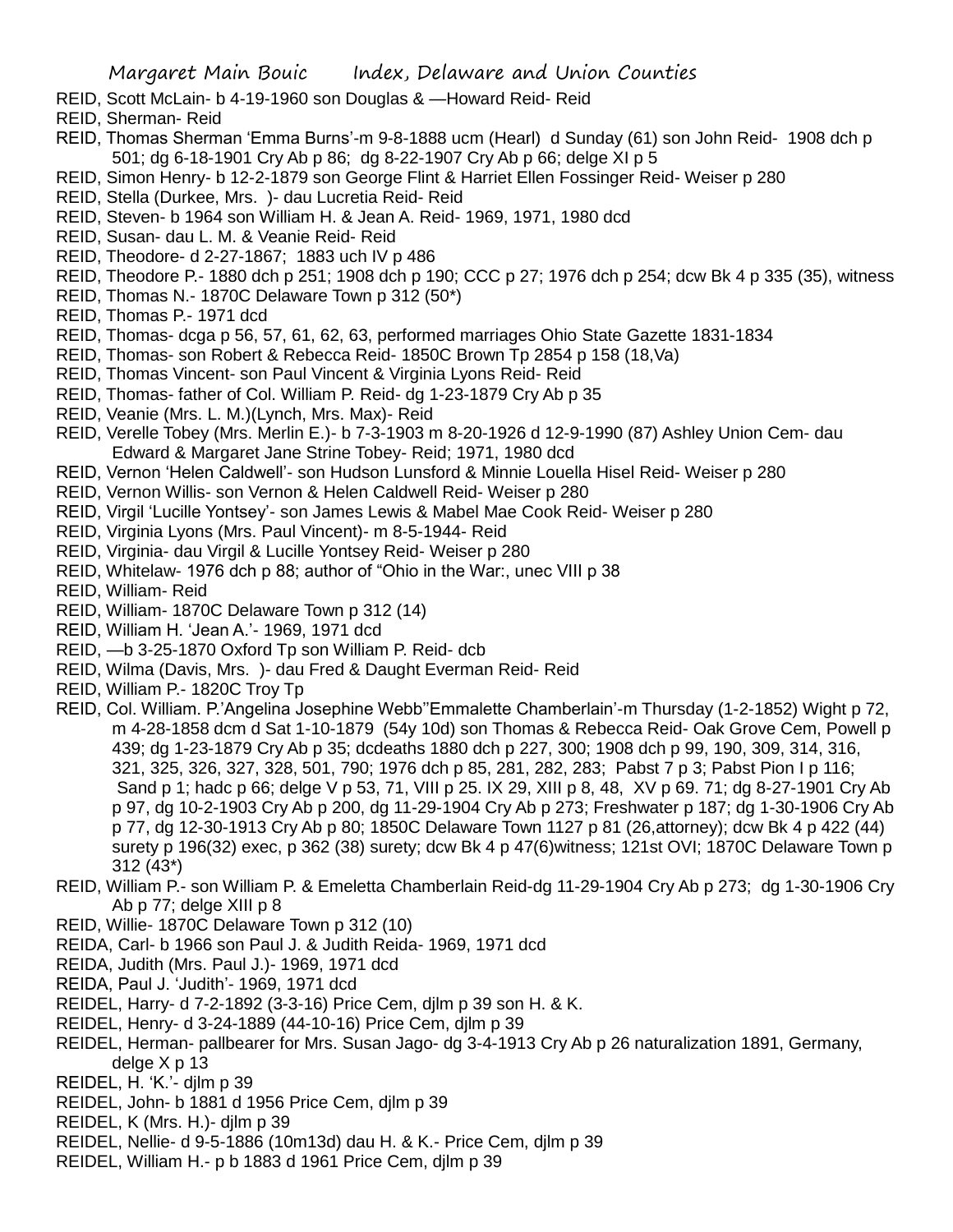REIDENBAUGH, Betty (Mrs. Jack E.)- 1962, 1967, 1971, 1973, 1975, 1977, 1979, 1981, 1983 ucd

- REIDENBAUGH, Dan- b 1957 son Jack E. & Betty Reidenbaugh- 1962, 1967, 1971, 1973, 1975 ucd
- REIDENBAUGH, Frances A.- b 12-2-1888 d 3-2-1981 (92) obit milb, Marion Star
- REIDENBAUGH, Jack E. 'Betty'- 1962, 1967, 1971, 1973, 1975, 1977,1979, 1981, 1983 ucd
- REIDENBAUGH, Jill- b 1961 dau Jack E. & Betty Reidenbaugh- 1962, 1967, 1971, 1973, 1975, 1977, 1979 ucd
- REIDENBAUGH, Judy A.- 1962 ucd, college student

REIDENBUAH, Penny-b 1949 dau H. Jack & Betty Reidenbaugh- 1962, 1967 ucd

- REIDER, Amelia J. Brown (Mrs. Christopher.Christian)- m 7-20-1858 ucm 2752- dau Jacob & Charlotte McNier Brown- 1985 uch p 20
- REIDER, Ann (Mrs. )- television personality- d 1-8-1981 (64) funeral Ft. Lauderdale- Reider
- REIDER, Brent Carlton- b 3-8-1958 (14-1972) son James E. & Jeannie Johnson Reider- Reider; Weiser p p 34
- REIDER, Carson (12-1972) son James E. & Jeannie Johnson Reider- Reider
- REIDER, Charles- CCC p 59
- REIDER, Christopher/Christian 'Amelia Brown'- m 7-20-1858 ucm 2752; 1985 uch p 20; 1883 uch IV p 486
- REIDER, David 'Florence F.'- son John & Lemma Brownsberger Reider- g 1-26-1917 Cry Ab p 9, 17; pallbearer for Charles Robert Riddel, dg 4-19-1918 Cry Ab p 30, for Andrew Jackson Case, dg 4-14- 1914 Cry Ab p 112; for Charles Booth, dg 7-7-1916 Cry Ab p 74, for Goldie Lowry, dg 10-10-1916 Cry Ab p 98; Reider

REIDER, David- son W. Fredrick & Jane Reider- Reider

- REIDER, Dennis- son W. Fredrick & Jane Reider- Reider
- REIDER, Donna (Mrs. Ralph E.)- Reider
- REIDER, Mrs. D. R.- lpt
- REIDER, Elizabeth (Anson, Mrs. Frank)- dg 1-26-1917 Cry Ab p 17
- REIDER, Elizabeth (Mrs. Daniel Weiser)- Weiser p 844
- REIDER, Eric Allen- b 4-4-1979 son Richard & Mary Lynn Bowersock Reider- Reider
- REIDER, Ethel (Mrs. )- Pabst 2 p 101
- REIDER, Florence F. (Mrs. David d 12-24-1984 (94) Oak Grove Cem- Reider
- REIDER, W. Fredrick 'Jane'- d 11-1-1974 (60) cremated Oak Grove Cem- son David Reider- Reider
- REIDER, —(Carden. Mrs. Mac)- dau W. Fredrick & Jane Reider- Reider
- REIDER, —(Esparza, Mrs. Robert)- dau W. Fredrick & Jane Reider- Reider
- REIDER, Gretchen (Rupp, Mrs. Robert)- dau John & Lemma Brownsberger Reider- g 1-26-1917 Cry Ab p 17
- REIDER, Jacob- Ekelberry Ledger- delge X p 53
- REIDER, Jacob- 1870C Delaware Town p 313 (61\*)
- REIDER, James Eugene'Jeannie H. Johnson'- b 1-18-1928 m 7-5-1953 d 3-17-2000 (72) son Robert J. & Mary Belle Wil(l)ey Reider- Reider; Weiser p 34
- REIDER, James Michael- b 4-10-1972 son John Edward & Teresa Sue Stock Reider- Reider
- REIDER, Jane (Mrs. Fredrick) Reider
- REIDER, Jeannie H. Johnson "Dusky"(Mrs. James Eugene)- m 7-5-1953 dau Carl L. Johnson- Reider; Weiser p 34
- REIDER, John- Ekelberry Ledger- delge X p 53
- REIDER, John Edward 'Teresa Sue Stock'- (19-1964) m 11-23-1967- son Ralph Reider- Reider
- REIDER, John Edward,Jr.- b 5-13-1968 son John Edward & Teresa Sue Stock Reider- Reider
- REIDER, John J.- delge XII p 32 (1890 Delaware Tp)
- REIDER, John 'Lemma Brownsberger'- d Tuesdy (62) Oak Grove Cem- dg 1-19-1912 Cry Ab p 87, dg 2-16- 1917 Cry Ab p 17
- REIDER, John- son Ralph E. & Donna Reider- Reider
- REIDER, Lemma Brownsberger (Bollinger, Mrs. Frank)(Mrs. John)- b 7-27-1853 m(1) 9-9-1873 (2) 1-9-1884 d1-23-1917 (63-5-26)- dg 1-26-1917 Cry Ab p 9
- REIDER, Lillian (Bollinger, Mrs. Charles)(Mrs. Ray)- d 8-9-1982 (97) Oak Grove Cem- Reider
- REIDER, Lizzie- 1870C Delaware Town p 313 (16)
- REIDER, Louisa- 1870C Delaware Town p 313 (9)
- REIDER, Magdaline- 1870C Delaware Town p 313 (45)
- REIDER, Mary- 1870C Delaware Town p 313 (11)
- REIDER, Mary Belle Wil(l)ey (Mrs. Robert)- b 10-24-1907 m 5-8-1926 d 3-23-1993 (85) -dau Eugene Samuel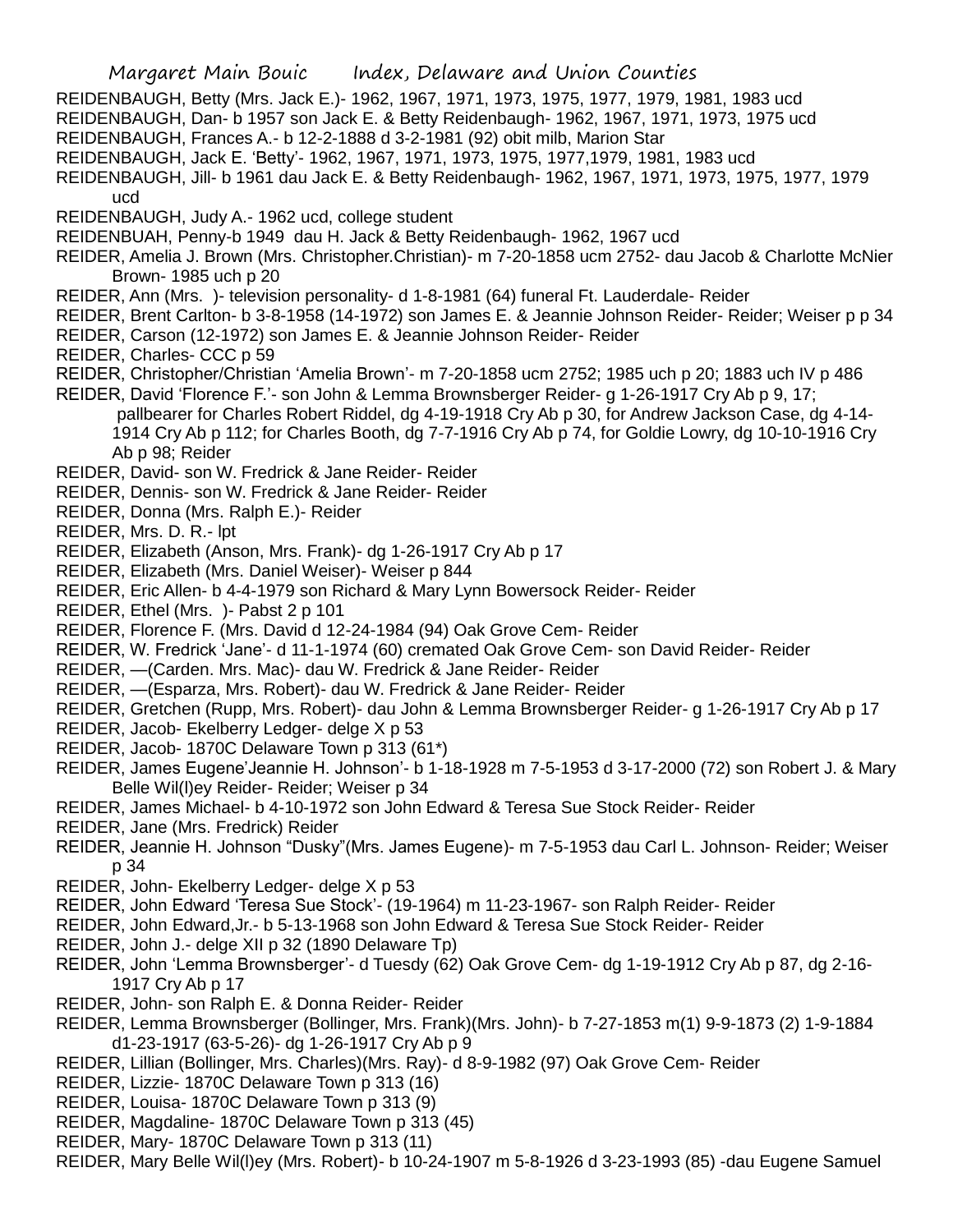- & Gertrude Marie Whitsel Willey- Weiser p 33; Reider
- REIDER, Mary Lynn Bowersock (Mrs. Richard Allen)- m 8-23-1969 dau Lavon & Mary Bowersock- Reider
- REIDER, Ralph E. "Soxy"'Donna'- d 6-26-1987 (75) Reider
- REIDER, Ray- son John & Lemma Brownsberger Reider- dg 1-26-1917 Cry Ab p 9, 17
- REIDER, Mrs. Raymond- sister Goldie Lowry- dg 10-6-1916 Cry Ab p 97
- REIDER, Richard Allen 'Mary Lynn Bowersock' (17-1964) m 8-23-1969- son Ralph E. & Donna Reider- Reider REIDER, Rob- son Ann Reider- Reider
- REIDER, Robert- son John & Lemma Brownsberger Reider- dg 1-26-1917 Cry Ab p 9, 17
- REIDER, Robert J. 'Mary Belle Willey'- m 5-8-1926 d 11-9-1949 bur Delaware Weiser p 33
- REIDER, Roy- pallbearer for Leo Wood- dg 10-29-1918 Cry Ab p 87
- REIDER, Ruth (Modie, Mrs. Milton)-- b 10-22-1891 Delaware Tp dau John & Lemnra Brownesberger Reiderdcb; dg 1-26-1917 Cry Ab p 17
- REIDER, Sarah- 1870C Delaware Town p 313 (18)
- REIDER, Stephanie Lynn- b 12-7-1975 dau Richard Allen & Mary Lynn Bowersock Reider- Reider
- REIDER, Teresa Sue Stock (Mrs. John Edward)- m 11-23-1967- dau Paul Stock- Reider
- REIDER, William- pallbearer for Mrs. Minnie Webster- dg 9-22-1911 Cry Ab p 65
- REIDER, William F.- d 1974 son David & Florence F. Reider- Reider
- REIDICK, Rev. Charles d 1-17-1889, dg 1-25-1889 Cry Ab p 216
- REIDMILLER, Charles G. 'Mildred Fladt'- b 5-13-1917 m 2-14-1947- Rausch (13114); 1971, 1973 ucd
- REIDMILLER, David J.- b 9-29-1950 d 5-30-1954 son Fred Reidmiller- Oakdale II p 6 (B-R3-5)
- REIDMILLER, Fred- Oakdale II p 6
- REIDMILLER, Jane- 1977 ucd
- REIDMILLER, Mary- 1979 ucd
- REIDMILLER, Mildred Fladt (Mrs. Charles G.)- b 3-16-1919 m 2-14-1947 dau Leo & Laura Rausch Fladt-Rausch 13114 II p 26 4; 1971, 1983 ucd
- REIDY, Blanche Sherman (Mrs. John)- dau Robert & Rosa Seeds Sherman- 1908 dch p 718
- REIF, Anna T. (Mrs. Fred)- d 6-15-1963 (73) bur Pittsburg- Reif
- REIF, F.- uca p 65, 70 Marysville
- REIF, Fred 'Anna T.'- Reif
- REIF, —(Daugherty, Mrs. Shoff)- dau Fred & Anna T. Reif- Reif
- REIF, Fred,Jr.- son fred & Anna T. Reif- Reif
- REIF, Rev. Jack- son Fred & Anna T. Reif- Reif
- REIF, J. F.- 1883 uch IV p 454
- REIFER, --- b 12-18-1867 Delaware Tp dau Josiah & Isabela Reifer- dcb
- REIFF, Ada M. Polen (Mrs. Kenneth C.)- m 10-5-1946- Reiff
- REIFF, Alwyn- son Frederick D. & Rose M. Isch Reiff- Reiff
- REIFF, Angela Pelfrey (Mrs. Toby)- Reiff
- REIFF, Carl- son Frederick D. & Rose M. Isch Reiff- Reiff
- REIFF, W. Chester 'Kathryn' b 1-21-1896 d 11-5-1969 bur near Bucyrus- Reiff
- REIFF, Frederick D. 'Rose M. Isch'- Reiff
- REIFF, Joanne (Maynard, Mrs. Steve)- dau Kenneth C. & Ada M. Polen Reiff- Reiff
- REIFF, Karen Louise- dau Kenneth C.,Sr & Ada M. Polen Reiff- Reiff
- REIFF, Kathryn E. Miller (Mrs. W. Chester)- b 5-4-1897 m 10-29-1919 d 7-8-1980 (83) dau thomas & Sarah Elizabeth Miller- Reiff
- REIFF, Rev. Kathy- dau Kenneth C. & Ada M. Polen Reiff- Reiff
- REIFF, Kenneth A.,Jr.'Nan M. Ostgaard'- m 8-19-1973 son Kenneth C. & Ada M. Polen Reiff- Reiff; 1979, 1981, 1983 ucd
- REIFF, Kenneth C., Sr. 'Ada M. Polen'-b 12-31-1923 m 10-5-1946 d 4-14-1991 (67) Oakdale Cem- son Wallace Chester & Kathryn E. Miller Reiff- Reiff
- REIFF, Nan M. Ostgaard (Mrs. Kenneth C.,Jr.)- m 8-19-1973- Reiff; 1981, 1983 ucd
- REIFF, Nelson- son Frederick D. & Rose M. Isch Reiff- Reiff
- REIFF, Pauline Doris (Thomas, Mrs. Merle J.)- b 2-12-1918 m 6-1-1940 d 10-18-1999 (81) Prospect Cem- dau Frederick D. & Rose M. Isch Rieff- Reiff
- REIFF, Robert- son Frederick D. & Rose M. Isch Reiff- Reiff
- REIFF, Rose M. Isch (Mrs. Frederick D.)- Reiff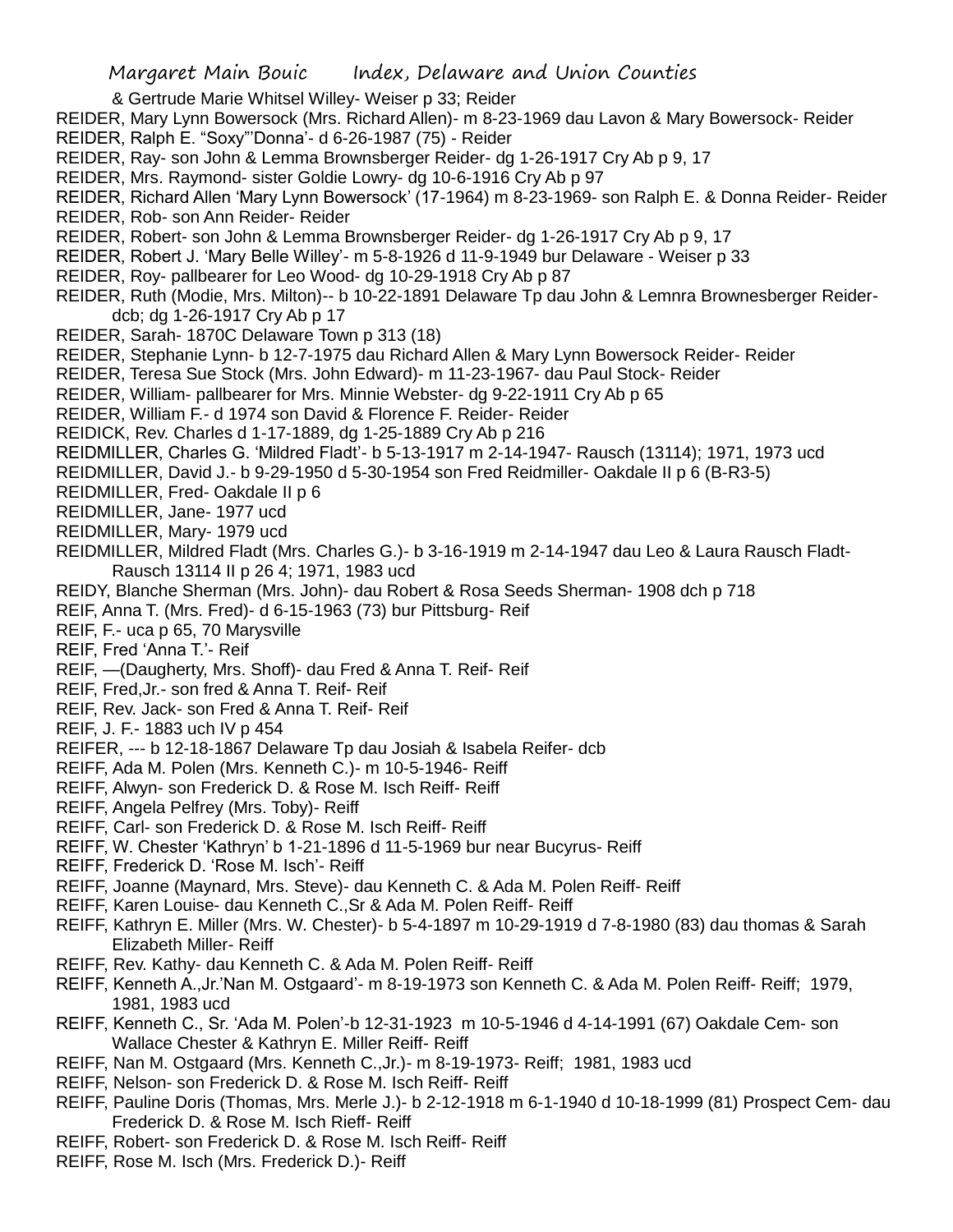- REIFF, Russell- brother W. Chester Reiff- Reiff
- REIFF, Sharon Marie (Miller, Mrs. John E.)- m 2-15-1970-dau Kenneth C. & Ada M. Polen Reiff- Reiff REIFF, Toby 'Angela Pelfrey'- Reiff
- REIFF, Turner- b 12-25- 19-- son Roby & Angela Pelfrey Reiff- Reiff
- REIFF, Virginia (Lamport, Mrs. )- dau Frederick D. & Rose M. Isch Reiff- Reiff
- REIG, Capt. -d last week, Springfield, victim of intemperance- dg 7-26-1872 Cry Ab p 99
- REIGART, John 'Maria Catharine Weiser'- b 10-1810- Weiser p 707
- REIGART, Maria Catharine Weiser (Mrs. John)- b 3-30-1787 dau Solomon & Marie Wagner Weiser- Weiser p 707
- REIGART, Sarah F. (McLenegan, Mrs. Henry Hall)- b 2-12-1836 m 2-26-1857- Weiser p 212
- REIGEL, Albert F. 'Irene Rausch'- Rausch (13(10)11), III p 276
- REIGEL, Emma Jane Claiss (Mrs. George Frederick)- b 4-12-1869 d 5-24-1902 dau Frederick Charles & Margaret Jane Weiser Klaiss- Weiser p 495
- REIGEL, Esther (Seyler, Mrs. Paul- Weiser p 604
- REIGEL, Forest 'Opal R.'- 1971 ucd
- REIGEL, George Frederick 'Emma Jane Klaiss'- b 1869 d 4-25-1910-Weiser p 495
- REIGEL, Irene Rausch (Mrs. Albert F.0- foster child Otto E. & Christine Scheiderer Rausch- Rausch 13(10)11, III p 276
- REIGEL, Opal R. (Mrs. Forest)- 1971 ucd
- REIGEL, Susan Jane (Haax, Mrs. Harry)- b 1-7-1889 dau George Frederick & Emma Jane Klaise Reigel-Weiser p 495
- REIGER, Mrs. -- sister Godfrey Mayer- dg 11-22-1907 Cry Ab p 83
- REIGERD, Fred- unclaimed letter, delge VII p 10
- REIGHARD, Blanche (Gast, Mrs. John Reynolds)- Weiser p 791
- REIGLE, Alice Smalley(Mrs. John)'- m 7-5-1894 ucm (Hearl)
- REIGLE, Anna Beulah (Cook, Mrs. Ceylon A.)- b 4-15-1893 m 5-2-1914- Weiser p 302
- REIGLE, John 'Alice Smalley'- m 7-5-1894 ucm (Hearl)
- REIK, Sebastion- naturalization 1857, delge X p 13
- REIKLE, George- d 12-14-1878 (36-7-26) Asbury Cem, lptw p 66
- REILING, Vera Corine (Urschel, Mrs. Edgar Wilson)- b 8-8-1910 m 11-24-1927- Weiser p 712
- REILLEY, Barbara Lee (Nicol, M rs. Roger Christofer Freddy) dau Frank William & Lorraine Aurand Reilley-
- Reilley; Rausch (13(11)212), (151532)- Reilley; 1949, 1962 ucd
- REILLEY, David- b 1960 son Frank William & Lorraine Aurand Reilley- 1962, 1967, 1971 ucd
- REILLEY, Frank 'Marguerite Kelley'- b 3-6-1882 m 1913 d 7-12-1961 (79) Oakdale II p 140 (M-R6-7); Reilley
- REILLEY, Frank William 'Lorraine Aurand'- b 5-5-1922 d 8-16-1970 Oakdale II p 145 (M-R10-8) son Frank & Marguerite Kelley Reilley- Reilley; 1949, 1962, 1967 ucd
- REILLEY, James C. 'Mary Estella Nash'- m 10-30-1878- Nash p 264
- REILLEY, Jean (Goche, Mrs. Dr. Nicholas R.)- b 5-29-1919 Rocky River, m 3-5-1942 d 6-29-1991 (72)Oakdale II p 11140 (M-R6-7)- dau Frank & Marguerite Kelly Reilley- Reilley; Supt. Reformatory
- REILLEY, Lorraine Aurand (Mrs. Frank William)- Reilley; 1949, 1962, 1967, 1973 ucd
- REILLEY, Marguerite Kelley (Mrs. Frank W.)- b 10-12-1889/90 d 1-27-1973 Oakdale II p 1140 (M-R6-7); Supt Reformatory- Reilley; Marysville p 57
- REILLEY, Mary Estella Nash (Mrs. James C.)- m 10-30-1878 d 9-14-1941 dau Richard & Margaret J. Alcorn Nash- Nash p 254, 264, 265
- REILLY, John- b 4-1876 1900C Richwood 417-448 p 16B (24,Pa,O,-)
- REILLY, Elizabeth Cameron Sankey (Mrs. Raymond Robert II)- m 9-13-1997 dau Roger & Jean Sankey- Reilly
- REILLY, Raymond Robert II 'Elizabeth Cameron Sankey'- m 9-13-1997 son Dr. Raymond Reilly & Dianne Druffel- Reilly
- REILY, Dr. Luther 'Rebecca Orth'- Weiser p 811
- REILY, Rebecca Orth (Mrs. Dr. Luther)- b 1808 dau Christian Henry & Rebecca Rahm Orth- Weiser p 811 REILY, William- Nash p 191
- REIMAN, Anita (Carr, Mrs. Paul Arnold)- 1985 uch p 22
- REIMARUS, Brigitte (Hulenkampff, Mrs. Werner Johannes)- b 6-4-1902 m 4-2-1925- Weiser p 197
- REIMENSNYDER, Charles Cornelius- b 1871 d 7-13-1873 son Cornelius a. & Florence L. Fisher Reimensnyder- Weiser p 794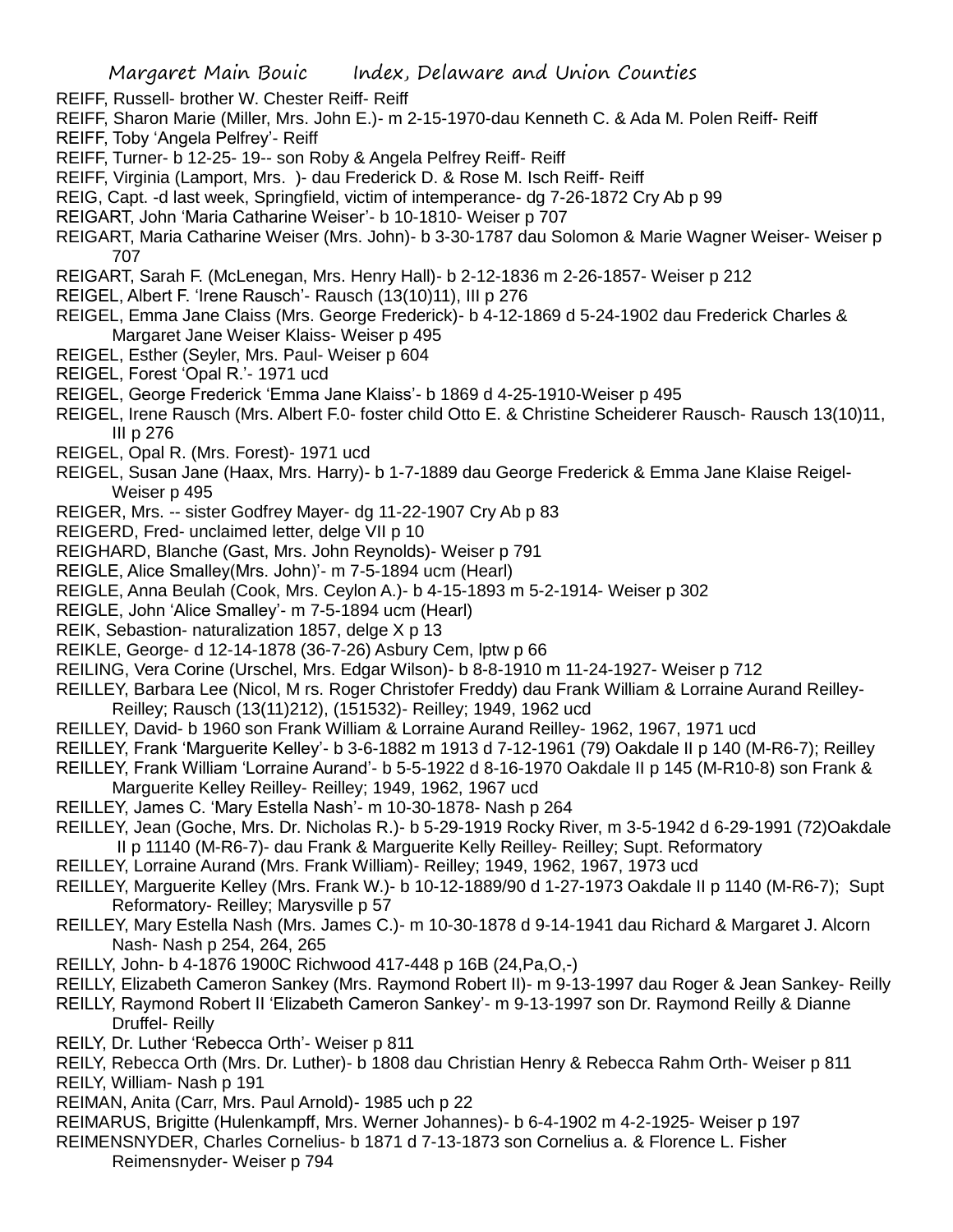REIMENSNYDER, Cornelius A. 'Florence L. Fisher'- m 7-5-1870- Weiser p 794

REIMENSNYDER, Daisy (Teitsworth, Mrs. Ira)- b 1875 d 9-21-1956 dau Cornelius A. & Florence L. Fisher Reimensnyder- Weiser p 794

- REIMENSNYDER, Florence L. Fisher (Mrs. Cornelius A.)- b 1849 m 7-5-1870 d 9-8-1880 dau Rev. Richard Adams & Amelia Catharine Weiser Fisher- Weiser p 794
- REIMINSNYDER, Junius T.- b 8-9-1879 d 9-10-1879 son Cornelius a. & Florence L. Fisher Reminensnyder-Weiser p 794
- REIMER, Brittany Ann- b 2-28-1988 Toledo- dau John & Roberta Zeller Reimer- Reimer
- REIMER, Darlene (Kempfer, Mrs. Lester L.)- m 6-23-1974- Reimer
- REIMER, Elizabeth Kandel (Weidman, Mrs. John)(Mrs. Joseph)- b 3-7-1882 d 4-17-1975 (93) Oakdale Cemdau John & Anna Schwartzkopf Kandel- Kandel; Reimer
- REIMER, John 'Roberta Zeller'- Reimer
- REIMER, Joseph 'Elizabeth Kandel'- d 1-27-1964 (96)- Kandel; Reimer
- REIMER, Roberta Zeller (Mrs. John)- dau Robert & Pat Zeller- Reimer
- REIMORE, Lucina (Maine, Mrs. Nathan)- Asp (549)
- REIMORE, Mary (Maine, Mrs. Samuel)- m 1857 d 3-1905 Asp (548)
- REIN, John- Rein
- REIN, Susan Kay McKitrick (Mrs. Tim)- m 10-6-1990 dau David & Mary Jane McKitrick- Rein; McKitrick
- REIN, Tim 'Susan Kay McKitrick'- m 10-6-1990 son John Rein- Rein
- REINARA, Blanch- b 86-1884 Oxford Tp dau Charles & Sarah Small Reinara- dcb
- REINARD, Rose- b 7-6-1890 Oxford Tp dau Charles & Sarah Small Reinard- dcb
- REINART, Susanah- Ekelberry ledger- delge X p 53
- REINART, Rose- Pabst 7 p 29
- REINBARTH, Bessie Humes (Mrs. )- dau I. N. & Mary Overturf Humes- dg 8-22-1905 Cry Ab p 45
- REINBARTH, F. J.- dg 1-3-1902, delge VII p 24
- REINEKE, Margaret Ann (Richards, Mrs. Mathias Henry)\_- m 1919- Weiser p 223
- REINER, Alan Louis 'Beverly Anne Conners'- b 1954 m 6-22-1974 son Dr. Charles B. & Elaine M. Reiner-1969, 1971 dcd
- REINER, Augustus- d 12-24-1868 (19y2m) son Godfrey & Eva Reiner- Mayfield Cem, Powell p 171
- REINER, Barbara L. (Graymountain, Mrs. James)- b 1967 m 12-28-1991 dau Charles B. & Elaine M. Reiner-Reiner; 1969, 1971, 1980 dcd
- REINER, Betty Lorraine Wiest (Mrs. Robert Charles)- b 7-4-1939 m 4-4-1958 dau Arthur Henry & Mary Elizabeth Thomas Wiest- Weiser p 306
- REINER, Beverly Anne Conners (Mrs. Alan Louise)- m 6-22-1974 dau Paul H. Conners- Reiner
- REINER, Catharine- b 10-29-1839 d 4-25-1909 Mayfield Cem, Powell p 172
- REINER, Dr. Charles B. 'Elaine M.'- Reiner; 1969, 1971, 1980 dcd
- REINER, Christian F. 'Christiana'- 1850C Delaware Town 1249 p 91 (25,Ger)
- REINER, Christiana (Mrs. Christian F.)- 1850C Delaware Town 1249 p 91 (25,Ger)
- REINER, Elaine M. (Mrs. Dr. Charles B.)- Reiner; 1969, 1971, 1980 dcd
- REINER, Elizabeth- d 11-27-1847 (1m14d) dau Godfrey & Eva Reimer- Mayfield Cem, Powell p 173
- REINER, Eva (Mrs. Godfrey)- b 5-7-1811 d 5-18-1897 Mayfield Cem, Powell p 172
- REINER, Godfrey 'Eva'- b 2-28-1806 d 10-1-1897 Mayfield Cem, Powell p 172; hadc p 38
- REINER, Godfrey- d 12-27-1860 (23y22d) son Godfrey & Eva Reiner- Mayfield Cem- Powell p 171
- REINER, Helen Claire b 4-2-1917 d 6-28-1989 (72) sister Dr. Charles B. Reiner- Reiner
- REINER, Jacob 'Harriet Downing'-b 1843 m 4-19-1864 dcm d 1911; Marlborough Cem p 182
- REINER, Harriet Downing (Mrs. Jacob)- b 1843 m 4-19-1864 d Sunday- dg 11-2-1906 Cry Ab p 129; Marlborough Cem p 182; delge XV p 35, Downing reunion
- REINER, Janet- b 1955 dau Dr. Charles B. & Elaine M. Reiner- 1969, 1971 dcd
- REINER, Kerry Alyn- b 8-27-1977- dau Alan Louis & Beverly Anne Conners Reiner- Reiner; dg 10-29-1994 REINER, Mary- 1850C Delaware Tp 1425 p 99 (60,Pa)
- REINER, Ronald Charles- b 4-4-1959 son Robert Charles & Betty Lorriane Wiest Reiner- Weiser p 306
- REINER, Sophia- d 11-11-1860 (7y4m19d) dau Godfrey & Eva Reiner- Mayfield Cem, Powell p 171
- REINER, Susan- dau Mary Reiner- 1850C Delaware Tp 1425 p 99 (17,Pa)
- REINER, William- son Mary Reiner- 1850C Delaware Tp 1425 p 99 (22,Pa)
- REINERT, Caroline (Stimmel, Mrs. John)(Miller, Mrs. Charles)- m 5-31-1863 (2) 12-31-1881 sister Elizabeth,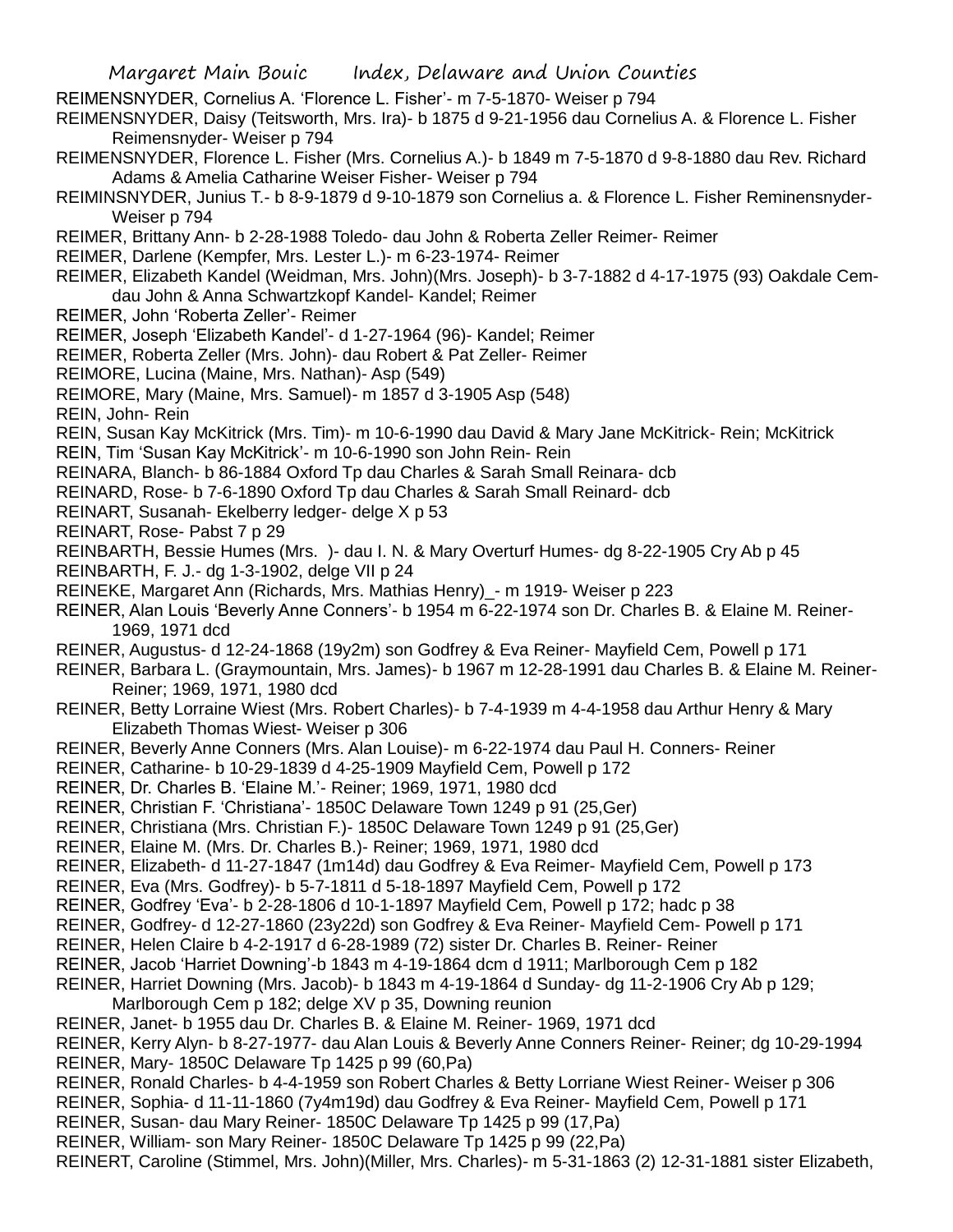delge IX p 44

- REINERT, Elizabeth (Stimmel, Mrs. John F.)- m 3-23-1856 dcm, sister Caroline, delge IX p 44
- REINGART, W. J.- delge IX p 16
- REINGEAL, Isaac- Ekelberry Ledger- delge X p 53
- REINHARD, Abigail Marie- b 3-7-1997 dau Edmund J. & Pamela D. Bostwick Reinhard- Reinhard
- REINHARD, Adam- son John Reinhard- dg 10-18-1918 Cry Ab p 81
- REINHARD, Aimee Danette (Blumenschein, Mrs. Daniel)- dau Daniel & Ann Reinhard- Reinhard
- REINHARD, Allie (Hopper, Mrs. C. J.0- m 1-1901 Delaware dg 2-1-1901, delge XII p 24
- REINHARD, Amelia Mortel (Mrs. Clarence)- Reinhard
- REINHARD, Amy- b 1973 dau Daniel J. & Ann Reinhard- 1980 dcd
- REINHARD, Amy Kristine- dau Jeff & Carol Reinhard- Reinhard- engaged to Thad Ian Appel
- REINHARD, Anna (Hall, Mrs. )- sister Martin J. Reinhard- Reinhard
- REINHARD, Anna- dau John Reinhard- dg 10-18-1918 Cry Ab p 81
- REINHARD, Ann L. (Mrs. Daniel J.)- Reinhard; 1969, 1971, 1980 dcd
- REINHARD, Bertha (Barth, Mrs. )- dau Clarence & Amelia Mortel Reinhard- Reinhard
- REINHARD, Brenda Lee- b 1958 dau Elden L. & Virginia R. Reinhard- Reinhard; 1969, 1971 dcd; engaged to Douglas Larrabee
- REINHARD, Carol A. (Pierce, Mrs.Ronald)- dau Eugene E. & Helen Lucille Overmire Reinhard- Reinhard
- REINHARD, Carol (Mrs. Jeff)- Reinhard
- REINHARD, Casper Conrad- b 1-22-1889 Delaware Town son John & Ottilia Duell Reinhard- dcb; dg 10-18- 1918 Cry Ab p 81
- REINHARD, Clarence 'Amelia Mortel'- Reinhard
- REINHARD, Daniel J. 'Ann L.'- Reinhard; 1969, 1971, 1980 dcd
- REINHARD, Diana Maine (Mrs. Philip)- b 7-10-1870 dau Orlando Williams & Marie Schermerhorn Maine- Asp 1590
- REINHARD, Duane C.- son Eugene E. & Helen Lucille Overmire Reinhard- Reinhard
- REINHARD, Edmund J. 'Pamela D. Bostwick'- m 10-3-1992- son Edmund J. & Lucille A. Reinhard- Reinhard
- REINHARD, Edmund J. 'Lucille A.'- son Margaret Reinhard- Reinhard
- REINHARD, Edward- d Wednesday son John Reinhard- dg 10-18-1918 Cry Ab p 81
- REINHARD, Eldon L.'Virginia H.'- son Eugene E. & Helen Lucille Overmire Reinhard- Reinhard; 1969, 1971 dcd
- REINHARD, Elizabeth Ann (Worley, Mrs.Fred W.)-- m 12-4-1971 dau Edmund J. Reinhard- Reinhard
- REINHARD, Eugene E.'Helen Lucille Overmire' 'LaVerne McLean'- b 5-19-1910 d 6-16-1996 (86) Byhalia Cem- son Clarence & Amelia Mortel Reinhard- Reinhard; 1967, 1971, 1973, 1975, 1977, 1979,1981, 1983 ucd
- REINHARD, Francis J. 'Michelle Rae LaRoche'-m 5-9-1992 son Edmund & Lucille A. Reinhard- Reinhard
- REINHARD, Harold- son Clarence & Amelia Mortel Reinhard- Reinhard
- REINHARD, Helen Lucille Overmire (Mrs. Eugene E.)- b 2-26-1910 m 6-22-1930 d 8-23-1986 Byhalia Cemdau Earl & Mystel Reamsnyder Overmire- Reinhard; 1967, 1971, 1973, 1975, 1977, 1979, 1981, 1983 ucd
- REINHARD, Councilman J.- brother Mrs. Mary Ann Pfeufer- dg 1-30-1914 Cry Ab p 88
- REINHARD, Janice L.- dau Raymond B. & Wanda V. Reinhard- Reinhard
- REINHARD, Jeffrey R. 'Carol'- son Raymond B. & Wanda V. Reinhard- Reinhard
- REINHARD, John- Naturalizaetion 1885, delge X p 13
- REINHARD, John- pallbearer for John M. Hoffman- dg 11-24-1914 Cry Ab p 160
- REINHARD, John- father of Edward Reinhard- dg 10-18-1918 Cry Ab p 81
- REINHARD, John J.- hadc p 95
- REINHARD, John- son John Reinhard- dg 10-18-1918 Cry Ab p 81
- REINHARD, —(Keiser, Mrs. Andrew)- dau John Reinhard- dg 10-18-1918 Cry Ab p 81
- REINHARD, Joseph- b 1968 son Daniel J. & Ann Reinhard- 1969, 1971, 1980 dcd
- REINHARD, Joyce- b 1967 dau Elden L. & Virginia R. Reinhard- 1969, 1971 dcd
- REINHARD, Joyce (Knight, Mrs. )- dau Clarence & Amelia Mortel Reinhard- Reinhard
- REINHARD, Kathleen- b 1964 dau William M. & Mary M. Reinhard- 1969 dcd
- REINHARD, LaVerne McLean (Mrs. Eugene E.)- Reinhard
- REINHARD, Leona- dau John Reinhard- dg 10-18-1918 Cry Ab p 81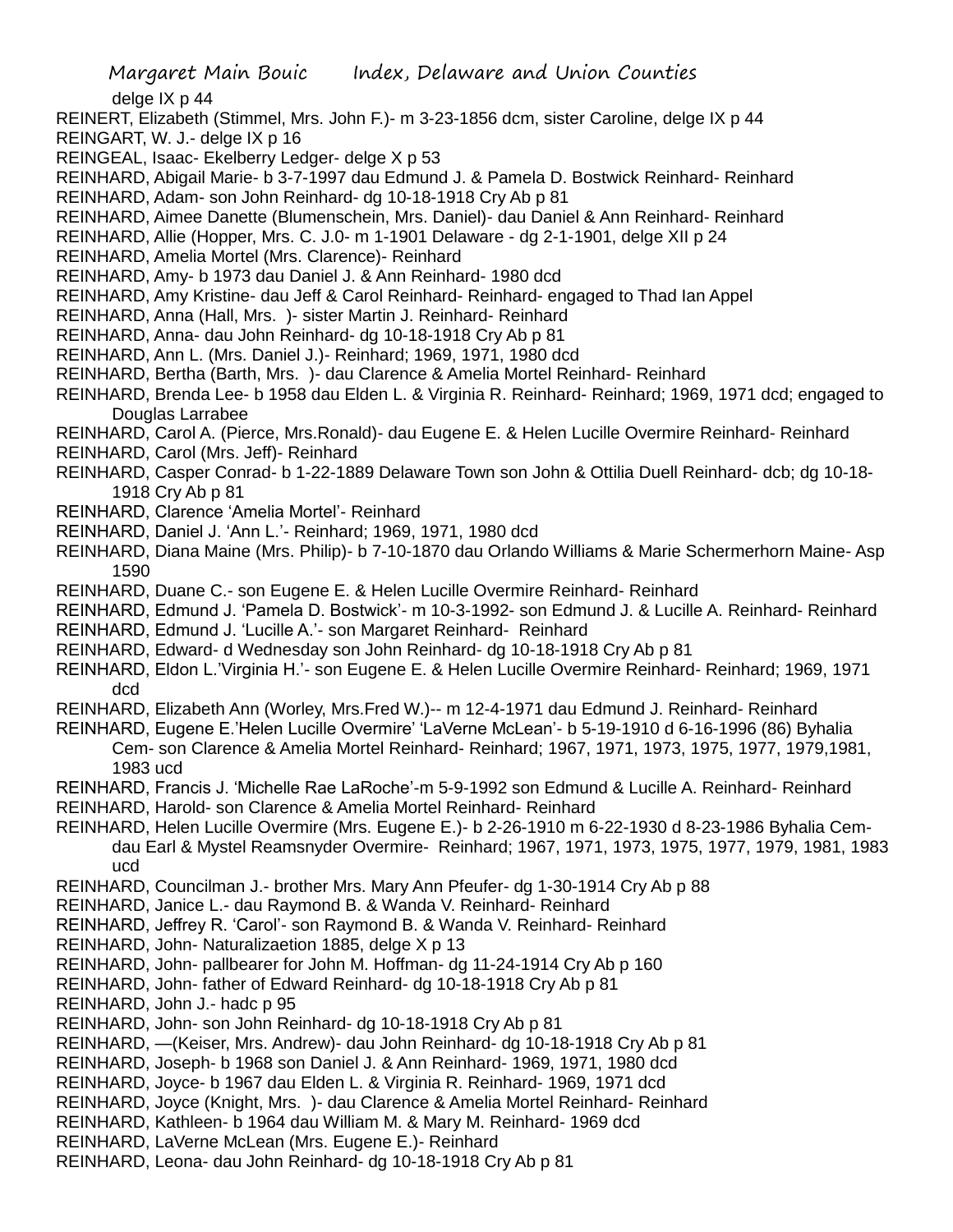REINHARD, Linda- b 1956 dau Elden L. & Virignia R. Reinhard- 1969, 1971 dcd

- REINHARD, Lucille A. (Mrs. Edmund)- Reinhard
- REINHARD, Lucille (Davis, Mrs. )- dau Martin J. Reinhard- Reinhard
- REINHARD, —(Russell, Mrs. John C.)- dau Martin J. Reinhard- Reinhard
- REINHARD, Lucille W. (Mrs. Walter A.)- 1969, 1971, 1980 dcd
- REINHARD, Lynn L.- b 1953 son Eugene E. & Helen Lucille Overmire Reinhard- Reinhard; 1967, 1971 ucd
- REINHARD, Margaret (Mrs. )- d 10-14-1960 (71) St. Mary's Cem- Reinhard
- REINHARD, —(Jones, Mrs. Clarence H.)- dau Margaret Reinhard- Reinhard
- REINHARD, —(Trigg, Mrs. Archie)- dau Margaret Reinhard-Reinhard
- REINHARD, —(Marley, Mrs. Francis M.)- dau Margaret Reinhard- Reinhard
- REINHARD, Martha (Phillips, Mrs. )- dau Clarence & Amelia Mortel Reinhard- Reinhard
- REINHARD, Martin J.- b 11-20-1890 Delaware Town d 11-16-1973 (82) St. Mary's Cem- son John & Otlia Duell Reinhard- dcb; Reinhard
- REINHARD, Mary (Kise, Mrs. )- sister Martin J. Reinhard- Reinhard
- REINHARD, Mary Lou (Binch, Mrs. Brian Wilson)- m 9-3-1983 dau Edmund John Reinhard- Reinhard
- REINHARD, Mary (Shiley, Mrs. )- dau Clarence & Amelia Mortel Reinhard- Reinhard
- REINHARD, Mary M. (Mrs. William M.)- 1969 dcd
- REINHARD, Megan Louise- dau Edmund J. & Pamela D. Bostwick Reinhard- Reinhard
- REINHARD, Michael- b 1963 son William M. & Mary M. Reinhard- 1969 dcd
- REINHARD, Michelle Rae LaRoche (Mrs. Francis J.)- m 5-9-1992 dau Robert A. & Nancy E. LaRoche-Reinhard
- REINHARD, Pamela D. Bostwick (Mrs. Edmund J.)- m 10-3-1992 dau Marshal & Elsie Bostwick- Reinhard
- REINHARD, Philip 'Diana Maine'- Asp (1590)
- REINHARD, Raymond B. 'Wanda V. Simpson'- Reinhard
- REINHARD, Robert- b 1970 son Daniel J. & Ann Reinhard- 1971, 1980 dcd
- REINHARD, Roma (Sauber, Mrs. )- dau Clarence & Amelia Mortel Reinhard- Reinhard
- REINHARD, Rosalia Anie- b 1-10-1893 Delaware Town dau John & Denell Otillia Reinhard- dcb
- REINHARD, Sister Rosarita- d 12-18-1985 (69) -sister Edmund, Anna M. Jones, Barbara Marley, Mary C. Trigg- dau Margaret Reinhard- Reinhard
- REINHARD, Rose- dau John Reinhard- dg 10-18-1918 Cry Ab p 81
- REINHARD, Stephen- b 1967 son William M. & Mary M. Reinhard- 1969 dcd
- REINHARD, Susan Louise (McCaslin, Mrs. Allen Paul)- b 1975 dau Daniel J. & Ann Reinhard- Reinhard; 1980 dcd
- REINHARD, Timothy- b 1961 son Elden L. & Virginia R. Reinhard- 1969, 1971 dcd
- REINHARD, Virginia R. (Mrs. Elden L.)- Reinhard
- REINHARD, Walter A. 'Lucile W.'- 1969, 1971, 1980 dcd
- REINHARD, Wanda V. Simpson (Mrs. Raymond B.)- b 8-29-1921 d 2-6-1999 (77) bur Canal Winchester- dau Ned E. & Alpha Caldwell Simpson- Reinhard
- REINHARD, William M. 'Mary M.'- 1969 dcd
- REINHARDT, Caroline Laird (Mrs. William)- dau Henry Wolcott & Susanna Martha Brown Laird- 1908 dch p 774
- REINHARDT, Charles David 'Juanita Alicia Smith:"Rita"'-b 1955 m 5-14-1977 son Richard Hubert & Mildred Carrie Cole Reinhardt- Reinhardt; 1971, 1973 ucd
- REINHARDT, Clarence W. 'Frances Leona Miller'- Reinhardt
- REINHARDT, David C. 'Taura L. Gamble'- m 8-30-1997 son Charles & Juanita Reinhardt- Reinhardt
- REINHARDT, Debora Karen Huebner (Mrs. John)- dau John Reinhardt- Reinhardt
- REINHARDT, Eve (Mrs. John W.)- Reinhardt
- REINHARDT, Fran (Mrs. Robert M.)- Reinhardt
- REINHARDT, Frances Leona Miller (Mrs. Clarence W.)- Reinhardt
- REINHARDT, Jack- Reinhardt
- REINHARDT, John- 1980 dcd
- REINHARDT, John Bertram III- b 5-10-1983 son Jack Reinhardt- Reinhardt
- REINHARDT, John 'Debora Karen Huebner'- m 7 -24-1976 Reinhardt
- REINHARDT, John 'Mildred C.'- 1971 ucd
- REINHARDT, John 'Debora Karen Huebner'- m 7-24-1976 son Richard Hubert & Mildred Carrie Cole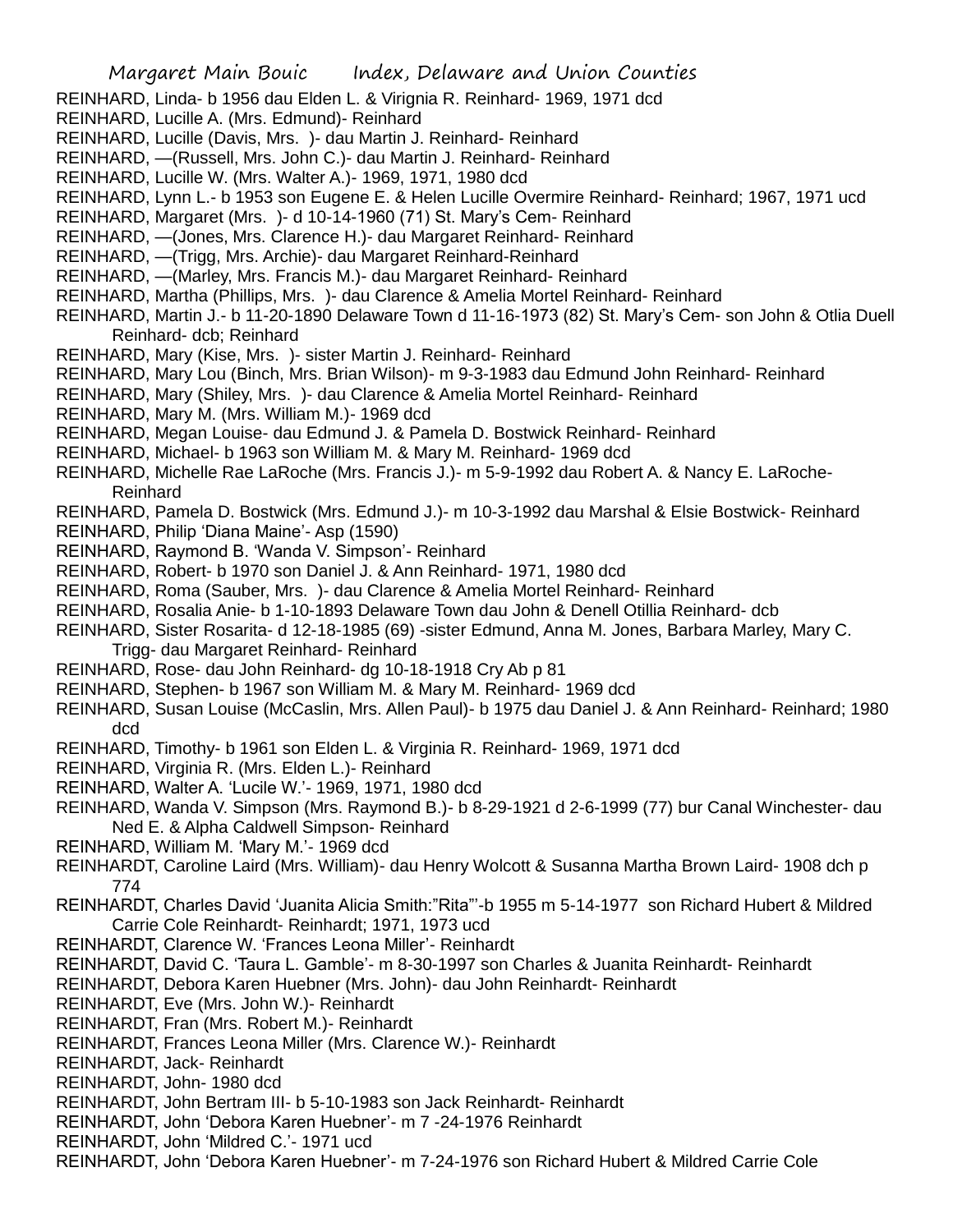Reinhardt- Reinhardt REINHARDT, John W.'Eve'- son Clarence W. & Frances Leona Miller Reinhardt- Reinhardt

REINHARDT, Martha Lee (Rose, Mrs. ) (Priest, Mrs. Robert Wayne)- m(2) 2-12-1989- dau Richard Hubert & Mildred Carrie Cole Reinhardt- Reinhardt; 1971 ucd

REINHARDT, Mildred C. (Mrs. John)- 1971 ucd

REINHARDT, Mildred Carrie Cole (Mrs. Richard Hubert)- m 1-2-1950- Reinhardt; 1971, 1973, 1975, 1977, 1979, 1981, 1983 ucd

REINHARDT, Nancy Ann (Johnson, Mrs. Robert Charles) (Aingworth, Mrs. Cory)- b 1958 m 5-2-1976 dau Richard Hubert & Mildred Carrie Cole Reinhardt- Reinhardt; 1971, 1973, 1975 ucd

REINHARDT, Richard Hubert 'Mildred Carrie Cole'- b 1-31-1918 m 1-2-1950 d 8-29-2000 (82)bur Gallowayson Clarence W. & Frances Leona Miller Reinhardt- Reinhardt

REINHARDT, "Rita" Juanita Alicia Smith (Mrs. Charles David)- m 5-14-1977 dau William A. Smith- Reinhardt REINHARDT, Robert M. 'Fran'- son Clarence W. & Frances Leona Miller Reinhardt- Reinhardt

REINHARDT, Ruth (Aingworth, Mrs. )- dau Clarence W. & Frances Leona Miller Reinhardt-Reinhardt

REINHARDT, Taura l. Gamble (Mrs. David C.)- m 8-30-1997 dau John & Susie Gamble- Reinhardt

REINHARDT, William 'Caroline Laird'- 1908 dch p 774

REINHART, ----1883 uch III p 332

REINHART, Catherine R. (Klein, Mrs. George Philip)- ped Karen M. Klein 1985 uch p 9 , unec III p 68

REINHART, Daniel H. 'Lee Ann Justice'- m 11-17-1990 son Don & Naomi Reinhart- Reinhart

REINHART, Don 'Naomi'- Reinhart

REINHART, J.- uca p 75, Liberty tp

REINHART, Juanita D.- 1973 ucd

REINHART, Lee Ann Justice (Mrs. Daniel H.)- m 11-17-1990 dau Ray & Claudia Justice- Reinhart

REINHART, Loretta R. (Arbogast, Mrs. Charles A.)- d 1975- Reinhart

REINHART, Mary- b 8-11-1883 Delaware Town dau John & —Owen Reinhart- dcb

REINHART, Naomi (Mrs. Don)- Reinhart

REINHART, Thomas- Powers p 152

REINHART, Mrs. Thomas- dau George Pinyerd- dg 3-15-1912 Cry Ab p 108

REINHEIMER, Hannah Stein (Mrs. Lee)- 1883 uch V p 146

REINHEIMER, Lee 'Hannah Stein'- 1883 uch V p 146

REINHOLT, Alfred 'Rosie Hickman'- b 11-29-1912 son William & Edith Haschel Reinholt- Weiser p 161

REINHOLT, Amanda (Haschel, Mrs. Daniel)- b 8-27-1872 m 11-24-1892 d 9-7-1934- Weiser p 157

REINHOLT, Betty- b 11-1-1941 dau Alfred & Rosie Hickman Reinholt- Weiser p 161

REINHOLT, Edith Haschel (Mrs. William)- b 12-21- m 11-26 d 11-15- dau Fred & Maria Eikelberner Haschel-Weiser p 159

REINHOLT, Genevieve (Watts, Mrs. Dale)- b 3-17-1914 m 2-1-1936 dau William & Edith Haschel Reinholt-Weiser p 161

REINHOLT, Hulda (Gunter, Mrs. Earl)- b 2-5-1906 m 6-25-1927 dau William & Edith Haschel Reinholt- Weiser p 160

REINHOLT, Kenneth- son Lavon & Marge Fisher Reinholt- Weiser p 162

REINHOLT, Lavon 'Marge Fisher'- b 12-31-1920 m 6-16- son William & Edith Haschel Reinholt- Weiser p 162 REINHOLT, Luetta (Hewitt, Mrs. Chester)- dau William & Edith Haschel Reinholt- Weiser p 161

REINHOLT, Madonna (Dubois, Mrs. Joe)- b 6-23-1917 dau William & Edith Haswchel Reinholt- Weiser p 162

REINHOLT, Marge Fisher (Ms. Lavon)- Weiser p 162

REINHOLT, Nellie (Layer, Mrs. Fred)- b 2-22-1908 m 9-29-1929 dau William & Edith Haschel Reinholt- Weiser p 160

REINHOLT, Rony- son Lavon & Marge Fisher Reinholt- Weiser p 162

REINHOLT, Rosie Hickman (Mrs. Alfred)- Weiser p 161

REINHOLT, Sam- son Lavon & Marge Fisher Reinholt- Weiser p 162

REINHOLT, Sandy Towelson (Mrs. William)- Weiser p 161

REINHOLT, Scott- b 3-17-1956 son william & Sandy Towelson Reinholt- Weiser p 161

REINHOLT, Sidney- son Lavon & Marge Fisher Reinholt- Weiser p 162

REINHOLT, Terry Jean- b 5-30-1958 ch William & Sandy Towelson Reinholt- Weiser p 161

REINHOLT, Tressa (Brown, Mrs. Paul)- b 7-3-1904 m 4-16-1922 dau William & Edith Haschel Reinholt- Weiser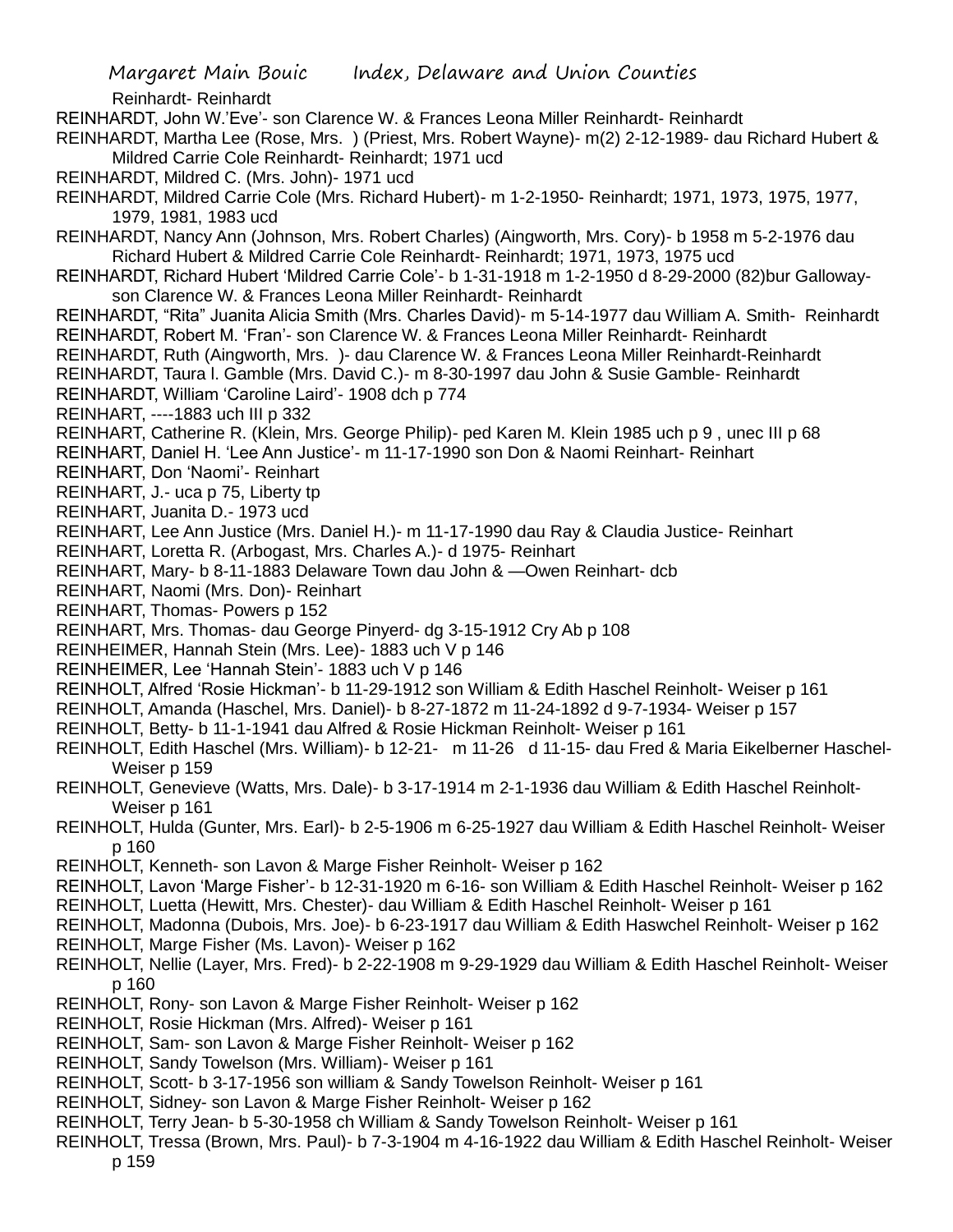- Margaret Main Bouic Index, Delaware and Union Counties
- REINHOLT, William 'Edith Haschel'- b 3-5 d 6-26 bur Indiana- Weiser p 159
- REINHOLT, William 'Sandy Towelson'- son Alfred & Rosie Hickman Reinholt- Weiser p 161

REINIER, Elizabeth Jane (Ruby, Mrs. Millllus)- b 1837 d 1883 dau Hugh Gray & Sara Jane Pottenger Reinierped Berniece Ruby Swanson #150 9, unec IX p 21

- REINIER, Hugh Gray 'Sarah Jane Pottenger'- b 1808 d 1896 ped Berniece Ruby Swanson #150 18; unec p 21 REINER, Sarah Jane Pottenger (Mrs. Hugh Gray)- b 1817 d 1889 ped Berniece Ruby Swanson #150 19; unec IX p 21
- REINI, Daniel J.- stillborn 10-6-1999 son Eric & Diana l. Thompson Reini- Reini
- REINI, Diana L. Thompson (Mrs. Eric)- dau Robert & Cynthia Thompson- Reini
- REINI, Eric 'Diana L. Thompson'- son George & Janet Reini- Reini
- REINI, George 'Janet'- Reini
- REINI, Janet (Mrs. George)- Reini
- REINIGER, Barbara Suter (Mrs. Charles)- dumch p 298
- REINIGER, Major Charles 'Barbara Suter'- b 11-11-1805 d age 76; dumch p 298
- REINIGER, Ellen- dau Charles & Barbara Suter Reiniger- dumch p 298
- REINIGER, Emma (Seth, Mrs. Frank)- dau Charles & Barbara Suter Reiniger- dumch p 298
- REINIGER, Frances- dau Charles & Barbara Suter Reiniger- dumch p 298
- REINIGER, Frederick C.- son Charles & Barbara Suter Reiniger- dumch p 298
- REINIGER, George J.- son Charles & Barbara Suter Reiniger- dumch p 298
- REINIGER, Joseph H.- son Charles & Barbara Suter Reiniger- dumch p 298
- REINIGER, Louis- d age 29; dumch p 298
- REINIGER, Rosa- b 8-22-1848 d 2-26-1900 Milford Cem, Un Al p 61
- REINIGER, Rose (Culbertson, Mrs. Samuel D.)- m 1869 dau Charles & Barbara Suter Reiniger- dumch p 298 REINKE, R. Geraldine 1975 ucd
- REINMILLER, Augusta (Hollerpeter, Mrs. Emma) d Friday, Piqua- dg 10-15-1904 Cry Ab p 104
- REINMILLER, Estella- b 11-5-1891 Delaware Town- dau August & Emma Bolinger Reinmiller- dcb
- REINWALD, Ernest- son Frank & Lacy Ellen Gorslin Reinwald- Reinwald
- REINWALD, Frances E. (Baker, Mrs. Clair R.)- b 5-8-1910 m 5-14-1942 d 5-28-1984 dau Frank & Lacy Ellen Gorslin Reinwald- Reinwald
- REINWALD, Frank 'Lacy Ellen Gorslin'- Reinwald
- REINWALD, Lacey Ellen Gorslin (Mrs. Frank)- Reinwald
- REIPPER, George- 1915 uch p 227
- REIPPLE, Carl- 1985 uch p 117 (Richwood apartment)
- REIR, Dennis, b 12-13-1872 Genoa T son Jerimiah & Elizabeth Wallace Rier- dcb
- REIS, Diane (Mrs. Thomas)- 1980 dcd
- REIS, Rev. Justin J. Reis- mt 11-15-1982 priest Marysville; Reis
- REIS, Thomas 'Diane'- 1980 dcd
- REIS, W. P.- delge X p 69
- REISCH, Marie Eleanore (Kocher, Mrs. Kenneth Kermit)- b 1-31-1923 m 4-24-1943- Weiser p 338
- REISCH, Mildred (Shettel, Mrs. Weir)- Weiser p 459
- REISCHLING, John- 1883 uch IV p 541 bur Marysville
- REISE, Jane- b N. Wales d 11-15-1884 (76-7-5) Radnor- dcdeaths
- REISELT, Angie (Mrs. Leslie)- Reiselt
- REISELT, Ashley Tia Marie- b 1990 dau David Ronald & Peggy Lee Daugherty Reiselt- St. Paul p 127
- REISELT, Barbara (Cahill, Mrs. Eugene)- dau Howard H. & Sylvia Huff Reiselt- Reiselt; 1949 ucd
- REISELT, Bernard B. 'Edna''Bess Parker'- son Howard H. & Sylvia Huff Reiselt- Reiselt; 1962, 1967, 1971,
	- 1973, 1975, 1977, 1979, 1981, 1983 ucd
- REISELT, Bernard 'Katherine'- 1949 ucd
- REISELT, Bess Parker (Crandell, Mrs. Frank Elden)(Mrs. Bernard B.)- m(2) 1960 d 2-9-1973 (52) Forest Grove Cem- dau James Simeon & Bess Izola O'Harra Parker- Reiselt; Ketch Bible, unec VI p 38; 1985 uch p 107, 108; 19 m (2) 1960; 1962, 1967, 1971 ucd
- REISELT, Brandon- son Cindy M. Wells Reiselt- Reiselt
- REISELT, Catherine (Fischer, Mrs. Peter)- 1915 uch p 693
- REISELT, Charline Armsden (Mrs. Kenneth)- m 10-19-1946- Reiseltl 1949, 1962, 1967, 1971, 1973, 1975, 1977, 1979, 1981, ucd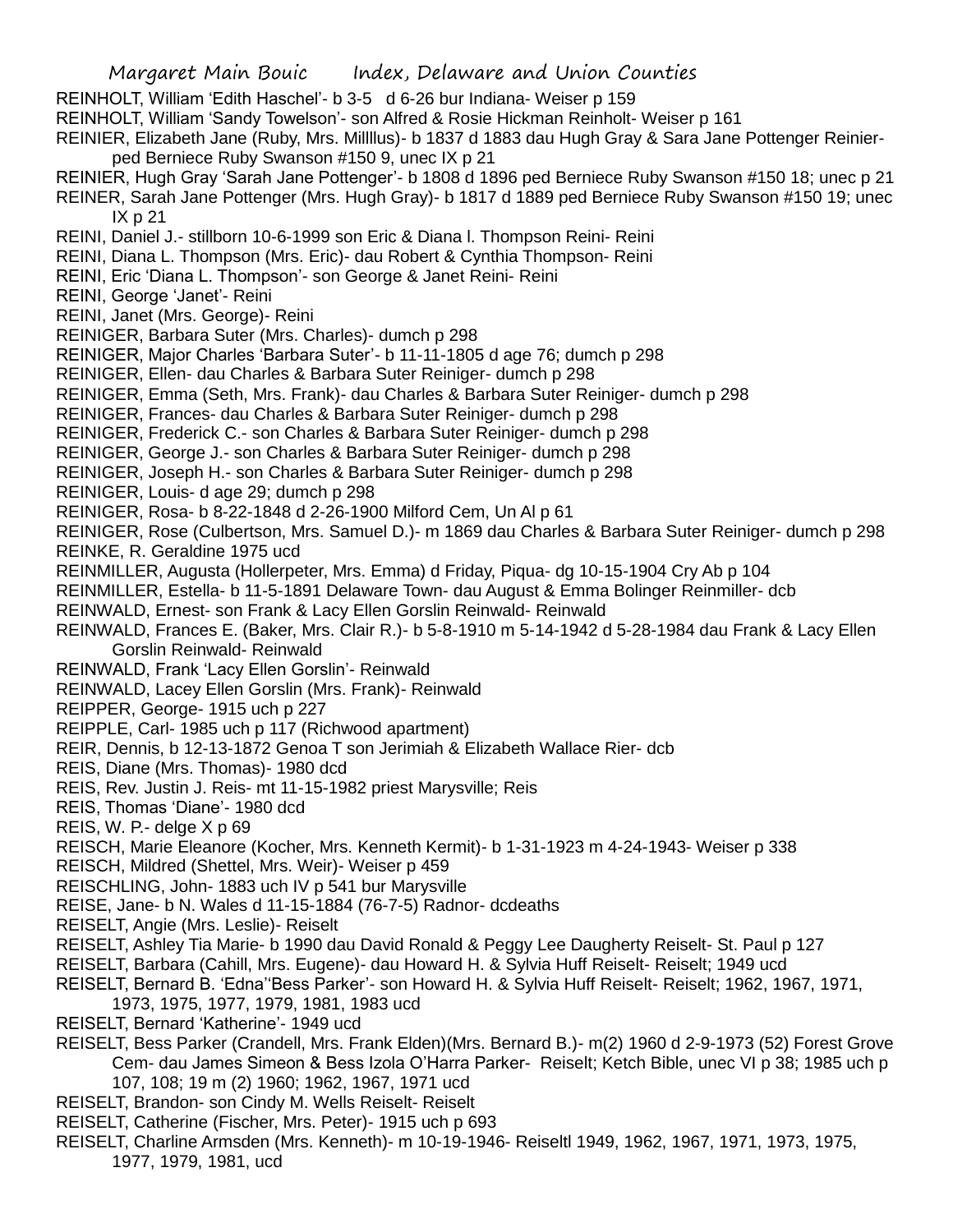- REISELT, Cindy M. Wells (Mrs. )- b 11-11-1963 d 2-12-1986 (22) Plumwood Cem- dau Richard Wells- Reiselt REISELT, Clifford- son Bernard B. & Edna Reiselt- Reiselt; 1985 uch p 108
- REISELT, David Ronald 'Peggy Lee Daugherty'-b 1960- son Ronald & Nancy Karen "Kitty" Overturf Reiselt- St. Paul p 127; Reiselt
- REISELT, Devon Chase- b 1992 son Richard Kevin & Kimberly Sue Havens Reiselt- St. Paul p 128
- REISELT, Diana Sue (Mrs. Leslie)- 1973, 1975, 1977, 1979, 1981, 1983 ucd
- REISELT, Edna (Mrs. Bernard B.)- 1975, 1977, 1979, 1981, 1983 ucd
- REISELT, Edward- son Bernard B. & Edna Reiselt- Reiselt; 1949, 1962 (17); 1985 uch p 108
- REISELT, Erich- ch Leslie & Dianna Sue Reiselt- 1981, 1983 ucd
- REISELT, Hilda Alice (Kandel, Mrs. Carroll)- b 12-13-1928 d 10-10-1999 (70) Oakdale -dau Howard H. & Sylvia Huff Reiselt- Reiselt; 1949 ucd
- REISELT, Howard H. 'Sylvia Huff'- b 7-1-1897 m 3-17-1917 d 3-9-1977 on George & Bertha Longshore Reiselt- Reiselt; 1949, 1962, 1967,1971, 1973, 1975 ucd
- REISELT, Justin- son Cindy M. Wells Reiselt- Reiselt
- REISELT, Katherine (Mrs. Bernard)- 1949 ucd
- REISELT, Kenneth K.'Charline Armsden'- m 10-19-1946- son Howard H. & Sylvia Huff Reiselt- Reiselt; 1949, 1962, 1967,1971, 1973, 1975, 1977, 1979, 1981 ucd
- REISELT, Richard Kevin 'Kimberly Sue Howes'- b 1963 son Ronald & Nancy Karen "Kitty" Overturf Reiselt-Reiselt; St. Paul p 128
- REISELT, Kimberly Sue Howes (Mrs. Richard Kevin)- St. Paul p 128
- REISELT, Leslie 'Diana Sue' 'Angie'- son Kenneth & Charline Armsden Reiselt- Reiselt; 1962, 1967, 1971, 1973, 1975, 1979, 1981, 1983 ucd
- REISELT, Margie Jane (Harrington, Mrs. Carl)- dau Howard H. & Sylvia Huff Reiselt- Reiselt
- REISELT, Nancy Karen "Kitty" Overturf (Mrs. Ronald)(Whitehead, Mrs. Patrick)- b 12-19-1942 dau Richard Lyman & Anna "Irene" Gunderman Overturf- St. Paul p 127; Reiselt
- REISELT, Nola (Freeman, Ms. James)- dau Bernard B. & Edna Reiselt- Reiselt
- REISELT, Peggy Lee Daugherty (Mrs. David Ronald)- St. Paul p 127
- REISELT, Richard R.'Sandra Jo Peterman'- son Bernard Reiselt- Reiselt; 1985 uch p 108; 1962, 1977 ucd
- REISELT, Ronald 'Nancy Karen Overturf'- son Bernard B. & Edna Reiselt- Reiselt; 1985 uch p 108; St. Paul p 127;1949 ucd
- REISELT, Sandra Jo Peterman (Mrs. Richard R.)- m 4-9-1977 dau Kenneth Peterman- Reiselt; 1977 ucd
- REISELT, Sylvia Huff (Mrs. Howard H.)- b 3-3-1900 m 3-17-1917 d 6-21-1981 (81) Sunbury Mem Pk- dau
- Clifford & Alice Gare Huff- Reiselt; 1949, 1962, 1967, 1971, 1973, 1977, 1979, 1981, ucd
- REISELT, Travis Lee- b 1988 son Richard Kevin & Kimberly Sue Howes Reiselt- St. Paul p 128
- REISELT, Vicgtoria Anna Cheri- b 1987 dau David Ronald & Peggy Lee Daugherty Reiselt- St. Paul p 127
- REISER, --- b 3-12-1873 Delaware Town dau Peter & Jane Herriot Reiser- dcb
- REISER, Charles F.- 1870C Delaware Town p 345 (6m)
- REISER, Cliff- Christian music- mt 5-7-1990; Reiser
- REISER, Fredrick- 1870C Delaware Town p 345 (28\*)
- REISER, Gloria J. (Mrs. Jack F.)- 1980 dcd
- REISER, Jack F. 'Gloria J.'- 1980 dcd
- REISER, Louisa- 1870C Delaware Town p 345 (3)
- REISER, Mary- teacher at Triad, 1985- Reiser;
- REISER, Mary C.- 1870C Delaware Town p 345 (31)
- REISH, Adeline May Barnhiis (Grazier, Mrs. Dennis)(Mrs. Roy)- b 12-12-1895 dau Henry Clay & Grace Shettel Barnhill- Weiser p 462
- REISH, Alice Hennet (Mrs. Leonard Samuel)- b 8-17-1925 m 1-16-1943- Weiser p 607
- REISH, Anona Yearick (Mrs. Orien)- b 3-3-1900 m 8-20-1918 dau Samuel C. & Mary Mabel Yearick- Weiser p 607
- REISH, Beatrice Smith (Mrs. Gene)- m 5-26-1956- Weiser p 608
- REISH, Brenda- b 10-22-1948- dau Leonard Samuel & Alice Hennet Reish- Weiser p 608
- REISH, Brian- b 1-20-1947 son Glenn & Doris Doll Reish- Weiser p 607
- REISH, Bruce- b 3-4-1946 son Donald & Olive Dennis Reish- Weiser p 607
- REISH, Craig- b 5-8-1957 son Gene & Beatrice Smith Reish- Weiser p 608
- REISH, Donald 'Olive Dennis'- b 4-9-1919 m 6-7-1941 son Orien & Anona Yearick Reish- Weiser p 607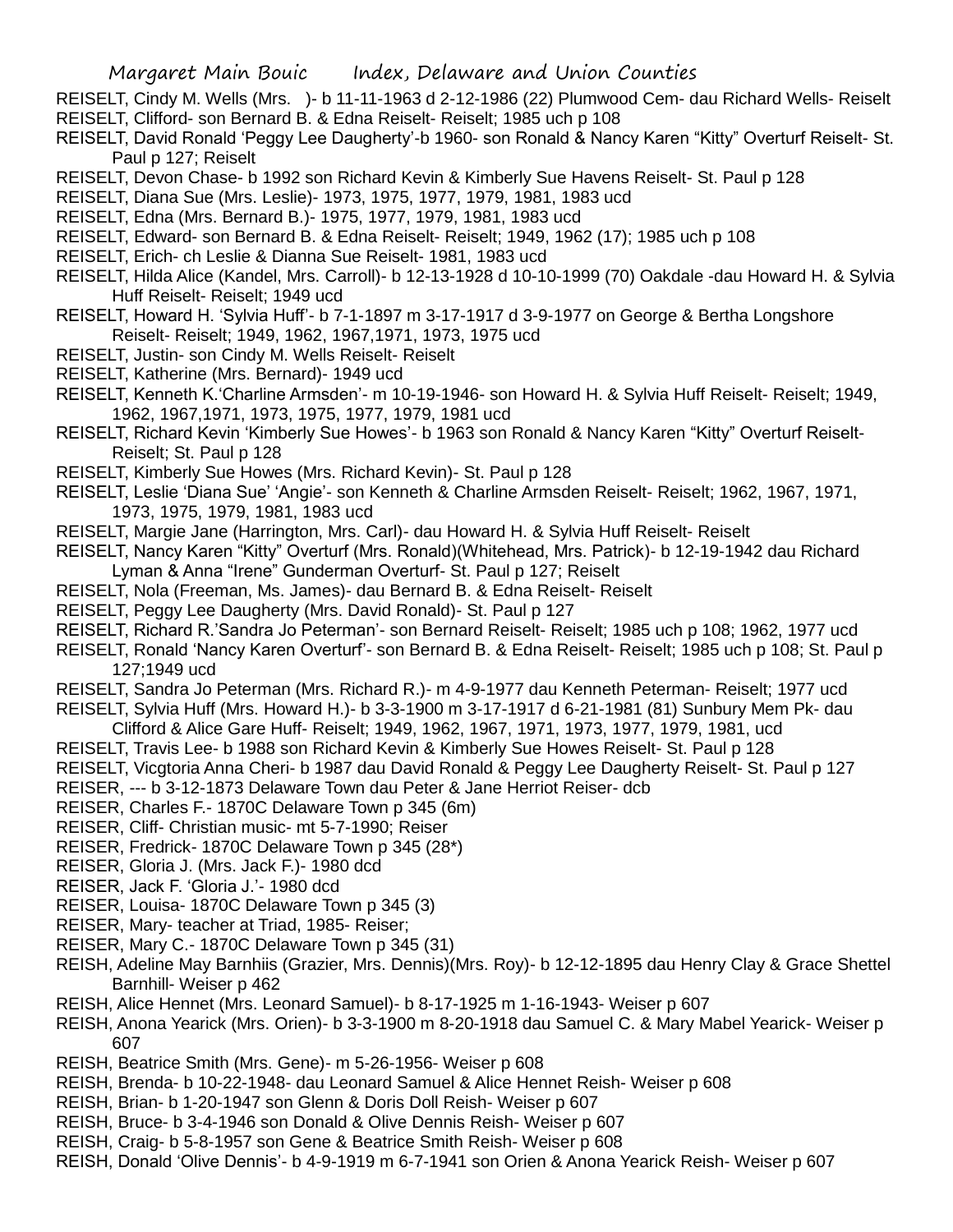- REISH, Doris Doll (Mrs. Glenn)- m 9-9-1942- Weiser p 607
- REISH, Dorothy Marie- b 8-24-1929 d 8-29-1929 dau Roy & Adeline May Barnhill Reish- Weiser p 462
- REISH, Dwayne- b 1-13-1951 son Leonard Samuel & Alice Hennet Reish- Weiser p 608
- REISH, Gary- b 8-2-1943 son Orien & Anona Yearich Reish- Weiser p 608
- REISH, Gene 'Beatrice Smith'- b 6-6-1933 m 5-26-1956 son Orien & Anona Yearick Reish- Weiser p 608
- REISH, Glenn 'Doris Doll'- b 5-30-1921 m 9-9-1942 son Orien & Anona Yearick Reish- Weiser p 607
- REISH, Glenn,Jr.- son Gelnn & Doris Doll Reish- Weiser p 607
- REISH, Harry L. Grazier- b 10-15-1917 son Adeline May Barnhill Grazier Reish- Weiser p 462
- REISH, Hazel Viola (Fenner, Mrs. Elwood)- b 7-18-1926 dau Orien & Anona Yearick Reish- Weiser p 608
- REISH, Joan (Bentzoni, Mrs. Robert)- b 10-9-1938 dau Orien & Anona Yearich Reish- Weiser p 608
- REISH, Laurence- b 5-7-1950 son Donald & Olive Dennis Reish- Weiser p 607
- REISH, Leonard Samuel 'Alice Hennet'- b 3-17-1925 m 1-16-1943 son Orien & Anona Yearick Reish Weiser p 607
- REISH, Marian Adeline- b 2-15-1928 d 6-1928 dau Roy & Adeline May Barnhill Reish- Weiser p 462
- REISH, Olive Dennis (Mrs. Dennis)- b 12-22-1919 m 6-7-1941- Weiser p 607
- REISH, Orien 'Anona Yearick"- m 8-20-1918- Weiser p 607
- REISH, Roy 'Adeline May Barnhill'- Weiser p 462
- REISH, Sharon- b 11-21-1946- dau Leonard Samuel & Alice Hennet Reish- Weiser p 608
- REISH, Talitha (Bush, Mrs. Theodore)- b 12-20-1927 m 5-18-1945 dau Orien & Anona Yearick Reish- Weiser p 608
- REISH, Verna (Hackman, Mrs. Paul Raymond)- b 4-21-1897 m 9-30-1915 Weiser p 583
- REISHER, --- b 9-24-1867 Delaware dau Jacob & Ellen Reisher- dcb
- REISHER, Abram D.- 1908 dch p 403
- REISINGER, Amanda- dau Ray & Cherri Rutan Reisinger- Reisinger
- REISINGER, Barbara L. Stiffler (Mrs. Virgil)- b 6-14-1931 d 10-21-1994 (63)Maple Grove Cem- dau Lewis & Evelyn Rhoads Stiffler- Reisinger; 1967 ucd
- REISINGER, Brian 'Dixie'-b 1957 son Virgil & Barbara L. Stiffler Reisinger- Reisinger; 1967 ucd
- REISINGER, Carolyn (Jenkins, Mrs. )(Wuertz, Mrs. Dennis)- St. Paul p 102
- REISINGER, Cecil- son William W. & Fannie E. Downey Reisinger- Reisinger; obit Fannie, mlib
- REISINGER, Cherri Rutan (Mrs. Ray)- dau Robert & Mary Rutan- Reisinger
- REISINGER, Christina Elizabeth- b 2-19-- dau Ray & Cherri Rutan Reisinger- Reisinger
- REISINGER, Christina Louise- b 5-5-1979 dau Stephen & —Allen Reisinger- Reisinger
- REISINGER, Chrystal- b 1969 dau William H. & Janie Reisinger- 1971 dcd
- REISINGER, Cindy- dau Jerry & Dorothy Phillips Reisinger- Reisinger
- REISINGER, Cleotus- son Wuilliam W. & Fannie E. Downey Reisinger- Reisinger
- REISINGER, Cloie Ann- b 5-23-1989 dau William & Rebecca Baxter Reisinger- Reisinger
- REISINGER, Darlene (Fitch, Mrs. Buddy)- b 1953 twin dau Virgil & Barbara L. Stiffler Reisinger- Reisinger; 1967 ucd
- REISINGER, David L.- son Ronnie Lee & Sandra I. Reisinger- Claibourne Cem p 107
- REISINGER, Debbie- dau Jerry & Dorothy Phillips Reisinger- Reisinger
- REISINGER, Debbie- b 1971 dau William H. & Janice Reisinger- 1971 dcd
- REISINGER, Dixie (Mrs. Brian)- Reisinger
- REISINGER, Dorothy Phillips (Mrs. Jerry)(Jones, Mrs Harley)- dau Thelma Phillips- Reisinger
- REISINGER, Edna (Lemaster, Mrs. )- dau William W. & Fannie E. Downey Reisinger- Reisinger; obit Fannie, mlib
- REISINGER, Elsie (Bradley, Mrs. Hollis)- dau Hershel & Nancy E. Murphy Reisinger- Reisinger; 1949 ucd
- REISINGER, Esther (Hammond, Mrs. Roy)-b 1949 dau Virgil & Barbara L. Stiffler Reisinger- Reisinger; 1967 ucd
- REISINGER, Fannie E. Downey (Mrs. William W.)- b 8-30-1882 m 12-8-1900 d 8-23-1960 Allen Chapel Cem; dau Harvey & Sarah Kelly Downey- Reisinger; obit, mlib
- REISINGER, Gloria Rawlins (Mrs. Phillip)- Reisinger
- REISINGER, Harvey William 'Rebecca Ann Baxter' m 7-18-1981 son Nola Reisinger- Reisinger
- REISINGER, Hazel Lou (Willey, Mrs. Carl Raymond)- b 5-3-1917 m 3-14-1942- Weiser p 27
- REISINGER, Hershel 'Nancy E. Murphy'- m 9-25-1923 d 4-16-1961- son William W. & Fannie E. Downey Reisinger- Reisinger; obit Fannie, mlib; Reisinger; 1949 ucd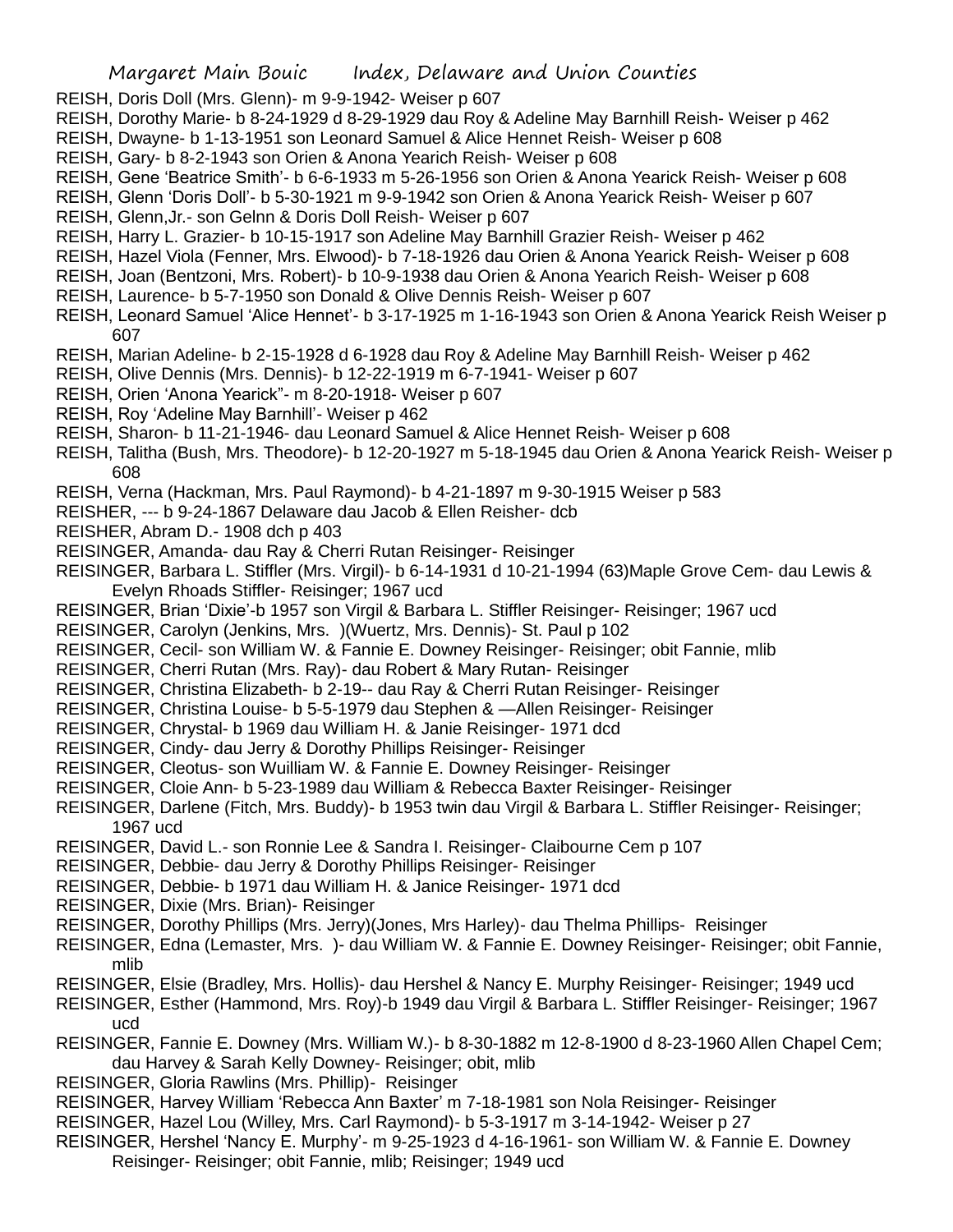- REISINGER, James C. 'Sara E.'- son Hershel & Nancy E. Murphy Reisinger- Reisinger; 1949, 1979 1981, 1983 ucd
- REISINGER, Jane (Mrs. Mark)- Reisinger
- REISINGER, Janice (Mrs. William H.)- 1969, 1971 dcd
- REISINGER, Jeremy Lee- b 8-8-1980 son Phillip & Gloria Reisinger- Reisinger
- REISINGER, Jeremy- son Ray & Cherri Rutan Reisinger- Reisinger
- REISINGER, Jerry 'Dorothy Phillips'- Reisinger
- REISINGER, Joseph- b 1965 son James C. & Sarah E. Reisinger- 1979, 1981, 1983 ucd
- REISINGER, Joshua Wayne- b 4-24-1979- son Phillip & Gloria Rawlins Reisinger- Reisinger
- REISINGER, Karen- 1979 ucd
- REISINGER, Kenneth Lee- Reisinger
- REISINGER, Kenneth Lee, Jr.- b 12-9-1986 son Kenny Reisinger- Reisinger
- REISINGER, Kyle Allen- b 12-21-1980 son Stephen B. & —Allen Reisinger- Reisinger
- REISINGER, Larry E. 'Patricia'- 1981 ucd
- REISINGER, Larry 'Teresa'- 1983 ucd
- REISINGER, Letitia- b 1981 dau Larry & Teresa Reisinger- 1983 ucd
- REISINGER, Lloyd- son Hershel & Nancy E. Murphy Reisinger- Reisinger; 1949 ucd
- REISINGER, Margaret (Mrs. )- Reisinger
- REISINGER, Mark'"Jane'- b 1952 son Virgil & Barbara L. Stiffler Reisinger- Reisinger; 1967 ucd
- REISINGER, Marlene (Stambaugh, Mrs. Floyd)- b 1953 twin dau Virgil & Barbara L. Stiffler Reisinger-Reisinger; 1967 ucd
- REISINGER, Mary Ann- dau Kenny Reisinger- Reisinger
- REISINGER, Mary Ellen (Mrs. Paul S)- Reisinger
- REISINGER, Maxine (McIlhaney, Mrs. )- dau William W. & Fannie E. Downey Reisinger- Reisinger; obit, Fannie, mlib
- REISINGER, Michael- b 1966 son William H. & Janie Reisinger- 1969, 1971 dcd
- REISINGER, Merel/Murle- son William W. & Fannie E. Downey Reisinger- Reisinger; obit Fannie, mlib
- REISINGER, Nancy E. Murphy (Mrs. Hershel)- b 11-13-1898 m 9-25-1923 d 3-2-1983 (84) bur N. Lewisburgdau George & Gertrude Richie Murphy- Reisinger; 1949, 1971 ucd
- REISINGER, Nola (Mrs. )- Reisinger
- REISINGER, Patricia (Mrs. Larry E.)- 1981 ucd
- REISINGER, Paul S. 'Mary Ellen'- div 2-1961- Reisinger
- REISINGER, Pauline (Larsen, Mrs. )- dau William W. & Fannie E. Downey Reisinger- Reisinger; obit Fannie, mlib
- REISINGER, Peggy Sue- dau Margaret Reisinger- Reisinger
- REISINGER, Phillip 'Gloria Rawlins'- son Virgil & Barbara L. Stiffler Reisinger- Reisinger; 1967 ucd
- REISINGER, Ray 'Cherri Rutan'- Reisinger
- REISINGER, Rebecca Baxter (Mrs. Harvey William)- m 7-18-1981 dau Mr. & Mrs. James Milliron- Reisinger
- REISINGER, Richard C.- son Ronnie Lrr & Sondra I. Faust Reisinger- Reisinger, Claibourne Cem p 107
- REISINGER, Robert-b 1956- son Virgil & Barbara L. Stiffler Reisinger- Reisinger; 1967 ucd
- REISINGER, Ronald L.- son Ronnie Lee & Sondra I. Faust Reisinger- Reisinger; Claibourne Cem p 107
- REISINGER, Ronnie Lee'Sondra I. Faust'- b 9-26-1949 m 9-10-1976 d 9-29-1986 (37) Claibourne Cem p 107 son Jerry & Dorothy Phillips Reisinger- Reisinger
- REISINGER, Rosalind- dau Kenney Reisinger- Reisinger
- REISINGER, Sandra (McFarland, Mrs. Jim)-b 1950 dau Virgil & Barbara L. Stiffler Reisinger- Reisinger; 1967 ucd
- REISINGER, Sara (Mrs. James)- Reisinger
- REISINGER, Sarah E. (Mrs. James C.)- 1979, 1981, 1983 ucd
- REISINGER, Sheila (Spires, Mrs. )- dau Mjerry & Dorothy Phillips Reisinger- Reisinger
- REISINGER, Sondra .l Faust (Mrs. Ronnie Lee)- m 9-10-1976 Claibourne Cem p 107- Reisinger
- REISINGER, Stephen Bennett II- b 3-12-1993 son Stephen & Michele Reisinger- Reisinger
- REISINGER, Stephen 'Michele Allen'- son Margaret Reisinger- Reisinger
- REISINGER, Sue (Mrs. Virgil II)- Reisinger
- REISINGER, Teresa (Mrs. Larry)- 1983 ucd
- REISINGER, Tim G.- b 1963 son James & Sarah Reisinger- 1979,1981, 1983 ucd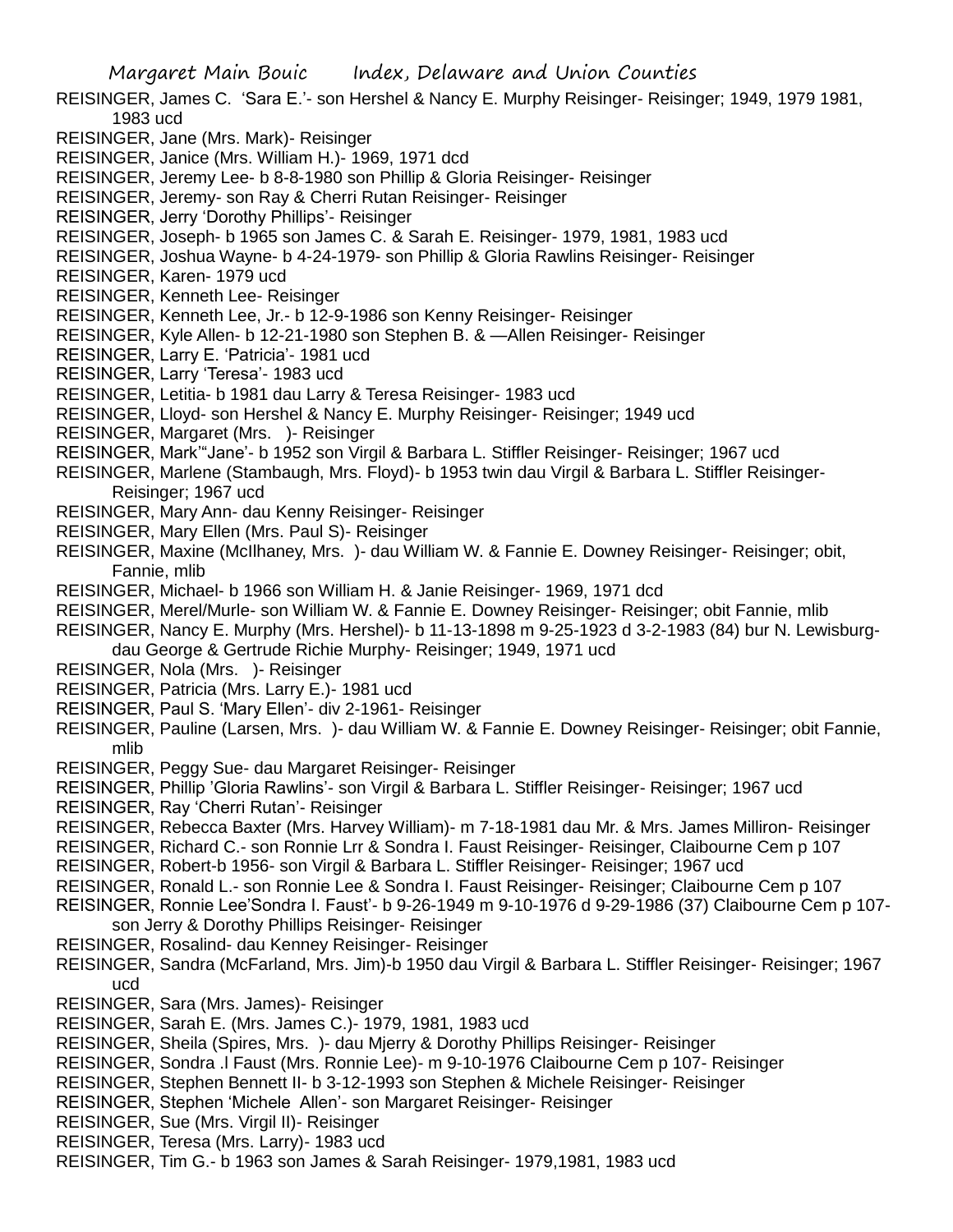REISINGER, Virgil R. 'Barbara L. Stiffler'-b 1-13-1926 m 12-20-1947bur N. Lewisburg- son Hershel & Nancy E. Murphy Reisinger-Reisinger; 1967 ucd

REISINGER, Virgil II 'Sue'- b 1951 son Virgil & Barbara L. Stiffler Reisinger- Reisinger; 1967 ucd REISINGER, Virginia Lyons (Mrs. Walter)- b 8-4-1909 m 6-10-1949 d 2-1-1966- Reisinger

- REISINGER, Walter 'Virginia Lyons'- b 8-25-1909 m 6-10-1949 d 3-4-1969 Milford Cem- son William W. & Fannie E. Downey Reisinger- Reisinger; obit Fannie, mlib
- REISINGER, William H. 'Janice'- 1969, 1971 dcd
- REISINGER, William- son William W. & Fannie E. Downey Reisinger- Reisinger; obit Fannie, mlib
- REISINGER, William W.'Fannie E. Downey'- m 12-8-1900 d 1940- Reisinger
- REISNER, Lewis 'Mildred Elizabeth Jones'- Maugans p 63
- REISNER, Linda May- b 8-31-1938 dau Lewis & Mildred Elizabeth Jones Reisner- Maugans p 63
- REISNER, Mildred Elizabeth Jones (Mrs. Lewis)- b 12-4-1904 dau John Samuel & Stella May Flora Jones-Maugans p 63
- REISS, Eleanora C. (Felkner, Mrs. George Westlake)- b 1890 d 8-6-1971 Hutchisson p 24
- REISS, Ellen Lucille (Courtright, Mrs. John Graham)- b 10-25-1909 m 1-18-1930- Weiser p 637
- REISSER, John- naturalization, 1859; delge X p 13
- REIST, Jayne Elizabeth- dau Linn L. Reist, Jr.- Reist
- REIST, Jennifer- dau Linn L. Reist,Jr.- Reist
- REIST, Linn L. Jr.- Reist; dpc p 73, 111 Mrs. Linn,Jr.- dpc p 111
- REIST, Linn, III- son Linn L. Reist,Jr.- Reist
- REIST, Peter- Riest
- REISTER, Catherine E. (Cooke, Mrs. A.)- to Keokuk, Iowa- delge XIII p 53
- REISTER, John- pallbearer fior Emma Amelia Downing- dg 11-3-1916 Cry Ab p 103
- REISTERER, Catherine Pickerel (Mrs. Clemens)- d 11-1944 (86) Oak Grove Cem- Reisterer
- REISTERER, Clemens'Catherine Pickerel'- b 12-25-1850 m 2-1876 d 1-18-1924- Reisterer
- REISTERER, —(Larcomb, Mrs. E. E.)- dau Clemens & Catherine Pickerel Reisterer- Reisterer
- REISTERER, —(Norton, Mrs. Warren)- dau Clemens & Catherine Pickerel Reisterer- Reisterer
- REISTERER, Gladys (Russell, Mrs. Ray)- dau John Reisterer- Russell
- REISTERER, John 'W. W. Fogle''Olga Ina Liggett'- b 8-18-1878 d 7-24-1962 Carr (1142221) son Clemens & Catherine Pickerel Reisterer- Reisterer
- REISTERER, Olga Ina Liggett (Mrs. John)- b 4-24-1888 d 7-1-1957 New Millcreek Cem- dau William L. & Anna McKirgan Liggett- Carr 11422221; Maugans p 93
- REITANO, Denise Marie (Grunden, Mrs. Fred Howard)- m 3-21-19-- Reitano
- REITER, Ethel E. (Mrs. Harry Lee)- b 1894 d 1981 Claibourne Cem p 90
- REITER, Frances- research Weiser- delge XII p 75
- REITER, Harry Lee 'Ethel E.'- b 1893 d 1952- Claibourne Cem p 90
- REITER, Lillian (Hilborn, Mrs. James)- div- Weiser p 511
- REITER, Nicholas- pensioner Franklin co, delge V p 55
- REITH, Anna Catharine Feck (Mrs. Peter)- dau Peter & Anna Maria Feck- Weiser p 7
- REITH, Eugene Graham 'Eva Dell Schwaderer'- b 5-14-1913 m 6-4-1939d 8-12-1981 (68) Marion Cem, obit, mlib, obit Eva Dell, mlib
- REITH, Eva Dell Schwaderer (Mrs. Eugene Graham)- b 1-16-1906 m 6-4-1939 d 10-21-1981(75) Marion Cem, obit Eugene, mlib; obit, mlib
- REITH, Lois (Vollrath, Mrs. Wesley)- m 7-28-1979 du Elmer Reith- Rausch (118325), (1411435)
- REITH (Reed) Peter 'Anna Catharine Feck'- Weiser p 7
- REITH, Sheryl (Rhoades, Mrs. Steven)- dau Eugene Graham & Eva Dell Schwaderer Reith- obit Eugene G., obit Eva Dell, mlib
- REITHMAIER, John- naturalization 1859, delge X p 13
- REITHMAIER, Lewis- naturalization 1859, delge X p 13
- REITHMAIER, Mattie (Mrs. William)- d 10-2- 1892 (26) Delaware dcdeaths; dg 10-4-1892 Cry Ab p 104
- REITHMAYER, L- b 10-20 1867 Scioto Tp dcb
- REITIG, Jane- dau Noah & Mary Etta Reitig- 1949 ucd
- REITIG, Mary Etta (Mrs. Noah)- 1949 ucd
- REITIG, Melvin- son Noah & Mary Etta Reitig- 1949 ucd
- REITIG, Noah 'Mary Etta'- 1949 ucd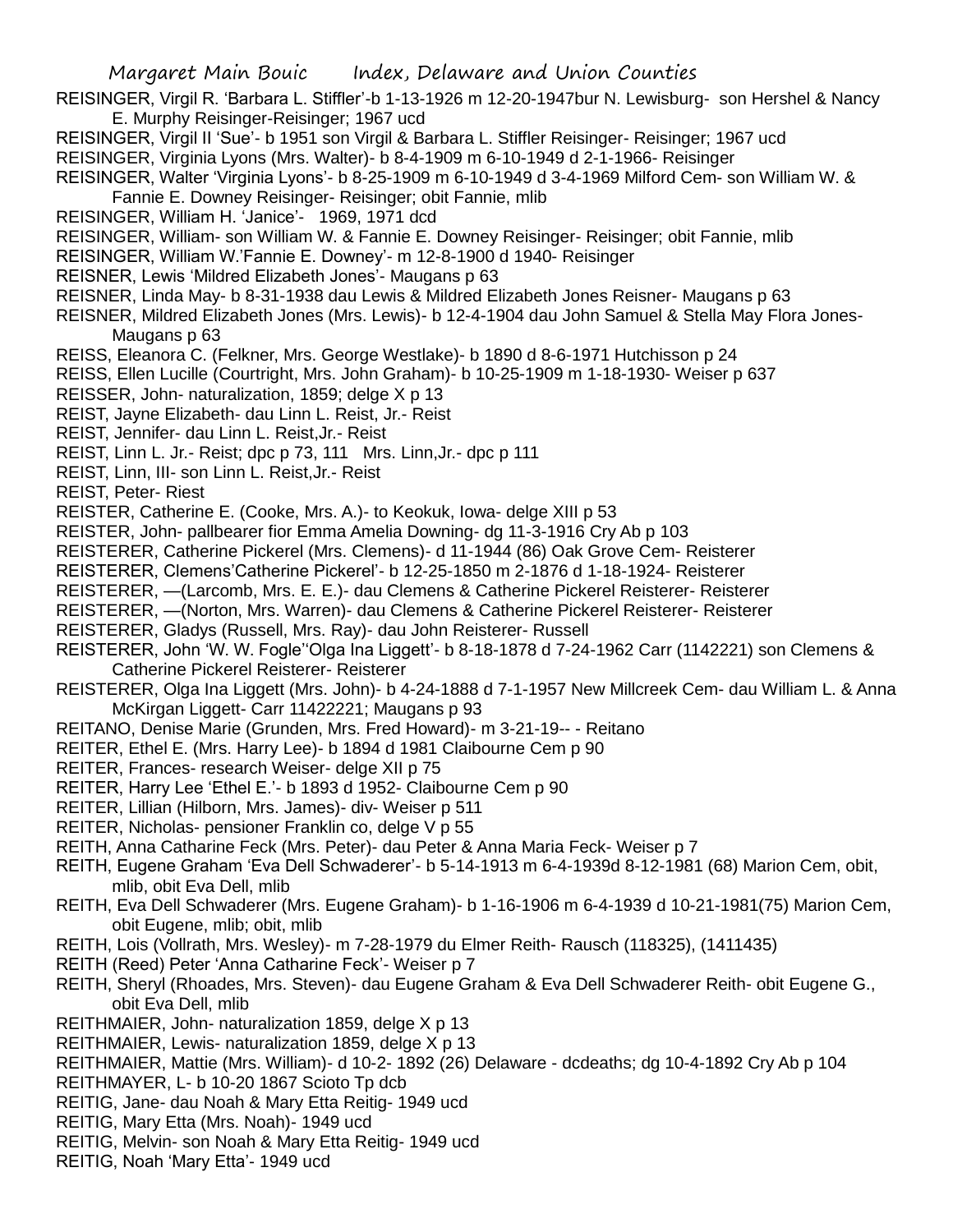- REITZ, Anna (Fasold, Mrs. Christopher)- b 8-16-1885 d 1-8-1959- dau Uirias P. & Clara Farnsworth Reitz-Weiser p 376, 823
- REITZ, Anna Rebecca (Wolf, Mrs. Fraser)- b 5-6-1869 d 10-7-1947 dau Peter M. & Catherine Jane Weiser Reitz- Weiser p 824
- REITZ, Annabelle F. (Mrs. Elmer A.)- d 1-13-1973, sister Ina M. Seibert- Reitz
- REITZ, Bessie (Dunkleberger, Mrs. Roy)- b 3-1887 d 10-1952 dau Urias Pl & Clara Farnsworth Reitz- Weiser p 823
- REITZ, Betty May- b 11-12-1925 d 11-12-1925 dau Ellis Gordon & Maude Delp Reitz- Weiser p 824
- REITZ, Beverly Ann- b 2-26-1956 dau Emerson & June Elizabeth Klinger Reitz- Weiser p 388
- REITZ, Catherine- dau Charles A. Reitz- Weiser p 824
- REITZ, Catherine Jane Weiser (Ms. Peter M.)- b 4-18-1837 d 10-23-1909 dau Peter & Sarah Moor Weiser-Weiser p 823
- REITZ, Charles A.- b 1893 d 1-1960 son Urias P. & Clara Farnsworth Reitz- Weiser p 823
- REITZ, Charlotte (Dailey, Mrs. )- adopted dau Elmer A. & Annabell F. Reitz- Reitz
- REITZ, Clair Arthur'Martha Raker'- b 1-29-1920 m 1940 son Ellis Gordon & Maude Delp Reitz- Weiser p 824
- REITZ, Clara A. (Mrs. Daniel N.)- b 9-6-1865 d 8-17-1915- Weiser p 824
- REITZ, Clara Farnsworth (Mrs. Urias P.)- b 1857 d 1927- Weiser p 823
- REITZ, Daniel N. 'Clara A.'- b 11-21-1864 d 8-3-1937 son Peter M. & Catherine Jane Weiser Reitz- Weiser p 824
- REITZ, David C.- b 4-23-1859 d 7-26-1936 son Peter M. & Catherine Jane Weiser Reitz- Weiser p 824
- REITZ, Doris (Cochenour, Mrs. Richard)- dau Charles A. Reitz- Weiser p 824
- REITZ, Elizabeth (Rhone, Mrs, Earl,Jr)- Weiser p 573
- REITZ, Ellis Gordon 'Maude Delp'-b11-12-1895 son Urias P. & Clara Farnsworth Reitz- Reitz 824
- REITZ, Elmer A.'Annabelle F.' 'Marian Pappe'- b 3-29-1909 d 8-15-1994 (85) son Mathew & Mayme Kral Reitz-Reitz; 1976 dch p 386
- REITZ, Emerson 'June Elizabeth Klinger'- b 3-29-1923 m 9-25-1949- Weiser p 388
- REITZ, Eric- b 9-11-1954 son Clair Arthur & Martha Raker Reitz- Weiser p 824
- REITZ, Goldie Arlene (Ritchie, Mrs. Frank)- b 3-18-1923 dau Ellis Gordon & Maude Delp Reitz- Weiser p 824
- REITZ, Jerry- son Charles A. Reitz- Weiser p 824
- REITZ, Jonathan Edward 'Sara Jane'- b 5-25-1861 d 6-5-1917 son Peter M. & Catherine Jane Weiser Reitz-Weiser p 824
- REITZ, Judy- b 11-5-1942 dau Clair Arthur & Martha Raker Reitz- Weiser p 824
- REITZ, June Elizabeth Klinger (Mrs. Emerson)- b 6-15-1927 dau John Frazier & Sarah Elizabeth Ross Klinger-Weiser p 388
- REITZ, June Pauline (Brosious, Mrs. Franklin Henry)- b 8-31-1930 m 5-10-1952- Weiser p 334
- REITZ, Katie Jane (Miller, Mrs. Herbert)- b 7-18-1872 d 8-29-1938 dau Peter M. & Catherine Jane Weiser Reitz- Weiser p 824
- REITZ, Kenneth- son Charles A. Reitz- Weiser p 824
- REITZ, Laura Weiser (Williams, Mrs. Bert)- b 3-11-1878 d 8-12-1938- dau Peter M. & Catherine Jane Weiser Reitz - Weiser p 824
- REITZ, Madaline- dau Charles A. Reitz- Weiser p 824
- REITZ, Martha Raker (Mrs. Clair Arthur)- b 1-6-1921 m 1940- Weiser p 824
- REITZ, Maude Delp (Mrs. Ellis Gordon)- Weiser p 824
- REITZ, Mayme Kral (Mrs. Mathew)- Reitz
- REITZ, Marian W. Pappe (Mrs. Elmer A.)- Reitz; 1976 dch p 386
- REITZ, Mathew 'Mame Kral'- Reitz
- REITZ, Nancy- b 2-8-1941 dau Clair Arthur & Martha Raker Reitz- Weiser p 824
- REITZ, Pearl (Kerstetter, Mrs. Nathaniel)- b 1891 dau Peter M. & Catherine Jane Weiser Reitz- Weiser p 823
- REITZ, Peter M. 'Catherine Jane Weiser;- 10-8-1919 d 2-13-1897- Weiser p 823
- REITZ, Robert- son Charles A. Reitz- Weiser p 824
- REITZ, Robert- adopted son Elmer A. Reitz- Reitz
- REITZ, Rodger Alvin- b 10-20-1953 son Emerson & June Elizabeth Klinger Reitz- Weiser p 388
- REITZ, Ronald- b 4-5-1949 son Clair Arthur & Martha Raker Reitz- Weiser p 824
- REITZ, Sara Jane (Mrs. Jonathan Edward)- b 1863 d 1932- Weiser p 824
- REITZ, Susan (Kennedy, Mrs. )- adopted dau Elmer A. & Annabelle F. Reitz- Reitz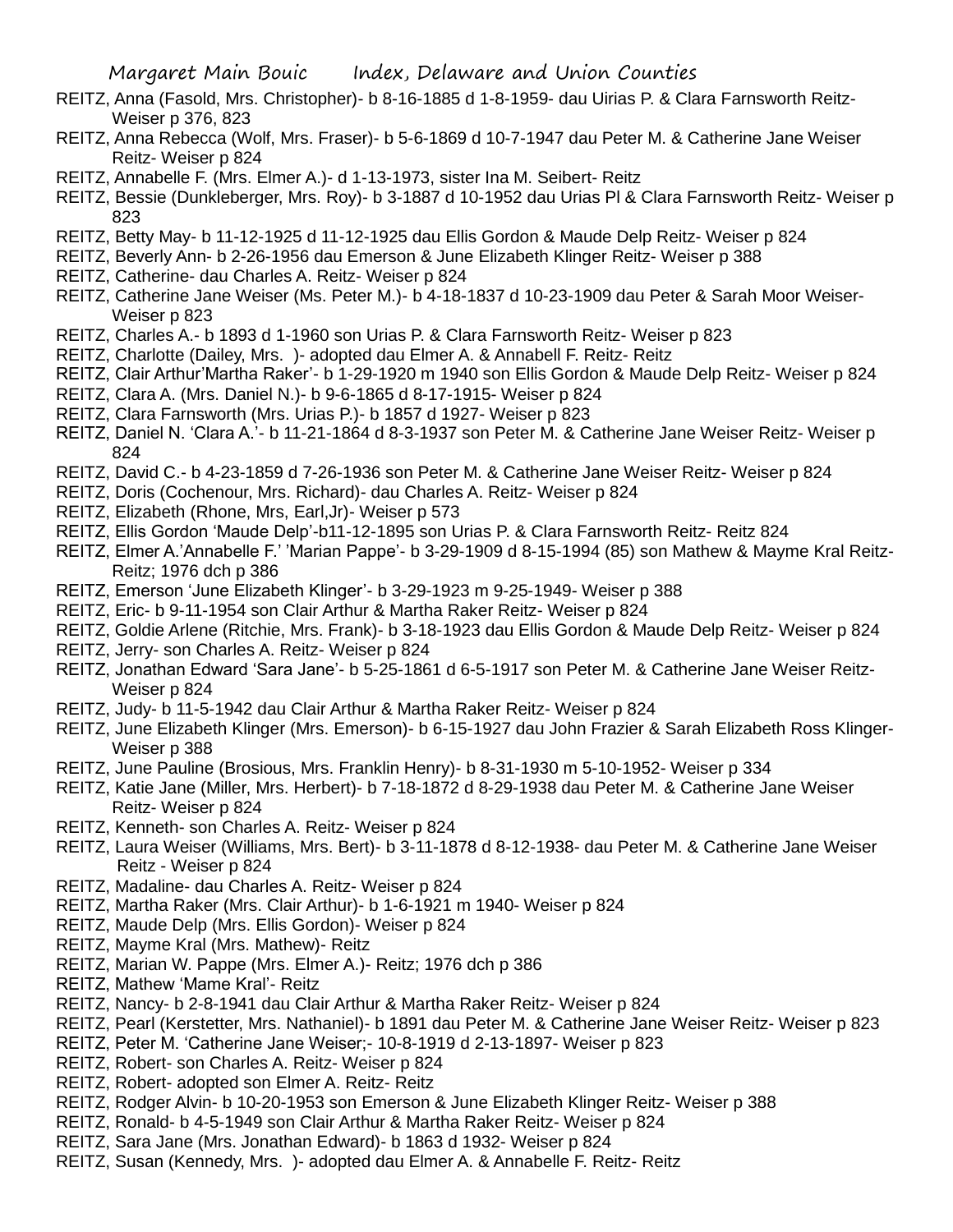- REITZ, Urias P. 'Clara Farnsworth'- b 9-30-1856 d 1-17-1943 son Peter M. & Catherine Jane Weiser Reitz-Weiser p 823
- REITZ, Walter Mathew- b 7-26-1914 d 10-19-1997 (83) son Mathew & Mame Kral Reitz- Reitz
- REKAS, Karol Julian 'Mary Warren'- Bagley p 15
- REKAS, Mary Warren (Mrs. Karol Julian)- b 7-30-1914 dau William Richardson & Jessie Hunter Smith- Bagley p 15
- RELAFERD, Bular Hills (Mrs. )- sister Hulda Fairchild- dcw Bk 4 p 268 (38)
- RELAND/RELARD, Catharine Hutsan/Hutson (Mrs. Solomon)- m 10-11-1857, unec XII p 15, XVIII p 33
- RELAND/RELARD, Solomon 'Catharine Hutsan'- m 10-11-1857 ucm 2608- unec XII p 15, XVIII p 33
- RELCHUM, Martha Wheaton- dau Squire Wheaton- dcw Bk 4 p 144 (16)
- RELIHEN, Catherine King (Mrs. John)- m 11-1-1853 dcm
- RELIHEN, John 'Catherine King'- m 11-1-1853 dcm
- REMALY, Elizabeth (Ringer, Mrs. John)- ped Jan Stevenson #169 29; unec IX p 71
- REMAND, S. G.- 1839 letter, unec XVII p 64
- REMER, C.- b Ger d 2-1-1903 (77-11-18) Delaware dcdeaths
- REMER, Harry- d Monday (34)- dg 10-18-1918 Cry Ab p 81
- REMERS, Betsy Smith- Powers p 76
- REMIE, Charles K. 'Margaret Ferguson'- Powers p 312
- REMIE, Margaret Ferguson (Mrs. Charles K.)- b 10-27-1824 m 10-22-1851 d 1869 dau Matthew & Mary Smeltzer Ferguson- Powers p 312
- REMINGTON, Mary (Foster, Mrs. Dr. George F.)- m 1872, dg 5-24-1912 Cry Ab p 128
- REMINGTON, Rev. Tracy- 1915 uch p 234
- REMINGTON, Waty (Miles, Mrs. Samuel D.)- b 1787 ped Dorothy Jayne Jenks Robinson 19; unec II p 40
- REMLEY, Gerald 'Thelma Gearhart'- Weiser p 374
- REMLEY, Gregory 'Sandra'- Remley
- REMLEY, Nathan Gregory- b 3-26-1996 son Gregory & Sandra Remley- Remley
- REMLEY, Sandra (Mrs. Gregory)- Remley
- REMLEY, Thelma Gearhart (Mrs. Gerald)- dau Clayton & Leona G. Klinger Gearhart- Weiser p 374
- REMLINGER, Andrew C. 'Ruby M. Kyle'- b 1-5-1912 m 6-20-1936 d 3-2-1981 (69) Prospect Cem, obit, mlib; Remlinger
- REMLINGER, Barbara (Mrs. Roger A.)- Remlinger
- REMLINGER, Betty (Mrs. Jerry A.)- Remlinger
- REMLINGER, Carl- brother Andrew C. Remlinger- obit Andrew C., mlib
- REMLINGER, Edith (Calvilage, Mrs. Bernard)- sister Andrew C., obit Andrew C., mlib
- REMLINGER, Jerry A.'Betty'- son Andrew C. & Ruby M. Kyle Remlinger- obit Andrew C., mlib; Remlinger
- REMLINGER, Kathryn James (Morgan, Mrs. )- dau Andrew C. & Ruby M. Kyle Remlinger- Remlinger
- REMLINGER, Roger A.'Barbara'- son Andrew C. & Ruby M. Kyle Remlinger- obit Andrew C., mlib; Remlinger
- REMLINGER, Ruby M. Kyle (Mrs. Andrew C.)- b 1-8-1915 m 6-20-1936 d 8-26-1999 (84)- Prospect Cem- dau
- Verne & Dolly Bumgartner Kyle- obit, mlib; obit Andrew C., mlib; Remlinger
- REMNEY, Esq. J. S.- Pabst 8 p 51
- REMPE, David Charles- b 9-16-1958 son Richard & Melva Moore Rempe- Maugans p 153
- REMPE, Deborah Sue- b 7-15-1955 dau Richard & Melva Moore Rempe- Maugans p 153
- REMPE, Dianna Lynn, b 9–26-1956 dau Richard & Melva Moore Rempe- Maugans p 153
- REMPE, Melva Moore (Mrs. Richard)- b 12-9-1934 m 9-9-1953 dau Dewey & Winifred Genevieve Yates Moore- Maugans p 153
- REMPE, Richard 'Melva Moore'- m 9-9-1953- Maugans p 153
- REMPE, Roger Louis- b 5-24-1954 son Richard & Melva Moore Rempe- Maugans p 153
- REMS, John Raymond 'Mildred Jane Kiger'- b 10-4-1935 m 10-13-1956- Weiser p 668
- REMS, Mildred Jane Kiger (Mrs. John Raymond)- b 12-13-1936 m 10-13-1956 dau Ernest Ellsworth & Esther Akers Kiger- Weiser p 668
- REMSEL, —(Snyder, Mrs. Ira)- Weiser p 550
- REMPFER, Andrea( Zucchero, Mrs. )- dau Cletus A. & Ruth T. Frolicher Rempfer- Rempfer
- REMPFER, Cletus A. 'Ruth T.Frolicher'- b 1-30-1918 d 4-5-1992 (74) -Rempfer1980 dcd
- REMPFER, Ruth T. Frolicher (Mrs. Cletus A.)- Rempfer; 1980 dcd
- REMPFER, Susan (Roberts, Mrs. )- dau Cletus A. & Ruth T. Frolicher Rempfer- Rempfer